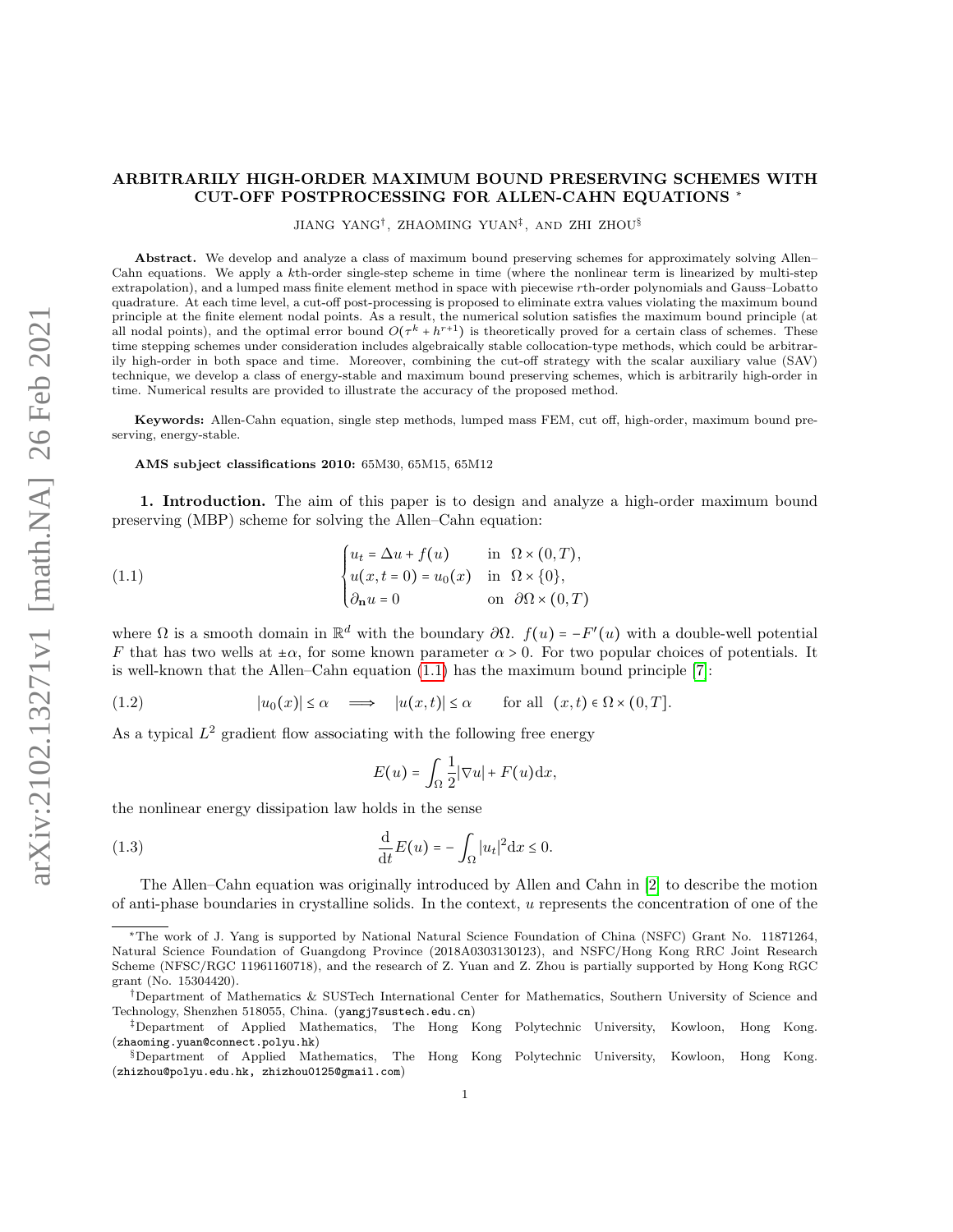two metallic components of the alloy and the parameter  $\varepsilon$  involved in the nonlinear term represents the interfacial width, which is small compared to the characteristic length of the laboratory scale. Recent decades, the Allen–Cahn equation has become one of basic phase-field equations, which has been widely applied to many complicated moving interface problems in materials science and fluid dynamics through a phase-field approach coupled with other models [\[3,](#page-27-2) [5,](#page-27-3) [31\]](#page-28-0).

1.1. Review on existing studies. The development and analysis of MBP method have been intensively studied in existing references. It was proved in [\[23,](#page-28-1) [27\]](#page-28-2) that the stabilized semi-implicit Euler time-stepping scheme, with central difference method in space, preserves the maximum principle unconditionally if the stabilizer satisfies certain restrictions. In [\[6\]](#page-27-4), a stabilized exponential time differencing scheme was proposed for solving the (nonlocal) Allen–Cahn equation, and the scheme was proved to be unconditionally MBP. See also [\[7\]](#page-27-0) for the generalization to a class of semilinear parabolic equations. The second-order backward differentiation formula (with nonuniform meshes) was applied to develop an MBP scheme in [\[17\]](#page-27-5) under the usual CFL condition  $\tau = O(h^2)$ .<br>
Uigh order straps stability presenting (SSD) time of

High-order strong stability preserving (SSP) time-stepping methods are widely used in the development of MBP scheme for both parabolic equations and hyperbolic equations (see e.g., [\[10–](#page-27-6)[12,](#page-27-7) [18,](#page-27-8) [19,](#page-27-9) [21,](#page-28-3) [30,](#page-28-4) [32\]](#page-28-5)). Recently, an SSP integrating factor Runge–Kutta method of up to order four was proposed and analyzed in [\[14\]](#page-27-10) for semilinear hyperbolic and parabolic equations. For semilinear hyperbolic and parabolic equations with strong stability (possibly in the maximum norm), the method can preserve this property and can avoid the standard parabolic CFL condition  $\tau = O(h^2)$ , only requiring the stepsize  $\tau$  to be smaller than some constant depending on the nonlinear source term, also referring to [\[15\]](#page-27-11). A nonlinear constraint limiter was introduced in [\[29\]](#page-28-6) for implicit time-stepping schemes without requiring CFL conditions, which can preserve maximum principle at the discrete level with arbitrarily high-order methods by solving a nonlinearly implicit system.

Very recently, a new class of high-order MBP methods was proposed in [\[16\]](#page-27-12). The method consists of a kth-order multistep exponential integrator in time, and a lumped mass finite element method in space with piecewise rth-order polynomials. At every time level, the extra values exceeding the maximum bound are eliminated at the finite element nodal points by a cut-off operation. Then the numerical solution at all nodal points satisfies the MBP, and an error bound of  $O(\tau^k + h^r)$  was proved. However, numerical results in [\[16,](#page-27-12) Table 4.1] indicates that the error bound is not sharp in space, and how to improve the estimate it is still open. Besides, the aforementioned scheme requires to evaluate some actions of exponential functions of diffusion operators, which might be relatively expensive compared with solving poisson problems, and the generalization to other time stepping schemes is a nontrivial task. Finally, the proposed scheme (with relatively coarse step sizes) might produce a numerical solution with obviously increasing and oscillating energy. These motivate our current project.

1.2. Our contributions and the organization of the paper. The first contribution of the current paper is to develop and analyze a class of MBP schemes, which could be arbitrarily high-order in both space and time, for approximately solving the Allen–Cahn equation [\(1.1\)](#page-0-0). In time, we apply a single-step method, which is (strictly) accurate of order  $k$ , and apply multistep extrapolation to linearize the nonlinear term. In space, we apply the lumped mass FEM with piecewise rth-order polynomials and Gauss–Lobatto quadrature, as in [\[16\]](#page-27-12). At each time level, we apply a cut-off operation to remove the extra value exceeding the maximum bound at the nodal points. We estabilish the error estimate of order  $O(\tau^k + h^{r+1})$ , which fills the gap between the numerical results in [\[16,](#page-27-12) Theorem 3.2] showing optimal convergence rate  $O(h^{r+1})$  and the theoretical result in [\[16,](#page-27-12) Table 4.1] providing only a suboptimal error estimate of order  $O(h^r)$ . The improvement follows from a careful examination of quadrature errors (see Remark [2.4](#page-12-0) and [\[16,](#page-27-12) eq. (2.6) and (3.22)]). To the best of our knowledge, this is the first work deriving optimal error estimates of arbitrarily high-order MBP schemes for the Allen–Cahn equation [\(1.1\)](#page-0-0).

Nevertheless, the optimal estimate of the fully discrete scheme (with the cut-off postprocessing) requires the L-stability of the time stepping scheme, which excludes some popular and practical singe step method, e.g. Gauss–Legendre method belonging to algebraically stable collocation Runge–Kutta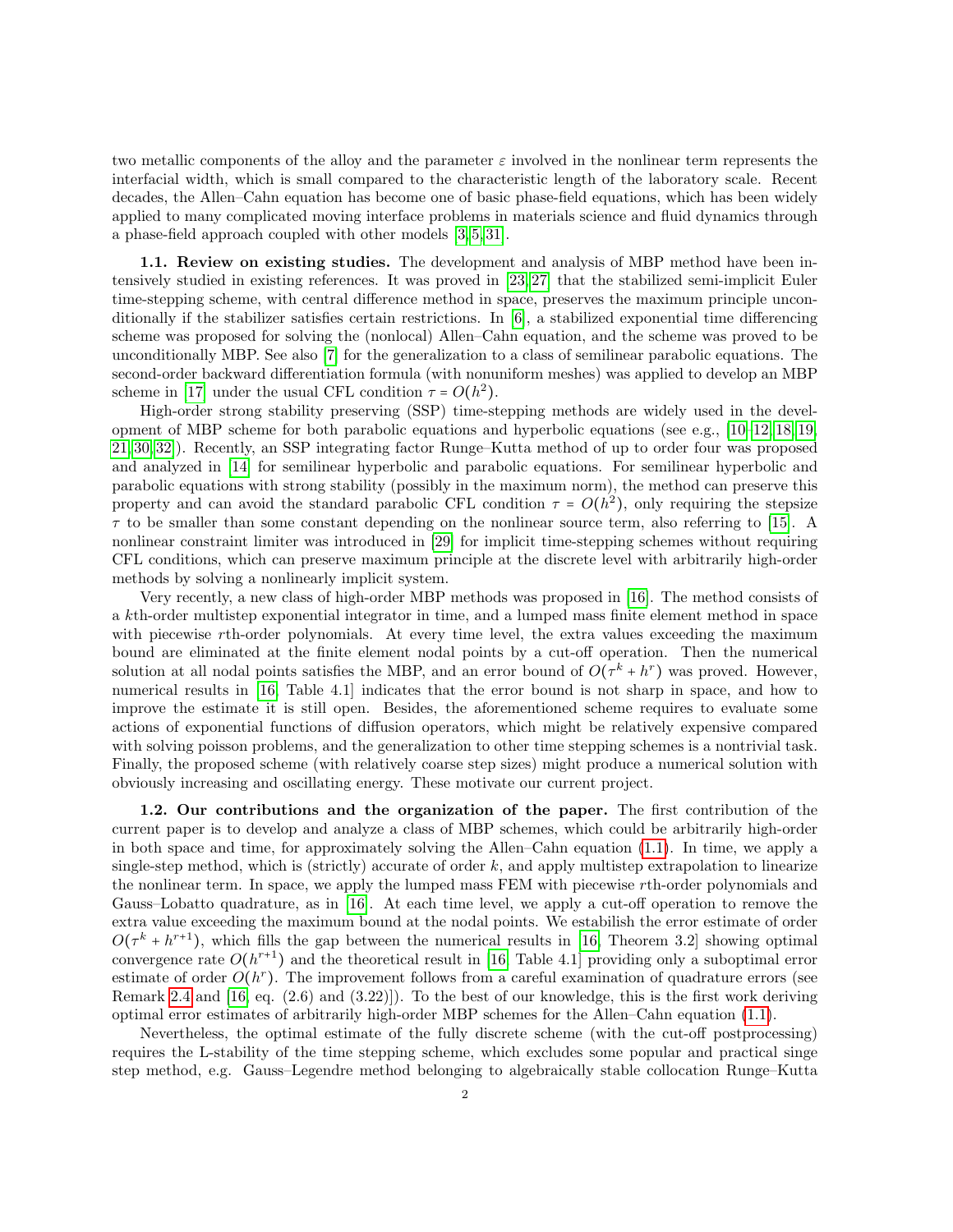method. Therefore, we revisit this class of time stepping methods and prove the same error estimate by using the energy argument without using the L-stability. This is the second contribution of the paper.

In case of relative coarse step sizes, the proposed time stepping scheme (with the cut-off operation at each time level) might result in oscillating and increasing energy (see e.g. Figure [2](#page-26-0) (middle)), which violates the energy dissipation law  $(1.3)$  of Allen–Cahn equation  $(1.1)$ . This motivates us to develop a class of energy-stable and MBP schemes, by combining the cut-off strategy with the scalar auxiliary value (SAV) method [\[26\]](#page-28-7). The scheme is second order in space but could be arbitrarily high-order in time. As far as we know, this is the first scheme that is unconditionally energy-dissipative, maximum bound preserving, and arbitrarily high-order in time scheme with a provable error bound. In fact, our numerical results show that the use of SAV regularizes the numerical solution, stabilizes the energy, and significantly reduces the cut-off values at each time level (see e.g. Figure [2\)](#page-26-0).

The rest of the paper is organized as follows. In section [2,](#page-2-0) we consider the single step methods (in a general framework) with cut-off postprocessing and multistep extrapolation. Error estimate for both semidiscrete and fully discrete scheme are provided, where the optimal error estimate of the fully discrete scheme requires the L-stability of the time stepping scheme. In section [3,](#page-12-1) we analyze the algebraically stable collocation scheme and show the same error estimate without using the L-stability. In section [4,](#page-17-0) combining the cut-off strategy with the scalar auxiliary value (SAV) method, we develop a class of energystable and maximum bound preserving schemes, which is arbitrarily high-order in time. In section [5,](#page-23-0) we present numerical results to illustrate the accuracy and effectiveness of the method in solving the Allen– Cahn equation. Throughout, the notation  $C$ , with or without subscripts, denotes a generic constant, which may differ at different occurrences, but it is always independent of the mesh size  $h$  and the time step size  $\tau$ .

<span id="page-2-0"></span>2. Cut-off single-step methods with multi-step extrapolation. In this section, we shall develop and analyze a class of MBP scheme for the Allen–Cahn equation [\(1.1\)](#page-0-0). Optimal error estimate will also be provided, which fill the gap in the preceding work [\[16\]](#page-27-12). Besides, the argument presented in this section also builds the foundation of developing MBP scheme which also satisfies energy dissipation property (in section [4\)](#page-17-0).

**2.1. Temporal semi-discrete scheme.** To begin with, we consider the time discretization for the Allen–Cahn equation [\(1.1\)](#page-0-0). To this end, we split the interval  $(0, T)$  into N subintervals with the uniform mesh size  $\tau = T/N$ , and set  $t_n = n\tau$ ,  $n = 0, 1, ..., N$ . On the time interval  $[t_{n-1}, t_n]$ , we approximate the nonlinear term  $f(u(s))$  by the extrapolation polynomial

$$
\sum_{j=1}^k L_j(s) f(u^{n-j}), \quad \text{with known } u^{n-k}, \dots, u^{n-1}.
$$

where  $L_j(s)$  is the Lagrange basis polynomials of degree  $k-1$  in time, satisfying

$$
L_j(t_{n-i})=\delta_{ij}, \quad i,j=1,\ldots,k.
$$

Thus, on  $[t_{n-1}, t_n]$ , the linearization of  $(1.1)$  states as

$$
\tilde{u}_t = \Delta \tilde{u} + \sum_{j=1}^k L_j(s) f(u^{n-j}).
$$

Following Duhamel's principle yields

$$
\tilde{u}(t_n) = e^{\tau \Delta} u(t_{n-1}) + \int_0^{\tau} e^{(\tau - s)\Delta} \sum_{j=1}^k L_j(t_{n-1} + s) f(u^{n-j}) ds.
$$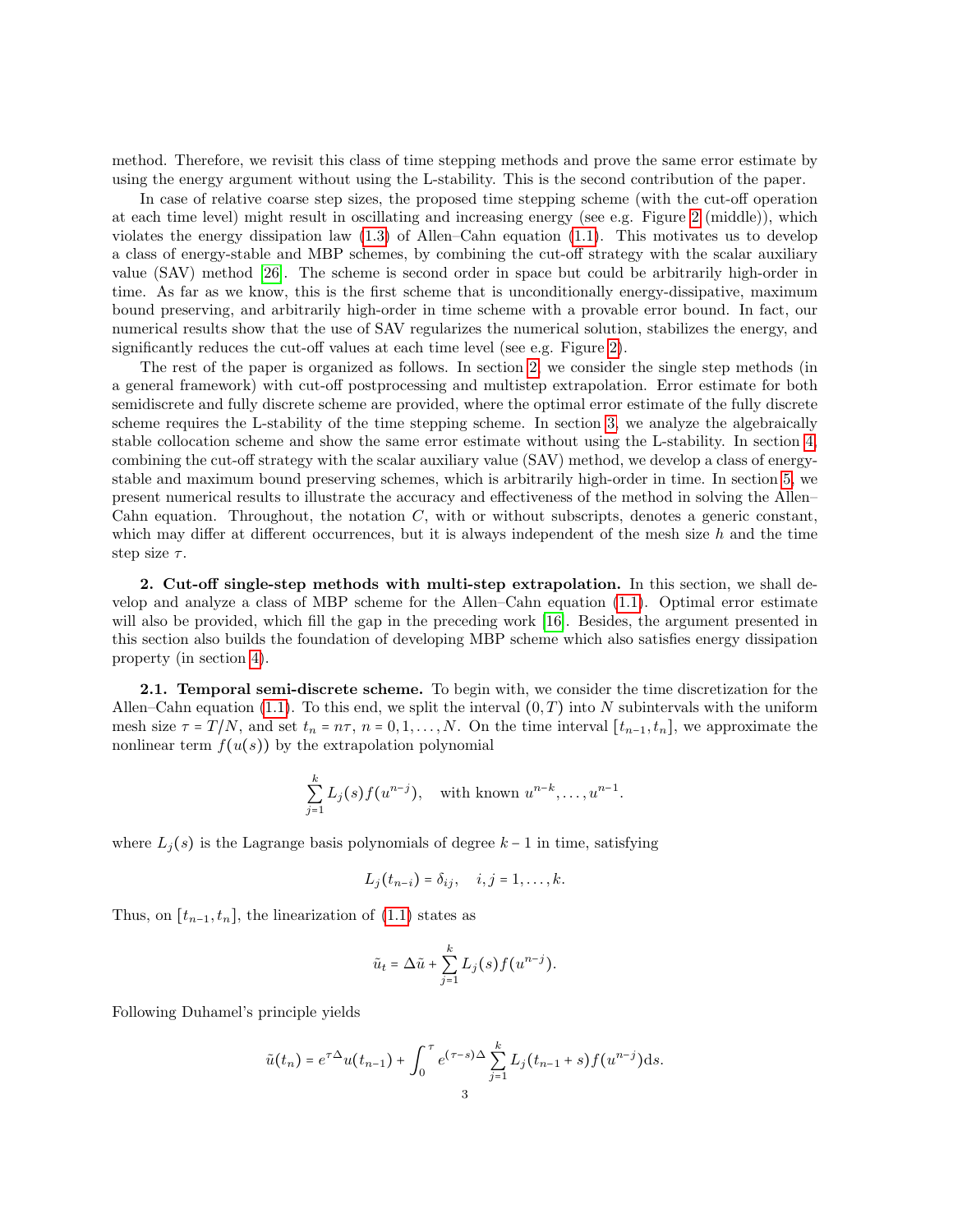Then a framework of a single step scheme of approximating  $\tilde{u}(t_n)$  reads:

<span id="page-3-0"></span>(2.1) 
$$
\tilde{u}^n = \sigma(-\tau \Delta) u^{n-1} + \tau \sum_{i=1}^m p_i(-\tau \Delta) \Big( \sum_{j=1}^k L_j(t_{ni}) f(u^{n-j}) \Big), \text{ for all } n \geq k,
$$

with  $t_{ni} = t_{n-1} + c_i \tau$ . Here,  $\sigma(\lambda)$  and  $\{p_i(\lambda)\}_{i=1}^m$  are rational functions and  $c_i$  are distinct real numbers in [0, 1]. For simplicity, we assume that the scheme [\(2.1\)](#page-3-0) satisfies the following assumptions.

- **(P1)**  $|\sigma(\lambda)| < 1$  and  $|p_i(\lambda)| \leq c$ , for all  $i = 1, ..., m$ , uniformly in  $\tau$  and  $\lambda > 0$ . Besides, the numerator of  $p_i(\lambda)$  is of lower degree than its denominator.
- (P2) The time stepping scheme  $(2.1)$  is accurate of order k in sense that

$$
\sigma(\lambda) = e^{-\lambda} + O(\lambda^{k+1}), \quad \text{as } \lambda \to 0.
$$

and, for  $0 \leq j \leq k$ 

$$
\sum_{i=1}^{m} c_i^j p_i(\lambda) - \frac{j!}{(-\lambda)^{j+1}} \Big(e^{-\lambda} - \sum_{\ell=0}^j \frac{(-\lambda)^{\ell}}{\ell!} \Big) = O(\lambda^{k-j}), \quad \text{as } \lambda \to 0.
$$

(P3) The time discretization scheme  $(2.1)$  is strictly accurate of order q in sense that

$$
\sum_{i=1}^m c_i^j p_i(\lambda) - \frac{j!}{(-\lambda)^{j+1}} \Big(\sigma(\lambda) - \sum_{\ell=0}^j \frac{(-\lambda)^{\ell}}{\ell!} \Big) = 0, \quad \text{for all } 0 \le j \le q-1.
$$

REMARK 2.1. In practice, it is convenient to choose  $p_i(\lambda)$ s that share the same denominator of  $\sigma(\lambda)$ , for instance:

$$
\sigma(\lambda) = \frac{a_0(\lambda)}{g(\lambda)}, \quad \text{and} \quad p_i(\lambda) = \frac{a_i(\lambda)}{g(\lambda)}, \quad \text{for } i = 1, 2, \dots, m,
$$

where  $a_i(\lambda)$  and  $g(\lambda)$  are polynomials. Then the time stepping scheme [\(2.1\)](#page-3-0) could be written as

$$
g(-\tau\Delta)\tilde{u}^n = a_0(-\tau\Delta)u^{n-1} + \tau\sum_{i=1}^m a_i(-\tau\Delta)\Big(\sum_{j=1}^k L_j(t_{ni})f(u^{n-j})\Big), \text{ for all } n \geq k.
$$

See e.g. [\[28,](#page-28-8) pp. 131] for the construction of such rational functions satisfying the Assumptions  $(P1)$ -(P3).

Unfortunately, the time stepping scheme [\(2.1\)](#page-3-0) does not satisfy the maximum bound principle. Therefore, at each time step, we apply the cut-off operation: for  $n \geq k$ , we find  $u^n$  such that

<span id="page-3-1"></span>(2.2) 
$$
\hat{u}^{n} = \sigma(-\tau \Delta)u^{n-1} + \tau \sum_{i=1}^{m} p_{i}(-\tau \Delta) \Big(\sum_{j=1}^{k} L_{j}(t_{ni}) f(u^{n-j})\Big),
$$

<span id="page-3-2"></span>(2.3) 
$$
u^{n} = \min(\max(\hat{u}^{n}, -\alpha), \alpha),
$$

where  $\alpha$  is the maximum bound given in [\(1.2\)](#page-0-2). The accuracy of this cut-off semi-discrete method is guaranteed by the next theorem.

<span id="page-3-3"></span>THEOREM 2.1. Suppose that the Assumptions (P1) and (P2) are fulfilled, and (P3) holds for  $q = k$ . Let  $u(t)$  be the solution to the Allen–Cahn equation, and  $u^n$  be the solution to the time stepping scheme [\(2.2\)](#page-3-1)-[\(2.3\)](#page-3-2). Assume that  $|u_0| \leq \alpha$  and the maximum principle [\(1.2\)](#page-0-2) holds, and assume that the starting values  $u^j$ ,  $j = 0, \ldots, k - 1$ , are given and

$$
|u^j| \le \alpha, \quad \text{for all} \quad j = 0, \dots, k - 1.
$$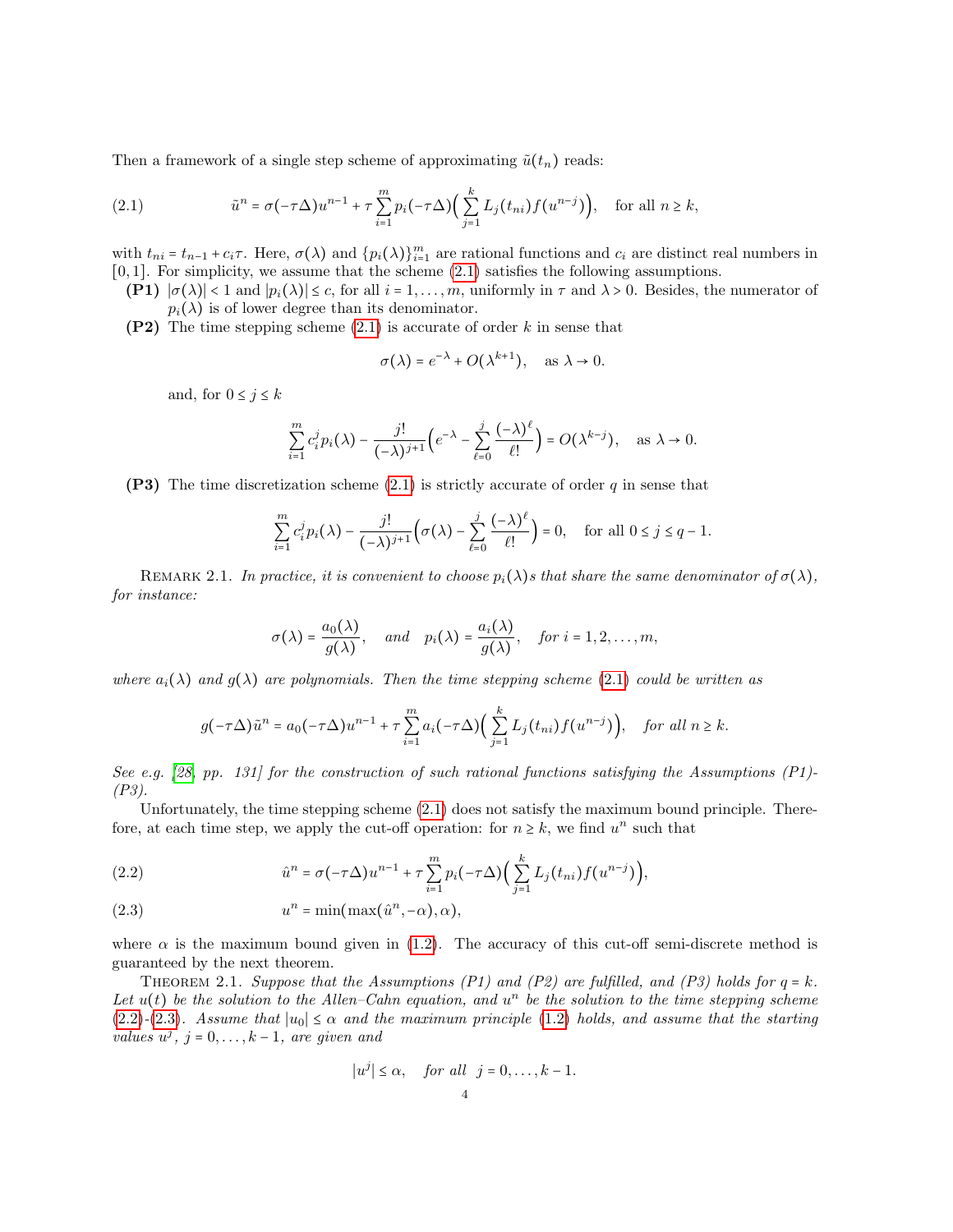Then the semi-discrete solution given by [\(2.2\)](#page-3-1)-[\(2.3\)](#page-3-2) satisfies for all  $n \geq k$ 

 $|u^n| \leq \alpha,$ 

and

$$
||u^{n} - u(t_{n})|| \leq C\tau^{k} + C\sum_{j=0}^{k-1} ||u^{j} - u(t_{j})||,
$$

provided that f is locally Lipschitz continuous,  $\Delta u \in C^k([0,T]; L^2(\Omega))$ ,  $u \in C^{k+1}([0,T]; L^2(\Omega))$  and  $f(x) \in C^k([0,T]; L^2(\Omega))$  $f(u) \in C^k([0,T];L^2(\Omega)).$ <br>Preaf. Due to the cut

Proof. Due to the cut-off operation  $(2.3)$ , the discrete maximum bound principle follows immediately. Then it suffices to show the error estimate.

Let  $e^n = u^n - u(t_n)$  and  $\hat{e}^n = \hat{u}^n - u(t_n)$ . Since the exact solution satisfies the maximum bound [\(1.2\)](#page-0-2), we have

$$
\|e^n\|_{L^2(\Omega)} \le \|\hat{e}^n\|_{L^2(\Omega)}.
$$

Then it is easy to note that

$$
\hat{e}^n = \sigma(-\tau \Delta) e^{n-1} + \varphi^n, \quad n \ge k.
$$

where  $\varphi^n$  can be written as

$$
\varphi^{n} = -u(t_{n}) + \sigma(-\tau\Delta)u(t_{n-1}) + \tau \sum_{i=1}^{m} p_{i}(-\tau\Delta) \Big(\sum_{j=1}^{k} L_{j}(t_{ni})f(u^{n-j})\Big)
$$
  

$$
= \tau \sum_{i=1}^{m} p_{i}(-\tau\Delta) \Big(\sum_{j=1}^{k} L_{j}(t_{ni})f(u^{n-j}) - f(t_{ni}))\Big)
$$
  

$$
+ \Big(-u(t_{n}) + \sigma(-\tau\Delta)u(t_{n-1}) + \tau \sum_{i=1}^{m} p_{i}(-\tau\Delta) (\partial_{t}u - \Delta u)(t_{ni})\Big)
$$
  

$$
=: I + II.
$$

Then the bound of I follows from the approximation property of Lagrange interpolation, the maximum bound of  $u^{n-j}$  and  $u(t_{n-j}), j = 1, \ldots, k$ , the locally Lipschitz continuity of f, and the Assumption (P1):

$$
\|I\|_{L^{2}(\Omega)} \leq \tau \sum_{i=1}^{m} \|p_{i}(-\tau \Delta)\|_{L^{2}(\Omega) \to L^{2}(\Omega)} \|\sum_{j=1}^{k} L_{j}(t_{ni}) f(u(t_{n-j})) - f(u(t_{n-1} + c_{i}\tau))\|_{L^{2}(\Omega)}
$$
  
+  $\tau \sum_{i=1}^{m} \|p_{i}(-\tau \Delta)\|_{L^{2}(\Omega) \to L^{2}(\Omega)} \sum_{j=1}^{k} |L_{j}(t_{ni})| \|f(u^{n-j}) - f(u(t_{n-j}))\|_{L^{2}(\Omega)}$   
 $\leq C\tau^{k+1} \|f(u)\|_{C^{k}([t_{n-k}, t_{n}]; L^{2}(\Omega))} + C\tau \sum_{j=1}^{k} \|e^{n-j}\|_{L^{2}(\Omega)}.$ 

Now we term to the second term II, which can be rewritten by Taylor's expansion at  $t_{n-1}$ 

$$
II = -\sum_{j=0}^{k} \frac{\tau^j}{j!} u^{(j)}(t_{n-1}) + \sigma(-\tau \Delta) u(t_{n-1})
$$
  
+  $\tau \sum_{i=1}^{m} p_i(-\tau \Delta) \sum_{j=0}^{k-1} \frac{(c_i \tau)^j}{j!} (u^{(j+1)} - \Delta u^{(j)})(t_{n-1}) + R_1 + R_2.$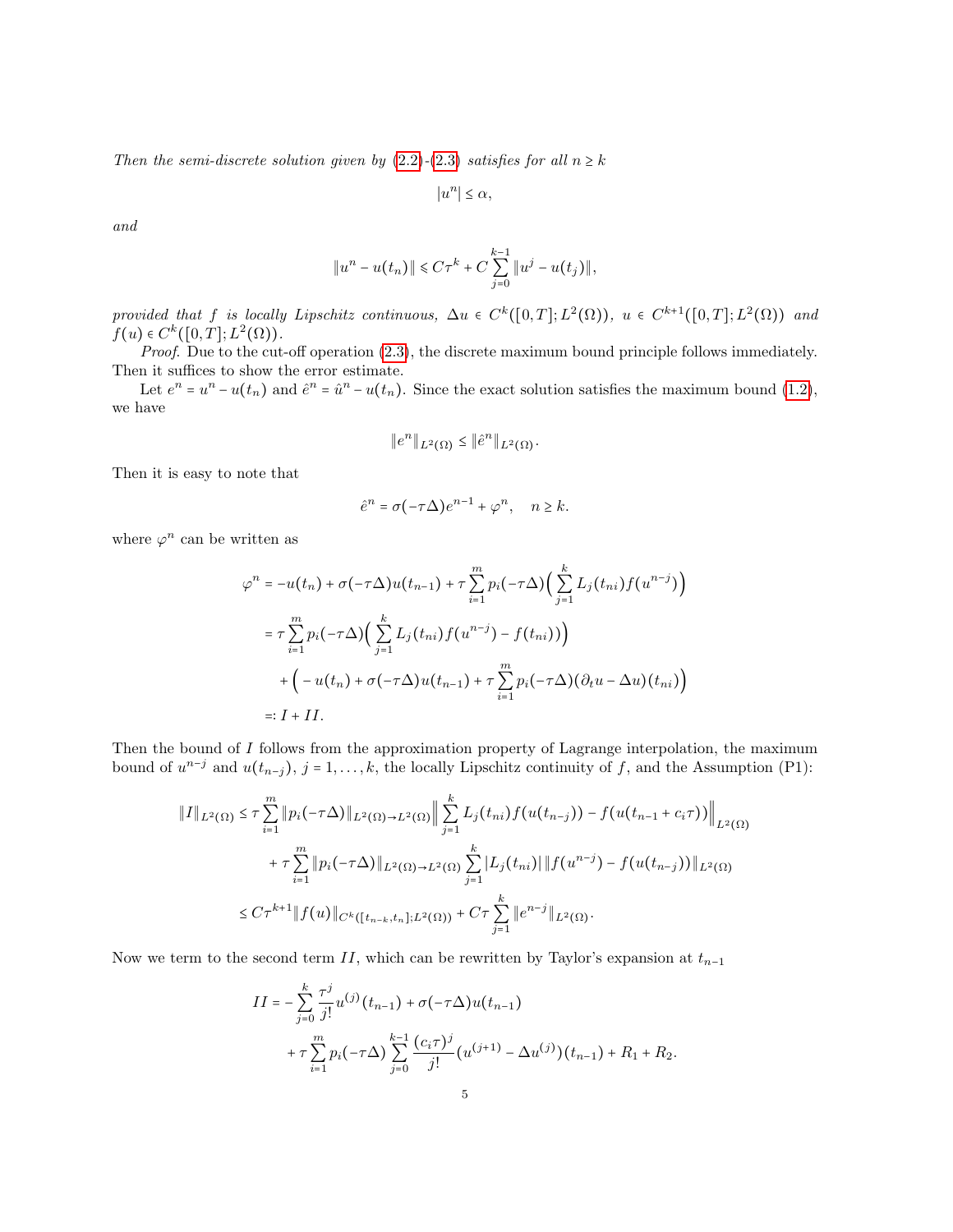where the remainders  ${\cal R}_1$  and  ${\cal R}_2$  are

$$
R_1 = \int_{t_{n-1}}^{t_n} \frac{(t_n - s)^k}{k!} u^{(k+1)}(s) \, ds \quad \text{and}
$$
  
\n
$$
R_2 = \tau \sum_{i=1}^m p_i(-\tau \Delta) \int_{t_{n-1}}^{t_{n-1} + c_i \tau} \frac{(t_{n-1} + c_i \tau - s)^{k-1}}{(k-1)!} (u^{(k+1)} - \Delta u^{(k)})(s) \, ds
$$

respectively. Hereafter, we use  $u^{(j)}$  to denote the *j*th derivative in time. Then Assumption (P1) implies

$$
||R_1 + R_2||_{L^2(\Omega)} \leq C\tau^{k+1} (||u||_{C^{k+1}([t_{n-1},t_n];L^2(\Omega))} + ||\Delta u||_{C^k([t_{n-1},t_n];L^2(\Omega))}).
$$

Now we revisit the three leading terms of II. Note that

$$
-\sum_{j=0}^{k} \frac{\tau^{j}}{j!} u^{(j)}(t_{n-1}) + \sigma(-\tau \Delta) u(t_{n-1}) + \tau \sum_{i=1}^{m} p_{i}(-\tau \Delta) \sum_{j=0}^{k-1} \frac{(c_{i}\tau)^{j}}{j!} (u^{(j+1)} - \Delta u^{(j)})(t_{n-1})
$$
  
\n
$$
= (-I + \sigma(-\tau \Delta) - \tau \sum_{i=1}^{m} p_{i}(-\tau \Delta) \Delta) u(t_{n-1})
$$
  
\n
$$
+ \sum_{j=1}^{k-1} \frac{\tau^{j}}{j!} (-I + j \sum_{i=1}^{m} c_{i}^{j-1} p_{i}(-\tau \Delta) - \tau \sum_{i=1}^{m} c_{i}^{j} p_{i}(-\tau \Delta) \Delta) u^{(j)}(t_{n-1})
$$
  
\n
$$
+ \frac{\tau^{k}}{k!} (-I + k \sum_{i=1}^{m} c_{i}^{k-1} p_{i}(-\tau \Delta) u^{(k)}(t_{n-1}) = \sum_{\ell=1}^{3} II_{\ell}.
$$

Since the time stepping scheme is strictly accurate of order  $q = k$  (by Assumption (P3)), we have  $II_1 =$  $II_2 = 0$ . Meanwhile, we apply Assumption (P3) again to arrive at for  $\lambda > 0$ 

$$
-1 + k \sum_{i=1}^{m} c_i^{k-1} p_i(\lambda) = \lambda \frac{k!}{(-\lambda)^{k+1}} \Big( \sigma(\lambda) - \sum_{\ell=0}^{k} \frac{(-\lambda)^{\ell}}{\ell!} \Big) =: \lambda \gamma(\lambda).
$$

Note that  $|\gamma(\lambda)| = O(1)$  for  $\lambda \to 0$  (by Assumption (P2)) and  $|\gamma(\lambda)| \to 0$  for  $\lambda \to +\infty$ . Hence  $|\gamma(\lambda)|$  is bounded uniformly in  $[0, \infty)$ . Then we arrive at

$$
||II_3||_{L^2(\Omega)} \leq C\tau^{k+1} ||\Delta u^{(k)}(t_{n-1})|| \leq C\tau^{k+1} ||\Delta u||_{C^k([t_{n-1},t_n];L^2(\Omega))}.
$$

In conclusion, we obtain the following estimate

$$
||e^n||_{L^2(\Omega)} \le ||\sigma(-\tau\Delta)e^{n-1}||_{L^2(\Omega)} + C\tau^{k+1} + C\tau \sum_{j=1}^k ||e^{n-j}||_{L^2(\Omega)}.
$$

Then the assumption (P1) leads to

$$
||e^n||_{L^2(\Omega)} \le ||e_h^{n-1}||_{L^2(\Omega)} + C\tau^{k+1} + C\tau \sum_{j=1}^k ||e^{n-j}||_{L^2(\Omega)}.
$$

Finally, the desired assertion follows immediately by using discrete Gronwall's inequality

$$
||e^n||_{L^2(\Omega)} \le Ce^{cT} \tau^k + Ce^{cT} \sum_{j=0}^{k-1} ||e^j||_{L^2(\Omega)}.
$$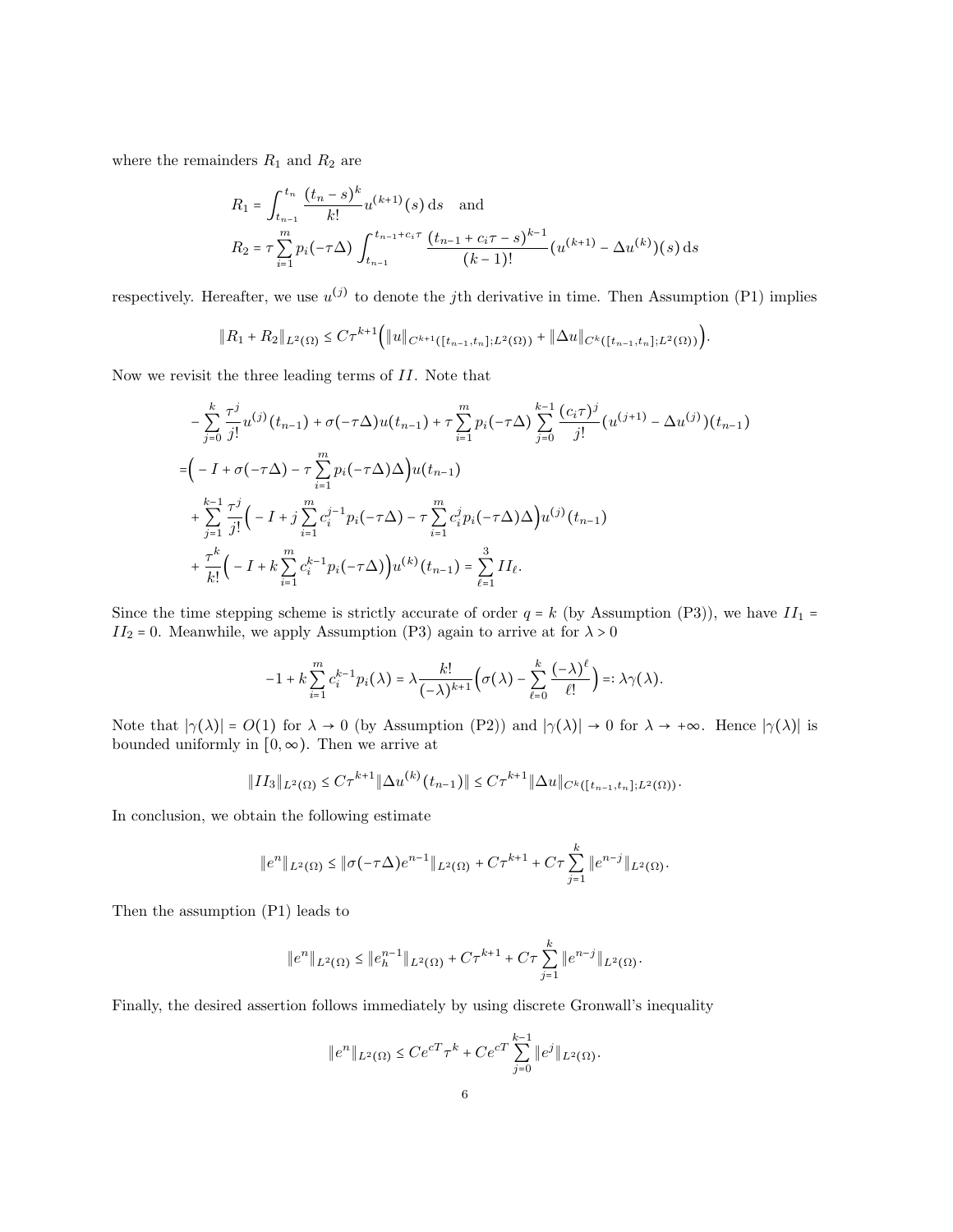REMARK 2.2. Theorem [2.1](#page-3-3) implies that the cut-off operation preserves the maximum bound without losing global accuracy. However, the Assumption (P3) is restrictive. It is well-known that a single step method with a given  $m \in \mathbb{Z}^+$  could be accurate of order  $2m$  (Gauss–Legendre method) [\[8,](#page-27-13) Section 2.2], but at most strictly accurate of order  $m + 1$  [\[4,](#page-27-14) Lemma 5]. In general, a collocation-type method is only strictly accurate of order  $m + 1$ .

Without the assumption of strict accuracy, one may still show the error estimate, provided that  $f(u)$ satisfies certain compatibility conditions, e.g.,

$$
f(u) \in C^{\ell}([0,T]; Dom(\Delta^{k-\ell}))
$$
 for all  $\ell = 1,2,...,k$ ,

that requires  $\partial_{\mathbf{n}} \Delta^q f(u) = 0$  for  $\ell = 1, 2, \ldots, k - 1$ . Unfortunately, those compatibility conditions cannot be fulfilled in general for semilinear parabolic problems.

REMARK 2.3. The same error estimate could be proved by assuming that the scheme satisfies the assumption (P3) with  $q = k - 1$  and some additional conditions (see e.g. [\[28,](#page-28-8) Theorem 8.4] and [\[20\]](#page-27-15)). However, the proof is not directly applicable when we apply the cut-off operation at each time step. It warrants further investigation to show the sharp convergence rate  $O(\tau^k)$  with weaker assumptions.

2.2. Fully discrete scheme. In this part, we discuss the fully discrete scheme. To illustrate the main idea, we consider the one-dimensional case  $\Omega = [a, b]$ , and the argument could be straightforwardly extended to multi-dimensional cases, see Remark [2.5.](#page-12-2) We denote by  $a = x_0 < x_1 < \cdots < x_{Mr} = b$  a partition of the domain with a uniform mesh size  $h = x_{ir} - x_{(i-1)r} = (b-a)/M$ , and denote by  $S_h^r$  the finite element space of degree  $r \geq 1$ , i.e.,

$$
S_h^r = \{ v \in H^1(\Omega) : v|_{I_i} \in P_r, \ i = 1, ..., M \},\
$$

where  $I_i = [x_{(i-1)r}, x_{ir}]$  and  $P_r$  denotes the space of polynomials of degree  $\leq r$ .

Let  $x_{(i-1)r+j}$  and  $\omega_j$ , j = 0, ..., r, be the quadrature points and weights of the  $(r+1)$ -point Gauss– Lobatto quadrature on the subinterval  $I_i$ , and denote

$$
w_{(i-1)r+j} = \begin{cases} \omega_j & \text{for } 1 \le j \le r-1, \\ 2\omega_j & \text{for } j = 0, r. \end{cases}
$$

Then we consider the piecewise Gauss–Lobatto quadrature approximation of the inner product, i.e.,

$$
(f,g)_h \coloneqq \sum_{j=0}^{Mr} w_j f(x_j) g(x_j).
$$

This discrete inner product induces a norm

$$
||f_h||_h = \sqrt{(f_h, f_h)_h} \quad \forall \ f_h \in S_h^r.
$$

Then we have the following lemma for norm equivalence. The proof follows directly from the positivity of Gauss–Lobatto quadrature weights [\[22,](#page-28-9) p. 426].

<span id="page-6-1"></span>LEMMA 2.2. The discrete norm  $\|\cdot\|_h$  is equivalent to usual  $L^2$  norm  $\|\cdot\|_{L^2(\Omega)}$  in sense that

$$
C_1 \|v_h\|_{L^2(\Omega)} \le \|v_h\|_h \le C_2 \|v_h\|_{L^2(\Omega)}, \quad \forall v_h \in S_h^r.
$$

where  $C_1$  and  $C_2$  are independent of h.

To develop the fully discrete scheme, we introduce the discrete Laplacian  $-\Delta_h : S_h^r \to S_h^r$  such that

<span id="page-6-0"></span>(2.4) 
$$
(-\Delta_h v_h, w_h)_h = (\nabla v_h, \nabla w_h) \quad \text{for all } v_h, w_h \in S_h^T.
$$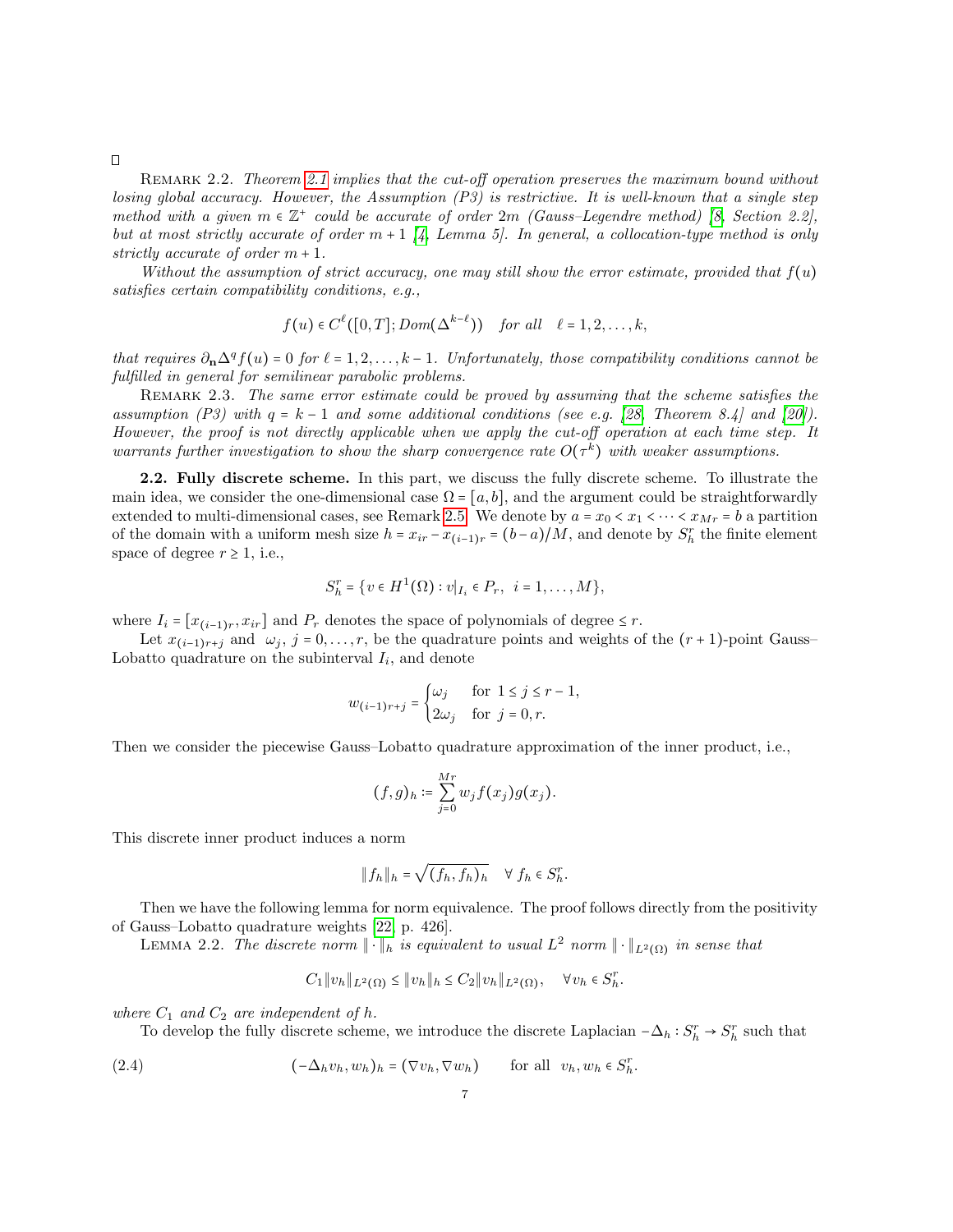Then at *n*-th time level, with given  $u_h^{n-k}, \ldots, u_h^{n-1} \in S_h^r$ , we find an intermediate solution  $\hat{u}_h^n \in S_h^r$  such that that

<span id="page-7-1"></span>(2.5) 
$$
\hat{u}_h^n = \sigma(-\tau \Delta_h) u_h^{n-1} + \tau \sum_{i=1}^m p_i (-\tau \Delta_h) \Big( \sum_{j=1}^k L_j(t_{ni}) \Pi_h f(u_h^{n-j}) \Big)
$$

where  $t_{ni} = t_{n-1} + c_i \tau$ , and  $\Pi_h : C(\overline{\Omega}) \to S_h^r$  is the Lagrange interpolation operator. In order to impose the maximum bound, we apply the cut-off postprocessing: find  $u_h^n \in S_h^r$  such that

<span id="page-7-0"></span>(2.6) 
$$
u_h^n(x_j) = \min\left(\max\left(\hat{u}_h^n(x_j), -\alpha\right), \alpha\right), \quad j = 0, \ldots, Mr.
$$

It is equivalent to

<span id="page-7-3"></span>
$$
u_h^n = \Pi_h \min\left(\max\left(\hat{u}_h^n, -\alpha\right), \alpha\right).
$$

Essentially, the cut-off operation [\(2.6\)](#page-7-0) only works on the finite element nodal points.

Next, we shall prove the optimal error estimate of the fully discrete scheme [\(2.5\)](#page-7-1)-[\(2.6\)](#page-7-0). To this end, we need the following stability estimate of operators  $\sigma(-\tau\Delta_h)$  and  $p_i(-\tau\Delta_h)$ .

LEMMA 2.3. Let  $\Delta_h$  be the discrete Laplacian defined in [\(2.4\)](#page-6-0), and  $\sigma(\lambda)$  and  $p_i(\lambda)$  are rational functions satisfying the Assumption (P1). Then there holds that for all  $v_h \in S_h^r$ 

(2.7) 
$$
\|\nabla^q \sigma(-\tau \Delta_h) v_h\|_h \le \|\nabla^q v_h\|_h \quad \text{and} \quad \|\nabla^q p_i(-\tau \Delta_h) v_h\|_h \le C \|\nabla^q v_h\|_h
$$

with  $i = 1, \ldots, m$  and  $q = 0, 1$ . Meanwhile,

(2.8) 
$$
\tau \|\nabla^q \Delta_h p_i(-\tau \Delta_h) v_h\|_h \leq C \|\nabla^q v_h\|_h \quad i = 1, \dots, m, \quad q = 0, 1
$$

*Proof.* Let  $\{(\lambda_j, \varphi_j^h)\}_{j=1}^{Mr+1}$  be eigenpairs of  $-\Delta_h$ , where  $\{\varphi_j^h\}_{j=1}^{Mr+1}$  forms an orthogonal basis of  $S_h^r$  in sense that  $(\varphi_i^h, \varphi_j^h)_h = \delta_{i,j}$ . Then by the Assumption (P1), we have for any  $v_h \in S_h^r$  and  $q = 0, 1$ 

<span id="page-7-2"></span>
$$
\|\nabla^{q}\sigma(-\tau\Delta_{h})v_{h}\|_{h}^{2} = \sum_{j=1}^{Mr+1} (\lambda_{j}^{h})^{q} |\sigma(\tau\lambda_{j})|^{2} |(v_{h}, \varphi_{j}^{h})_{h}|^{2}
$$
  

$$
\leq \sum_{j=1}^{Mr+1} (\lambda_{j}^{h})^{q} |(v_{h}, \varphi_{j}^{h})_{h}|^{2} = \|\nabla^{q}v_{h}\|_{h}^{2}.
$$

This shows the first estimate. The estimate for  $p_i$  follows analogously.

Moreover, the numerator of  $p_i(\lambda)$  is of lower degree than its denominator (by Assumption (P1)), and hence there exists constants  $C_1, C_2 > 0$  such that

$$
|p_i(\lambda)| \le \frac{C_1}{1 + C_2 \lambda}, \quad \text{for all } \lambda > 0.
$$

Then we derive that for any  $v_h \in S_h^r$  and  $q=0,1$ 

$$
\tau^{2} \|\nabla^{q} \Delta_{h} p_{i}(-\tau \Delta_{h}) v_{h}\|_{h}^{2} = \tau^{2} \sum_{j=1}^{M_{T}+1} (\lambda_{j}^{h})^{q+2} |p_{i}(\tau \lambda_{j})|^{2} |(v_{h}, \varphi_{j}^{h})_{h}|^{2}
$$
  

$$
\leq C \tau^{2} \sum_{j=1}^{M_{T}+1} \frac{(\lambda_{j}^{h})^{q+2}}{(1 + C \tau \lambda_{j}^{h})^{2}} |(v_{h}, \varphi_{j}^{h})_{h}|^{2}
$$
  

$$
\leq C \sum_{j=1}^{M_{T}+1} (\lambda_{j}^{h})^{q} |(v_{h}, \varphi_{j}^{h})_{h}|^{2} = C \|\nabla^{q} v_{h}\|_{h}^{2},
$$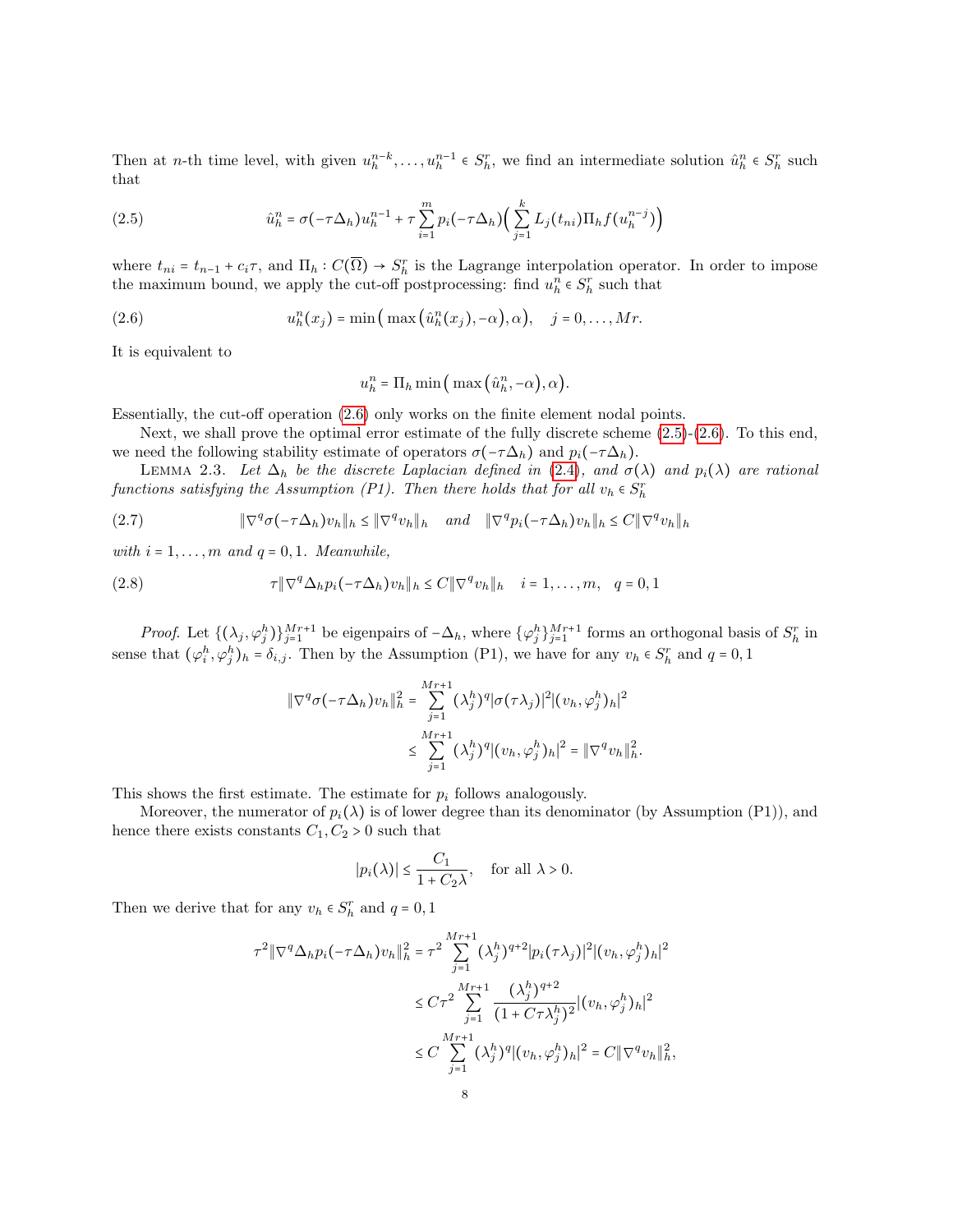where the constant C only depends on  $C_1$  and  $C_2$ . This proves the assertion [\(2.8\)](#page-7-2).  $\Box$ 

<span id="page-8-1"></span>LEMMA 2.4. Let  $v \in H^{2r+2}(\Omega)$  with the homogeneous Neumann boundary condition and  $\varphi_h \in S_h^r$ . Then we have the following estimate

<span id="page-8-0"></span>
$$
(\Pi_h \Delta v - \Delta_h \Pi_h v, \varphi_h)_h \le Ch^{r+1} \|v\|_{H^{2r+2}} \|\varphi_h\|_{H^1(\Omega)}.
$$

*Proof.* Using the homogeneous Neumann boundary condition and  $(2.4)$ , we obtain

(2.9)  
\n
$$
\begin{aligned}\n &(\Pi_h \Delta v - \Delta_h \Pi_h v, \varphi_h)_h \\
 &= (\Pi_h \Delta v, \varphi_h)_h - (\Delta_h \Pi_h v, \varphi_h)_h \\
 &= \left( (\Delta v, \varphi_h)_h - (\Delta v, \varphi_h) \right) + \left( (\Delta v, \varphi_h) - (\Delta_h \Pi_h v, \varphi_h)_h \right) \\
 &= \left( (\Delta v, \varphi_h)_h - (\Delta v, \varphi_h) \right) + \left( (\partial_x v, \partial_x \varphi_h) - (\partial_x \Pi_h v, \partial_x \varphi_h) \right)\n\end{aligned}
$$

Since the  $(r+1)$ -point Gauss–Lobatto quadrature on each subinterval  $I_i$  is exact for polynomials of degree  $2r - 1$  [\[22,](#page-28-9) pp. 425], employing the Bramble–Hilbert lemma as well as the inverse inequality, we derive that

$$
\begin{aligned} |(\Delta v, \varphi_h)_h - (\Delta v, \varphi_h)| &= \Big| \sum_{i=1}^M \Big( \sum_{j=0}^r \omega_j (\Delta v \varphi_h)(x_{(i-1)r+j}) - \int_{I_i} (\Delta v) \varphi_h \, dx \Big) \Big| \\ &\le Ch^{2r} \sum_{i=1}^M \|\Delta v \varphi_h\|_{W^{2r,1}(I_i)} \le Ch^{2r} \sum_{i=1}^M \|v\|_{H^{2r+2}(I_i)} \|\varphi_h\|_{H^r(I_i)} \\ &\le Ch^{r+1} \sum_{i=1}^M \|v\|_{H^{2r+2}(I_i)} \|\varphi_h\|_{H^1(I_i)} \le Ch^{r+1} \|v\|_{H^{2r+2}(\Omega)} \|\varphi_h\|_{H^1(\Omega)} \end{aligned}
$$

.

.

Similar argument also leads to the estimate for the second term in [\(2.9\)](#page-8-0) for  $r \geq 2$ :

$$
\begin{split} |(\partial_x(v - \Pi_h v), \partial_x \varphi_h)| &= \Big| \sum_{i=1}^M \int_{I_i} \partial_x(v - \Pi_h v) \partial_x \varphi_h \, dx \Big| = \Big| \sum_{i=1}^M \int_{I_i} (v - \Pi_h v) \partial_x^2 \varphi_h \, dx \Big| \\ &= \Big| \sum_{i=1}^M \int_{I_i} v \partial_x^2 \varphi_h \, dx - \sum_{j=0}^r \omega_j (v \partial_x^2 \varphi_h) (x_{(i-1)r+j}) \Big| \\ &\le Ch^{2r} \sum_{i=1}^M \|v \partial_x^2 \varphi_h\|_{W^{2r,1}(I_i)} \le Ch^{2r} \sum_{i=1}^M \|v\|_{H^{2r+2}(I_i)} \|\varphi_h\|_{H^r(I_i)} \\ &\le Ch^{r+1} \sum_{i=1}^M \|v\|_{H^{2r+2}(I_i)} \|\varphi_h\|_{H^1(I_i)} \le Ch^{r+1} \|v\|_{H^{2r+2}(\Omega)} \|\varphi_h\|_{H^1(\Omega)} \end{split}
$$

Finally, in case that  $r = 1$ , it is easy to observe that

$$
(\partial_x(v - \Pi_h v), \partial_x \varphi_h) = \sum_{i=1}^M \int_{I_i} \partial_x(v - \Pi_h v) \partial_x \varphi_h \,dx = -\sum_{i=1}^M \int_{I_i} (v - \Pi_h v) \partial_x^2 \varphi_h \,dx = 0.
$$

 $\Box$ 

To derive an error estimate for the fully discrete scheme  $(2.5)-(2.6)$  $(2.5)-(2.6)$  $(2.5)-(2.6)$ . We need the following extra assumptions on the rational function  $\sigma(\lambda)$ .

(P4) The rational function  $\sigma(\lambda)$  satisfies  $|\sigma(\lambda)| \to 0$  as  $\lambda \to \infty$ .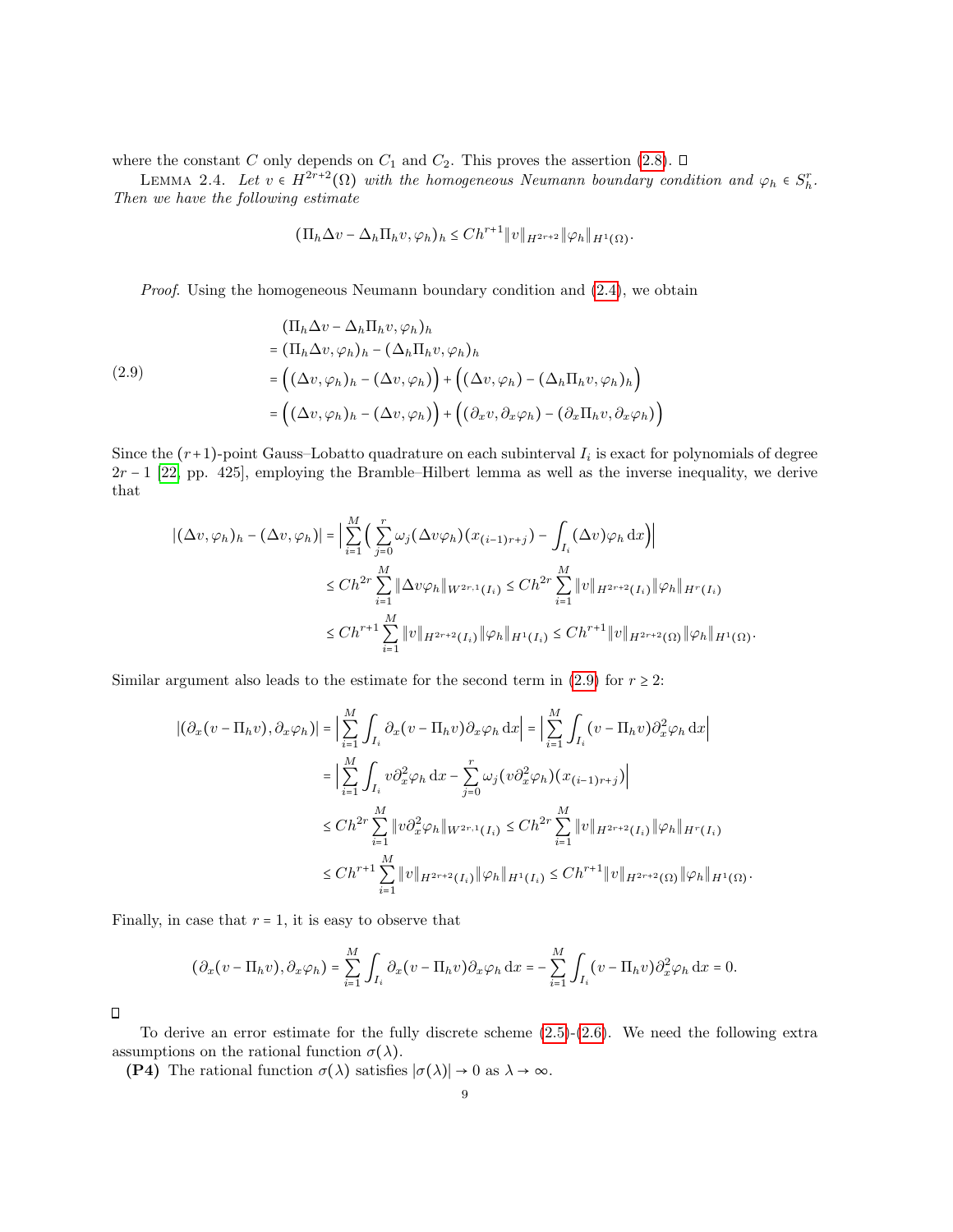Note that the Assumption (P4) immediately implies [\[28,](#page-28-8) eq. (7.37)]

$$
|\sigma(\lambda)| \le \frac{1}{1 + c_0 \lambda} \quad \text{for any } \lambda \ge 0,
$$

with a generic constant  $c_0 > 0$ . This further implies

$$
1 - |\sigma(\lambda)|^{-2} \le -2c_0\lambda \quad \text{for any } \lambda \ge 0.
$$

Therefore, we have for any  $v_h \in S_h^r$ 

$$
\|\sigma(-\tau\Delta_h)v_h\|_h^2 = \sum_{j=1}^{Mr+1} |\sigma(\tau\lambda_j)|^2 (v_h, \varphi_j^h)_h^2 = \|v_h\|_h^2 + \sum_{j=1}^{Mr+1} (|\sigma(\tau\lambda_j)|^2 - 1) (v_h, \varphi_j^h)_h^2
$$
  

$$
= \|v_h\|_h^2 + \sum_{j=1}^{Mr+1} (1 - |\sigma(\tau\lambda_j)|^{-2}) |\sigma(\tau\lambda_j)|^2 (v_h, \varphi_j^h)_h^2
$$
  

$$
\leq \|v_h\|_h^2 - 2c_0\tau \sum_{j=1}^{Mr+1} \lambda_j |\sigma(\tau\lambda_j)|^2 (v_h, \varphi_j^h)_h^2 = \|v_h\|_h^2 - 2c_0\tau \|\nabla\sigma(-\tau\Delta_h)v_h\|^2.
$$

Then we are ready to state following main theorem.

<span id="page-9-0"></span>THEOREM 2.5. Suppose that the Assumptions  $(P1)$ ,  $(P2)$  and  $(P4)$  are fulfilled, and  $(P3)$  holds for  $q = k$ . Assume that  $|u_0| \le \alpha$  and the maximum principle [\(1.2\)](#page-0-2) holds, and assume that the starting values  $u_h^l$ ,  $l = 0, \ldots, k - 1$ , are given and

$$
|u_h^l(x_j)| \leq \alpha, \quad j = 0, \ldots, Mr, \quad l = 0, \ldots, k-1.
$$

Then the fully discrete solution given by  $(2.5)-(2.6)$  $(2.5)-(2.6)$  $(2.5)-(2.6)$  satisfies

$$
|u_h^n(x_j)| \leq \alpha, \quad j = 0, \dots, Mr, \quad n = k, \dots, N,
$$

and for  $n = k, \ldots, N$ 

$$
||u(t_n)-u_h^n||_{L^2(\Omega)} \leq C(\tau^k+h^{r+1})+C\sum_{l=0}^{k-1}||u(t_l)-u_h^l||_{L^2(\Omega)},
$$

provided that  $u \in C^{k+1}([0,T]; C(\bar{\Omega})) \cap C^k([0,T]; Dom(\Delta)) \cap C^1([0,T]; H^{2r+2}(\Omega)),$  f is locally Lipschitz<br>continuous and  $f(x) \in C^k([0,T], L^2(\Omega)) \cap C^1([0,T], H^{2r+2}(\Omega)),$ continuous and  $f(u) \in C^k([0,T]; L^2(\Omega)) \cap C([0,T]; H^{2r+2}(\Omega)).$ 

*Proof.* In  $[t_{n-1}, t_n]$ , we note that  $\Pi_h u$  satisfies

$$
\partial_t \Pi_h u(t) - \Delta_h \Pi_h u(t) = \Pi_h f(u(t)) + g_h(t), \quad t \in (t_{n-1}, t_n], \quad \text{with } \Pi_h u(t_{n-1}) \text{ given,}
$$

and  $g_h(t) = (\Pi_h \Delta - \Delta_h \Pi_h) u(t)$ . Then we define its time stepping approximation  $w_h^n$  satisfying

$$
w_h^n = \sigma(-\tau \Delta_h) \Pi_h u(t_{n-1}) + \tau \sum_{i=1}^m p_i(-\tau \Delta_h) \Big( \Pi_h f(u) + g_h \Big) (t_n + c_i \tau).
$$

Then the argument in Theorem [2.1](#page-3-3) implies that

$$
\|\Pi_h u(t_n) - w_h^n\|_h \le C\tau^{k+1} \Big(\sup_{t_{n-1} \le t \le t_n} \|\Pi_h u^{(k+1)}(t)\|_h + \sup_{t_{n-1} \le t \le t_n} \|\Delta_h \Pi_h u^{(k)}(t)\|_h\Big).
$$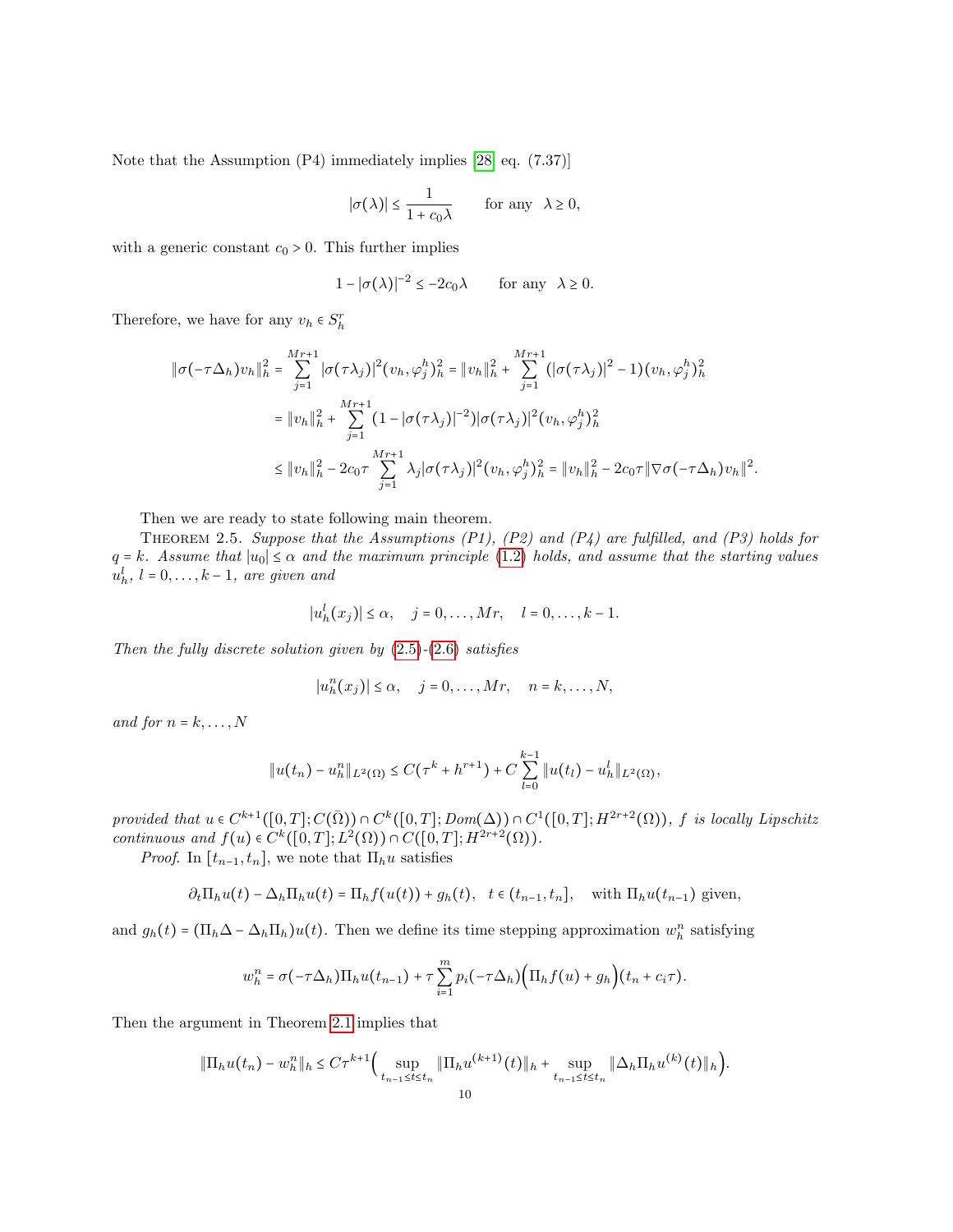The first term of the right hand side is bounded by  $||u||_{C^{k+1}([0,T];C(\bar{\Omega}))}$ , while the second one is bounded as

$$
\|\Delta_h \Pi_h u^{(k)}(t)\|_{h} = \sup_{\varphi_h \in S_h^r} \frac{(\Delta_h \Pi_h u^{(k)}(t), \varphi_h)_h}{\|\varphi_h\|_{h}}
$$
  
\n
$$
= \sup_{\varphi_h \in S_h^r} \frac{(\nabla(\Pi_h u^{(k)}(t) - u^{(k)}(t)), \nabla \varphi_h) + (\nabla u^{(k)}(t), \nabla \varphi_h)}{\|\varphi_h\|_{h}}
$$
  
\n
$$
\leq Ch^{-1} \|\nabla(\Pi_h u^{(k)}(t) - u^{(k)}(t))\|_{L^2(\Omega)} + \|\Delta u^{(k)}(t)\|_{L^2(\Omega)} \leq C \|u^{(k)}\|_{H^2(\Omega)}.
$$

Therefore, we conclude that

$$
\|\Pi_h u(t_n) - w_h^n\|_h \leq C\tau^{k+1} \Big( \|u\|_{C^{k+1}([t_{n-1}, t_n]; C(\bar{\Omega}))} + \|u\|_{C^k([t_{n-1}, t_n]; H^2(\Omega))} \Big).
$$

Then the simple triangle inequality leads to

<span id="page-10-2"></span>(2.10) 
$$
\|\hat{u}_h^n - \Pi_h u(t_n)\|_h^2 \leq \left(\|\hat{u}_h^n - w_h^n\|_h + \|w_h^n - \Pi_h u(t_n)\|_h\right)^2 \leq (1 + C\tau) \|\hat{u}_h^n - w_h^n\|_h^2 + C\tau^{2k+1}.
$$

Let  $\rho_h^n = \hat{u}_h^n - w_h^n$  and  $e_h^n = u_h^n - \Pi_h u(t_n)$ , then  $\rho_h^n$  satisfies

<span id="page-10-0"></span>(2.11) 
$$
\rho_h^n = \sigma(-\tau \Delta_h) e_h^{n-1} + I_1^n + I_2^n
$$

where

$$
I_1^n = \tau \sum_{i=1}^m p_i(-\tau \Delta_h) \Big( \sum_{j=1}^k L_j(t_{n-1} + c_i \tau) \Pi_h f(u_h^{n-j}) - \Pi_h f(u(t_{n-1} + c_i \tau)) \Big),
$$
  
and 
$$
I_2^n = -\tau \sum_{i=1}^m p_i(-\tau \Delta_h) g_h(t_{n-1} + c_i \tau).
$$

Now take the discrete inner product between [\(2.11\)](#page-10-0) and  $\rho_h^n$ 

$$
\|\rho_h^n\|_h^2 = (\sigma(-\tau\Delta_h)e_h^{n-1},\rho_h^n)_h + (I_1^n,\rho_h^n)_h + (I_2^n,\rho_h^n)_h.
$$

Then first term, we apply the Assumption (P4) to obtain that

$$
(\sigma(-\tau \Delta_h)e_h^{n-1}, \rho_h^n) \leq \frac{1}{2} \|\sigma(-\tau \Delta_h)e_h^{n-1}\|_h^2 + \frac{1}{2} \|\rho_h^n\|_h^2
$$
  
\n
$$
\leq \frac{1}{2} \|e_h^{n-1}\|_h^2 - c_0 \tau \|\nabla \sigma(-\tau \Delta_h)e_h^{n-1}\|^2 + \frac{1}{2} \|\rho_h^n\|_h^2
$$
  
\n
$$
\leq \frac{1}{2} \|e_h^{n-1}\|_h^2 - c_0 \tau \|\nabla(\rho_h^n - I_1^n - I_2^n)\|^2 + \|\tau\|_2 \|\rho_h^n\|_h^2
$$
  
\n
$$
\leq \frac{1}{2} \|e_h^{n-1}\|_h^2 - c_0 \tau \|\nabla \rho_h^n\|^2 - c_0 \tau \|\nabla(I_1^n + I_2^n)\|^2
$$
  
\n
$$
+ 2c_0 \tau (\nabla \rho_h^n, \nabla(I_1^n + I_2^n)) + \frac{1}{2} \|\rho_h^n\|^2
$$

Then applying the definition of  $\Delta_h,$  we arrive at

<span id="page-10-1"></span>(2.12) 
$$
\frac{1}{2} \|\rho_h^n\|_h^2 \le \frac{1}{2} \|e_h^{n-1}\|_h^2 - c_0 \tau \|\nabla \rho_h^n\|^2 - 2c_0 \tau (\rho_h^n, \Delta_h (I_1^n + I_2^n))_h + (I_1^n, \rho_h^n)_h + (I_2^n, \rho_h^n)_h.
$$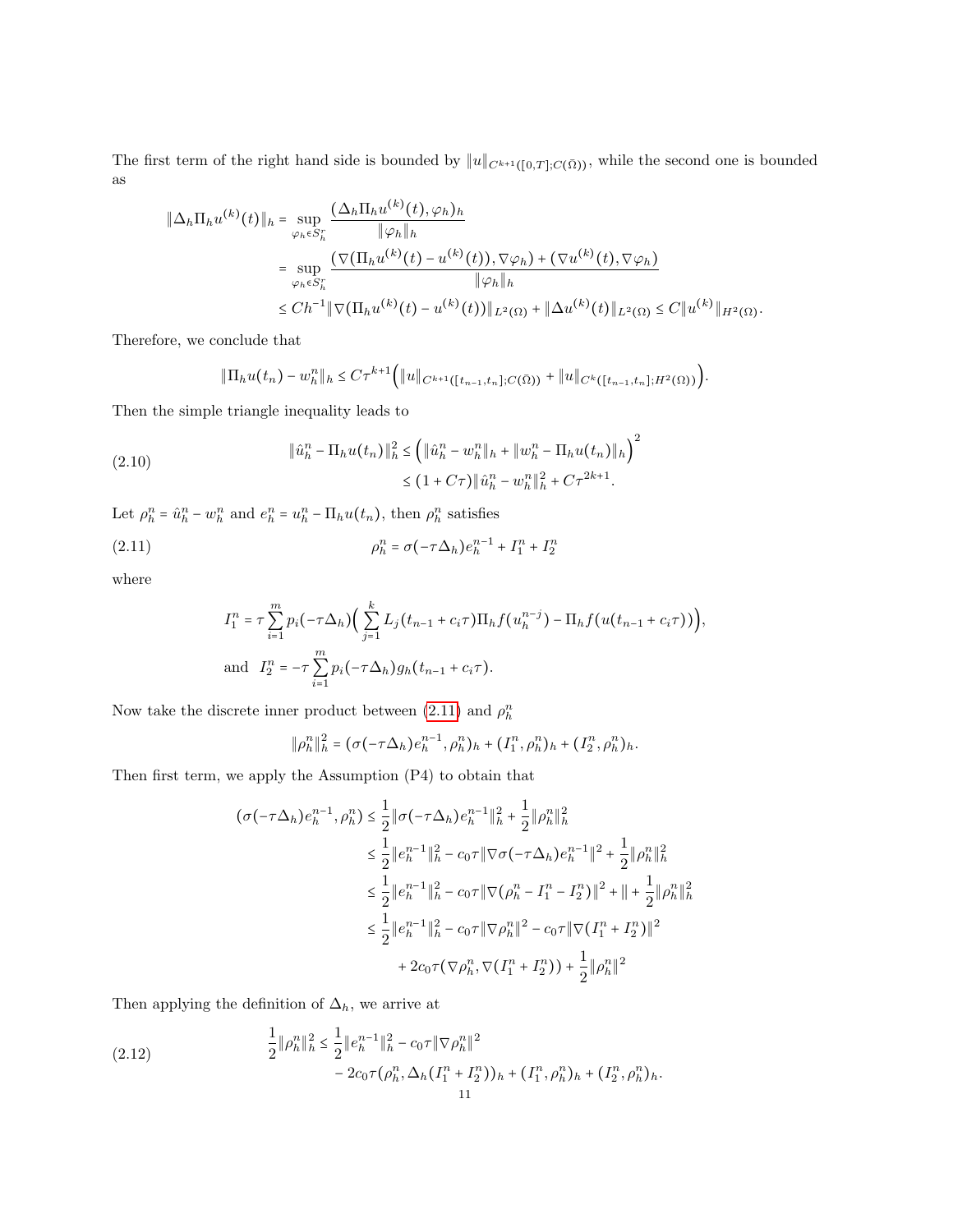By using the approximation property of interpolation  $I_{\tau}^{k}$ , Lemma [2.3,](#page-7-3) and the fact that  $u_{h}^{n-k}, \ldots, u_{h}^{n-1}$  satisfies the maximum bound, we bound the fourth term in [\(2.12\)](#page-10-1) as

$$
\left| (I_1^n, \rho_h^n)_h \right| \leq \tau \sum_{i=1}^m \left| \left( \sum_{j=1}^k L_j(t_{n-1} + c_i \tau) \Pi_h f(u(t_{n-j})) - \Pi_h f(u(t_{n-1} + c_i \tau), p_i(-\tau \Delta_h) \rho_h^n) \right)_h \right|
$$
  
+ 
$$
\tau \sum_{i=1}^m \left| \left( \sum_{j=1}^k L_j(t_{n-1} + c_i \tau) (\Pi_h f(u(t_{n-j})) - \Pi_h f(u_h^{n-j})), p_i(-\tau \Delta) \rho_h^n) \right)_h \right|
$$
  

$$
\leq C \tau \sum_{i=1}^m \left\| p_i(-\tau \Delta_h) \rho_h^n \right\|_h \sum_{j=1}^k \left\| \Pi_h f(u(t_{n-j})) - \Pi_h f(u^{n-j}) \right\|_h
$$
  
+ 
$$
C \tau^{k+1} \sum_{i=1}^m \left\| p_i(-\tau \Delta_h) \rho_h^n \right\|_h \left\| \Pi_h f(u) \right\|_{C^k([t_{n-k}, t_n]; L^2(\Omega))}
$$
  

$$
\leq C \tau^{2k+1} \left\| \Pi_h f(u) \right\|_{C^k([t_{n-k}, t_n]; L^2(\Omega))}^2 + C \tau \sum_{j=1}^k \left\| e_h^{n-j} \right\|_h^2 + C \tau \left\| \rho_h^n \right\|_h^2
$$
  

$$
\leq C \tau^{2k+1} \left\| f(u) \right\|_{C^k([t_{n-k}, t_n]; C(\bar{\Omega}))}^2 + C \tau \sum_{j=1}^k \left\| e_h^{n-j} \right\|_h^2 + C \tau \left\| \rho_h^n \right\|_h^2.
$$

The fifth term in [\(2.12\)](#page-10-1) can be bounded by using lemmas [2.3](#page-7-3) and [2.4,](#page-8-1) i.e.,

<span id="page-11-0"></span>
$$
|(I_2^n, \rho_h^n)_h| \le C\tau \sum_{i=1}^m |(g_h(t_{n-1} + c_i\tau), p_i(-\tau \Delta_h)\rho_h^n)_h|
$$
  
\n
$$
\le C\tau \sum_{i=1}^m h^{r+1} \|u(t_{n-1} + c_i\tau)\|_{H^{2r+2}(\Omega)} \|p_i(-\tau \Delta_h)\rho_h^n\|_{H^1(\Omega)}
$$
  
\n
$$
\le \frac{C\tau h^{2r+2}}{\eta} \|u\|_{C([t_{n-1}, t_n]; H^{2r+2}(\Omega))}^2 + C\tau \eta \|\rho_h^n\|_{H^1(\Omega)}^2.
$$

For the third term in the right hand side of [\(2.12\)](#page-10-1), we shall apply the preceding argument again, together with the stability estimate [\(2.8\)](#page-7-2), and obtain that

<span id="page-11-1"></span>
$$
\tau |(\rho_h^n, \Delta_h(I_1^n + I_2^n))_h| \le C\tau^2 \sum_{i=1}^m \|\Delta_h p_i(-\tau \Delta_h) \rho_h^n\|_h \sum_{j=1}^k \|\Pi_h f(u(t_{n-j})) - \Pi_h f(u^{n-j})\|_h
$$
  
+  $C\tau^{k+2} \sum_{i=1}^m \|\Delta_h p_i(-\tau \Delta_h) \rho_h^n\|_h \|\Pi_h f(u)\|_{C^k([t_{n-k}, t_n]; L^2(\Omega))}$   
(2.14)  
+  $C\tau^2 \sum_{i=1}^m h^{r+1} \|u(t_{n-1} + c_i\tau)\|_{H^{2r+2}(\Omega)} \|\Delta_h p_i(-\tau \Delta_h) \rho_h^n\|_{H^1(\Omega)}$   
 $\le C\tau^{2k+1} \|f(u)\|_{C^k([t_{n-k}, t_n]; C(\bar{\Omega}))}^2 + C\tau \sum_{j=1}^k \|e_h^{n-j}\|_h^2 + C\tau \|\rho_h^n\|_h^2$   
+  $\frac{C\tau h^{2r+2}}{\eta} \|u\|_{C([t_{n-1}, t_n]; H^{2r+2}(\Omega))}^2 + C\tau \eta \|\rho_h^n\|_{H^1(\Omega)}^2.$ 

Then by choosing  $\eta$  small, we arrive at

$$
(1 - C\tau) \|\rho_h^n\|_h^2 \le \|e_h^{n-1}\|_h^2 + C\tau \sum_{j=1}^k \|e_h^{n-j}\|_h^2 + C\tau (\tau^{2k} + h^{2r+2}).
$$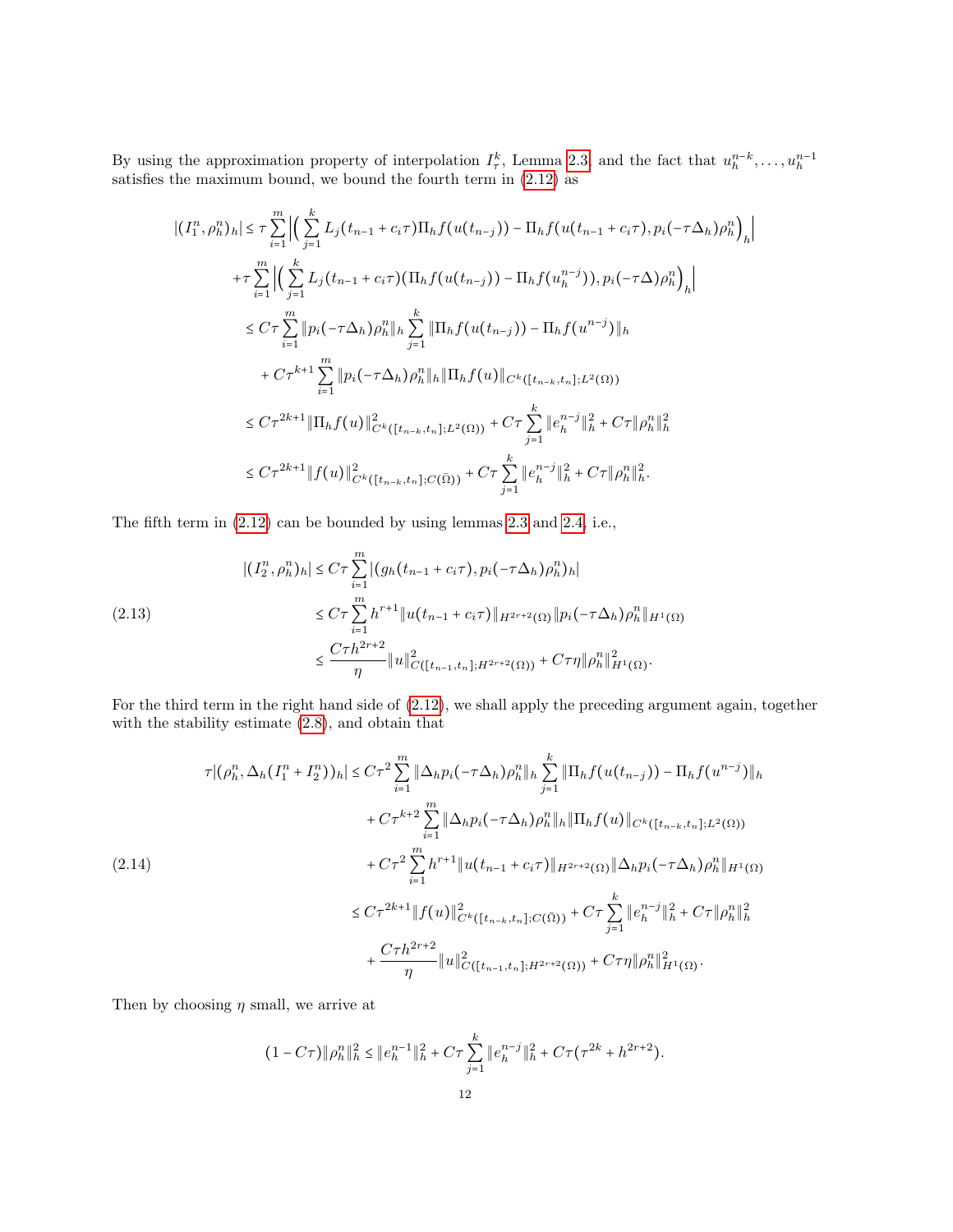This together with [\(2.10\)](#page-10-2) and the property of the cut-off operation lead to

$$
\begin{aligned} \|e_h^n\|_h^2 &\le \|\hat{u}_h^n - \Pi_h u(t_n)\|_h^2 \le (1 + C\tau) \| \rho_h^n \|_h^2 + c\tau^{2k+1} \\ &\le \|e_h^{n-1}\|_h^2 + C\tau \sum_{j=1}^k \|e_h^{n-j}\|_h^2 + C\tau (\tau^{2k} + h^{2r+2}), \end{aligned}
$$

and hence we rearrange terms and obtain

$$
\frac{\|e_h^n\|_h^2 - \|e_h^{n-1}\|_h^2}{\tau} \le C(\tau^{2k} + h^{2r+2}) + C \sum_{j=1}^k \|e_h^{n-j}\|_h^2.
$$

Then the discrete Gronwall's inequality implies

$$
\|e_h^n\|_h^2 \le Ce^{cT}(\tau^{2k} + h^{2r+2}) + Ce^{cT} \sum_{j=0}^{k-1} \|e_h^j\|_h^2,
$$

and the desired error estimate follows from the equivalence of different norms by Lemma [2.2.](#page-6-1)

<span id="page-12-0"></span>REMARK 2.4. In [\[16\]](#page-27-12), an error estimate  $O(\tau^k + h^r)$ , which is suboptimal in space, was derived for the multistep exponential integrator method by using energy argument. The loss of the optimal convergence rate is due to the suboptimal estimate of the term  $(\partial_x(\Pi_hu-u), \partial_xv_h)$  in [\[16,](#page-27-12) eq. (2.6) and (3.22)]. The optimal rate could be also proved by using Lemma [2.4.](#page-8-1)

The Assumption  $(P_4)$ , called L-stability, is useful when solving stiff problems. It is also essential in the proof of Theorem [2.5](#page-9-0) to derive the optimal error estimate of the extrapolated cut-off single step scheme. In particular, Assumption  $(P_4)$  immediately leads to the estimate

$$
\|\sigma(-\tau\Delta_h)v_h\|_h^2 \leq \|v_h\|_h^2 - 2c_0\tau \|\nabla\sigma(-\tau\Delta_h)v_h\|^2,
$$

where the second term in the right side is used to handle the term involving  $\|\rho_h^n\|_{H^1(\Omega)}$  in [\(2.13\)](#page-11-0) and [\(2.14\)](#page-11-1). Many single step methods, e.g., Lobatto IIIC and Radau IIA methods are L-stable [\[8,](#page-27-13) [13\]](#page-27-16). For both classes, arbitrarily high-order methods can be constructed. Nevertheless, it is not clear how to remove the restriction  $(P_4)$  in general.

<span id="page-12-2"></span>REMARK 2.5. It is straightforward to extend the argument to higher dimensional problems, e.g.,  $\Omega$  is a multi-dimensional rectangular domain  $(a, b)^d \subset \mathbb{R}^d$ , with  $d \geq 2$ . Then we can divide  $\Omega$  in to some small sub-rectangles, called partition  $K$ , and apply the tensor-product Lagrange finite elements on the partition K. As a result, Lemma [2.4](#page-8-1) is still valid, which implies the desired error estimate. See more details about the setting for multi-dimensional problems in [\[16,](#page-27-12) Section 2.2].

<span id="page-12-1"></span>3. Collocation-type methods with the cut-off postprocessing. Note that the Assumption (P4) excludes some popular methods, e.g., Gauss–Legendre methods. This motivates us to discuss the collocation-type schemes, which belong to implicit Runge–Kutta methods, and derive error estimate without Assumption (P4). This class of time stepping methods is easy to implement, and plays an essential role in the next section to develop an energy-stable scheme. For simplicity, we only present the argument for one-dimensional case, and it can be extended to multi-dimensional cases straightforwardly as mentioned in Remark [2.5.](#page-12-2)

Now we consider an *m*-stage Runge–Kutta method, described by the Butcher tableau [1.](#page-13-0) Here  $\{c_i\}_{i=1}^m$ denotes m distinct quadrature points.

DEFINITION 3.1. We call a Runge–Kutta method is algebraically stable if the method satisfies

- **(P5)(a)** The matrix  $A = (a_{ij})$ , with  $i, j = 1, \ldots, m$  is invertible;
- (P5)(b) The coefficients  $b_i$  satisfy  $b_i > 0$  for  $i = 1, 2, \ldots, m$ ;
- $(PS)(c)$  The symmetric matrix  $\mathcal{M} \in \mathbb{R}^{m \times m}$  with entries  $m_{ij} \coloneqq b_i a_{ij} + b_j a_{ji} b_i b_j$ ,  $i, j = 1, ..., m$  is positive semidefinite.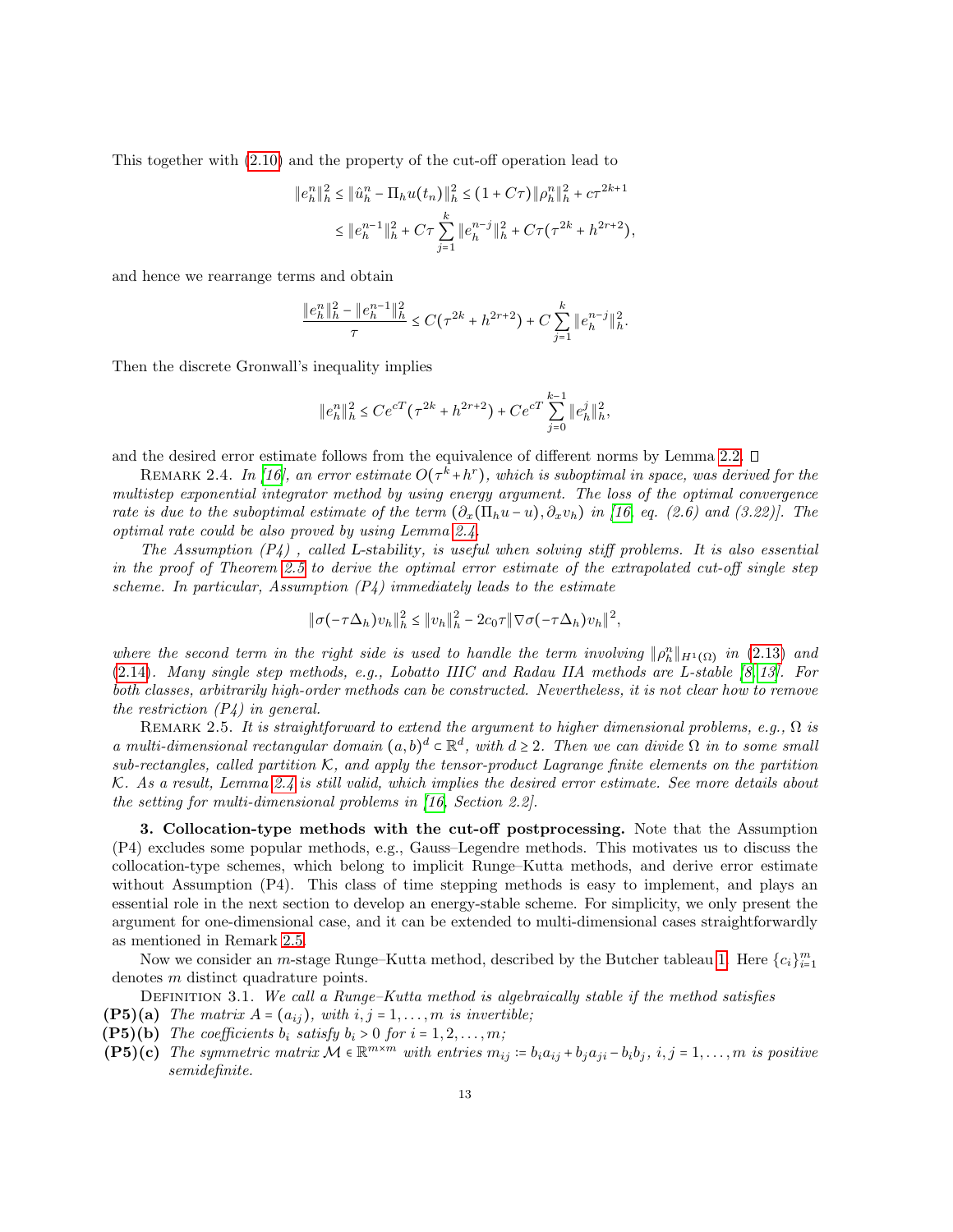<span id="page-13-0"></span>

Here we assume that the Runge–Kutta scheme described by Table [1](#page-13-0) associates with a collocation method, i.e., coefficients  $a_{ij}, b_i, c_i$  satisfy

<span id="page-13-2"></span>(3.1) 
$$
\sum_{i=1}^{m} b_i c_i^{l-1} = \frac{1}{l}, \quad l = 1, \cdots, p,
$$

<span id="page-13-3"></span>(3.2) 
$$
\sum_{j=1}^{m} a_{ij} c_j^{l-1} = \frac{c_i^l}{l}, \quad l = 1, \cdots, m,
$$

with some integers  $p \geq m$ . Two popular families of algebraically stable Runge–Kutta methods of collocation type satisfying (2.6) of orders  $p = 2m$  and  $p = 2m - 1$  are the Gauss–Legendre methods and the Radau IIA methods respectively. For both classes, arbitrarily high order methods can be constructed. Note that the Gauss–Legendre methods are not L-stable [\[13\]](#page-27-16).

In particular, at level n, with given  $u_h^{n-k}, \ldots, u_h^{n-1} \in S_h^r$ , we find an intermediate solution  $\hat{u}_h^n \in S_h^r$  such that

<span id="page-13-1"></span>(3.3) 
$$
\begin{cases} \dot{u}_h^{ni} = \Delta_h u_h^{ni} + \sum_{\ell=1}^k L_\ell (t_{n-1} + c_i \tau) \Pi_h f(u_h^{n-\ell}) & \text{for } i = 1, 2, ..., m, \\ u_h^{ni} = u_h^{n-1} + \tau \sum_{j=1}^m a_{ij} \dot{u}_h^{nj} & \text{for } i = 1, 2, ..., m, \\ \hat{u}_h^n = u_h^{n-1} + \tau \sum_{i=1}^m b_i \dot{u}_h^{ni}, \end{cases}
$$

where  $k = \min(p, m + 1)$ , and  $\Pi_h : C(\overline{\Omega}) \to S_h^r$  is the Lagrange interpolation operator. Then we apply the cut-off operation: find  $u_h^n \in S_h^r$  such that

(3.4) 
$$
u_h^n(x_j) = \min\left(\max\left(\hat{u}_h^n(x_j), -\alpha\right), \alpha\right), \quad j = 0, \ldots, Mr.
$$

REMARK 3.1. Note that the scheme  $(3.3)$  is equivalent to  $(2.5)$  with

<span id="page-13-4"></span>
$$
(p_1(\lambda),...,p_m(\lambda)) = (b_1,...,b_m)(I + \lambda A)^{-1}, \qquad \sigma(\lambda) = 1 - \lambda \sum_{j=1}^m b_j p_j(\lambda).
$$

Then the Assumption (P5), and [\(3.1\)](#page-13-2)-[\(3.2\)](#page-13-3) imply Assumptions (P1), (P2) with order  $k = min(p, m + 1)$ and (P3) with order  $q = \min(p, m + 1)$ . Hence Theorem [2.5](#page-9-0) indicates the temporal error  $O(\tau^{\min(p, m+1)})$ .<br>This is the present why we choose heater extrapolation, where  $h = \min(p, m + 1)$  in the time etermine This is the reason why we choose k-step extrapolation, where  $k = min(p, m + 1)$ , in the time stepping scheme [\(3.3\)](#page-13-1).

Next, we shall derive an error estimate for the fully discrete scheme [\(3.3\)](#page-13-1)-[\(3.4\)](#page-13-4). To begin with, we shall examine the local truncation error. We define the local truncation error  $\eta_{ni}$  and  $\eta_{n+1}$  as

<span id="page-13-5"></span>(3.5) 
$$
\begin{cases} \dot{u}_*^{ni} = \Delta u(t_{ni}) + \sum_{\ell=1}^k L_\ell(t_{ni}) f(u(t_{n-\ell})) & \text{for } i = 1, 2, ..., m, \\ u(t_{ni}) = u(t_{n-1}) + \tau \sum_{j=1}^m a_{ij} \dot{u}_*^{nj} + \eta_{ni} & \text{for } i = 1, 2, ..., m, \\ u(t_n) = u(t_{n-1}) + \tau \sum_{i=1}^m b_i \dot{u}_*^{ni} + \eta_n \end{cases}
$$

where  $t_{ni} = t_{n-1} + c_i \tau$  and  $k = \min(p, q+1)$ . Then the next lemma give an estimate for the local truncation error  $\eta_{ni}$  and  $\eta_n$ . We sketch the proof in Appendix for completeness.

<span id="page-13-6"></span>LEMMA 3.2. Suppose that the Assumption  $(P5)$ , and relations  $(3.1)$  and  $(3.2)$  are valid. Then the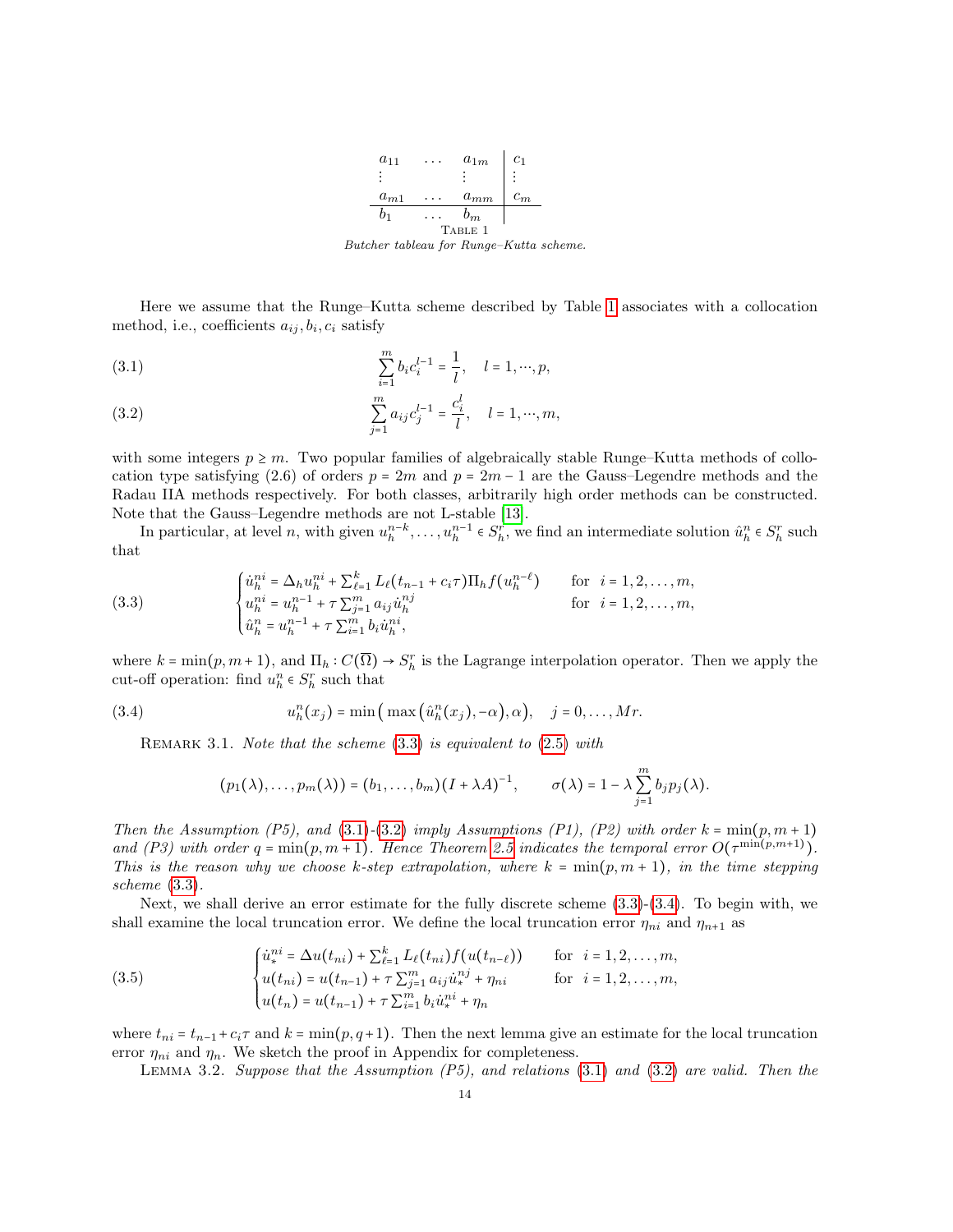local truncation error  $\eta_{ni}$  and  $\eta_n$ , given by [\(3.5\)](#page-13-5), satisfy the estimate

$$
\|\eta_n\|_{H^1(\Omega)} + \tau \sum_{i=1}^m \|\eta_{ni}\|_{H^1(\Omega)} \leq C\tau^{k+1}.
$$

with  $k = \min(p, q + 1)$ , provided that  $u \in C^{k+1}([0, T]; H^1(\Omega))$  and  $f(u) \in C^k([0, T]; H^1(\Omega))$ .

Then we are ready to present the following theorem, which gives the error estimate for the cut-off Runge–Kutta scheme [\(3.3\)](#page-13-1)-[\(3.4\)](#page-13-4).

<span id="page-14-2"></span>THEOREM 3.3. Suppose that the Runge–Kutta method given by Table [1](#page-13-0) satisfies Assumption  $(P5)$ , and relations [\(3.1\)](#page-13-2) and [\(3.2\)](#page-13-3) are valid. Assume that  $|u_0| \leq \alpha$  and the maximum principle [\(1.2\)](#page-0-2) holds, and assume that the starting values  $u_h^n$ ,  $l = 0, \ldots, k-1$ , are given and

$$
|u_h^l(x_j)| \leq \alpha, \quad j = 0, \dots, Mr, \quad l = 0, \dots, k-1.
$$

Then the fully discrete solution given by  $(3.3)-(3.4)$  $(3.3)-(3.4)$  $(3.3)-(3.4)$  satisfies

$$
|u_h^n(x_j)| \leq \alpha, \quad j = 0, \dots, Mr, \quad n = k, \dots, N,
$$

and for  $n = k, \ldots, N$ 

$$
||u(t_n)-u_h^n||_{L^2(\Omega)} \leq C(\tau^k+h^{r+1})+C\sum_{l=0}^{k-1}||u(t_l)-u_h^l||_{L^2(\Omega)},
$$

provided that  $u \in C^{k+1}([0,T];H^1(\Omega)) \cap C^1([0,T];H^{2r+2}(\Omega))$ , f is locally Lipschitz continuous and  $f(u) \in C^k([0,T],H^{1}(\Omega)) \cap C^1([0,T],H^{2r+2}(\Omega))$  $C^k([0,T];H^1(\Omega)) \cap C([0,T];H^{2r+2}(\Omega)).$ 

Proof. Due to the cut-off operation [\(2.3\)](#page-3-2), the discrete maximum bound principle follows immediately. With the notation

$$
e_h^{ni} = \Pi_h u(t_{ni}) - u_h^{ni}, \quad \dot{e}_h^{ni} = \Pi_h \dot{u}_*^{ni} - \dot{u}_h^{ni}, \quad e_h^n = \Pi_h u(t_n) - u_h^n, \quad \dot{e}_h^n = \Pi_h u(t_n) - \dot{u}_h^n,
$$

we derive the error equations (3.6)

<span id="page-14-0"></span>
$$
\begin{cases}\n\dot{e}_h^{ni} = \Delta_h e_h^{ni} + (\Pi_h \Delta - \Delta_h \Pi_h) u(t_{ni}) + \sum_{\ell=1}^k L_\ell(t_{ni}) \Pi_h(f(u(t_{n-\ell})) - f(u_h^{n-\ell})) & \text{for } i = 1, 2, ..., m, \\
e_h^{ni} = e_h^{n-1} + \tau \sum_{j=1}^m a_{ij} \dot{e}_h^{nj} + \Pi_h \eta_{ni} & \text{for } i = 1, 2, ..., m, \\
\hat{e}_h^n = e_h^{n-1} + \tau \sum_{i=1}^m b_i \dot{e}_h^{ni} + \Pi_h \eta_n.\n\end{cases}
$$

Take the square of discrete  $L^2$  norm of both sides of the last relation of [\(3.6\)](#page-14-0), we obtain

<span id="page-14-1"></span>
$$
(3.7) \t\t\t\t\|\hat{e}_h^n\|_h^2 = \|e_h^{n-1} + \tau \sum_{i=1}^m b_i \dot{e}_h^{ni}\|_h^2 + 2(\eta_n, e_h^{n-1} + \tau \sum_{i=1}^m b_i \dot{e}_h^{ni})_h + \|\Pi_h \eta_n\|_h^2.
$$

For the first term on the right hand side, we expand it and apply the second equation of [\(3.6\)](#page-14-0) to obtain

$$
||e_h^{n-1} + \tau \sum_{i=1}^m b_i \dot{e}_h^{ni}||_h^2 = ||e_h^{n-1}||_h^2 + 2\tau \sum_{i=1}^m b_i (\dot{e}_h^{ni}, e_h^{ni} - \eta_{ni})_h - \tau^2 \sum_{i,j=1}^m m_{ij} (\dot{e}_h^{ni}, \dot{e}_h^{nj})_h
$$
  
\$\leq ||e\_h^{n-1}||\_h^2 + 2\tau \sum\_{i=1}^m b\_i (\dot{e}\_h^{ni}, e\_h^{ni} - \eta\_{ni})\_h\$,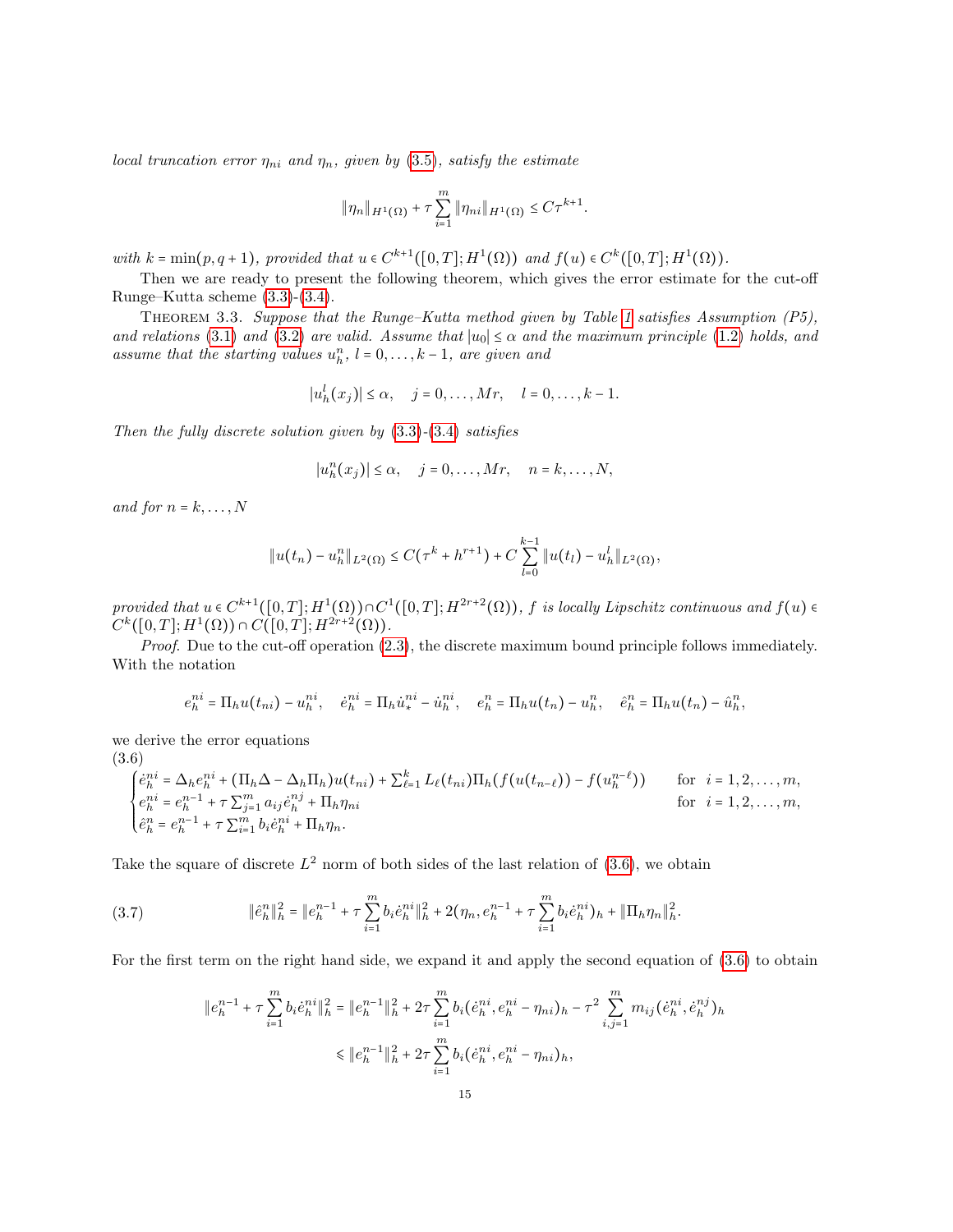where in the last inequality we use the positive semi-definiteness of the matrix  $M$  in the Assumption (P5). Next, we note that the first relation of [\(3.6\)](#page-14-0) implies

$$
(\dot{e}_h^{ni}, e_h^{ni} - \eta_{ni})_h = \left(\Delta_h e_h^{ni} + \sum_{\ell=1}^k L_\ell(t_{ni}) (f(u(t_{n-\ell})) - f(u_h^{n-\ell})) + (\Pi_h \Delta - \Delta_h \Pi_h) u(t_{n-1}), e_h^{ni} - \eta_{ni}\right)_h
$$
  

$$
= -\|\nabla e_h^{ni}\|_{L^2(\Omega)}^2 + (\nabla e_h^{ni}, \nabla \Pi_h \eta_{ni}) + \left(\sum_{\ell=1}^k L_\ell(t_{ni}) (f(u(t_{n-\ell})) - f(u_h^{n-\ell})), e_h^{ni} - \eta_{ni}\right)_h
$$

$$
+\left((\Pi_h\Delta-\Delta_h\Pi_h)u(t_{n-1}),e_h^{ni}-\eta_{ni}\right)_h
$$

The bound of second term of the right hand side can be derived via Cauchy-Schwarz inequality

$$
|(\nabla e_h^{ni}, \nabla \Pi_h \eta_{ni})| \leq \frac{1}{4} ||\nabla e_h^{ni}||^2_{L^2(\Omega)} + C ||\eta_{ni}||^2_{H^1(\Omega)}.
$$

Meanwhile, using the fact that  $f$  is locally Lipschitz and the fully disctete solutions satisfy maximum bound principle at the Gauss–Lobatto points, the third term can be bounded as

$$
\Big(\sum_{\ell=1}^k L_{\ell}(t_{ni})(f(u(t_{n-\ell})) - f(u_h^{n-\ell})), e_h^{ni} - \eta_{ni}\Big)_h \leq C\Big(\|e_h^{ni}\|_h^2 + \|\eta_{ni}\|_{H^1(\Omega)}^2 + \sum_{\ell=1}^k \|e_h^{n-\ell}\|_h^2\Big)
$$

The bound of the last term follows from Lemma [2.4](#page-8-1)

$$
\begin{aligned} \left( (\Pi_h \Delta - \Delta_h \Pi_h) u(t_{n-1}), e_h^{ni} - \eta_{ni} \right)_h &\leq Ch^{r+1} \| e_h^{ni} - \Pi_h \eta_{ni} \|_{H^1(\Omega)} \\ &\leq \frac{1}{4} \| \nabla e_h^{ni} \|_{L^2(\Omega)}^2 + C ( \| e_h^{ni} \|_h^2 + \| \eta_{ni} \|_{H^1(\Omega)}^2 + h^{2r+2}). \end{aligned}
$$

Therefore, we arrive at

$$
2(\dot{e}_h^{ni}, e_h^{ni} - \eta_{ni})_h \le -\|\nabla e_h^{ni}\|_{L^2(\Omega)}^2 + C\Big(\sum_{j=1}^k \|e_h^{n-j}\|_h^2 + \|e_h^{ni}\|_h^2 + \|\eta_{ni}\|_{H^1(\Omega)}^2 + h^{2r+2}\Big),
$$

and hence by Lemma [3.2,](#page-13-6) we derive

$$
\|e_h^{n-1} + \tau \sum_{i=1}^m b_i \dot{e}_h^{ni} \|^2_h \le \|e_h^{n-1}\|^2_h - \tau \sum_{i=1}^m b_i \|\nabla e_h^{ni}\|^2_{L^2(\Omega)} + C\tau \sum_{i=1}^m \|e_h^{ni}\|^2_h + C\tau \sum_{j=1}^k \|e_h^{n-j}\|^2_h + C\tau (h^{2r+2} + \tau^{2k}).
$$

In view of the first relation of the error equation  $(3.6)$ , we have the estimate

$$
(\eta_n, e_h^{n-1} + \tau \sum_{i=1}^m b_i e_h^{ni})_h \leq \|\eta_n\|_{H^1(\Omega)} \Big( \|e_h^{n-1}\|_h + C\tau \sum_{i=1}^m b_i \Big( \|\nabla e_h^{ni}\|_h + \sum_{j=1}^k \|e_h^{n-j}\|_h + h^{2r+2} \Big) \Big)
$$
  

$$
\leq C\tau (h^{2r+2} + \tau^{2k}) + \frac{\tau}{4} \sum_{i=1}^m b_i \|\nabla e_h^{ni}\|_h^2 + C\tau \sum_{j=1}^k \|e_h^{n-j}\|_h^2
$$

which gives a bound of the second term in  $(3.7)$ . In conclusion, we obtain that

<span id="page-15-0"></span>
$$
(3.8) \t\t\t\t\|\hat{e}_{h}^{n}\|_{h}^{2} + \frac{\tau}{2} \sum_{i=1}^{m} \|\nabla e_{h}^{ni}\|_{L^{2}(\Omega)}^{2} \le C\tau (h^{4} + \tau^{2k}) + \|e_{h}^{n-1}\|_{h}^{2} + C\tau \sum_{i=1}^{m} \|e_{h}^{ni}\|_{h}^{2} + C\tau \sum_{j=1}^{k} \|e_{h}^{n-j}\|_{h}^{2}.
$$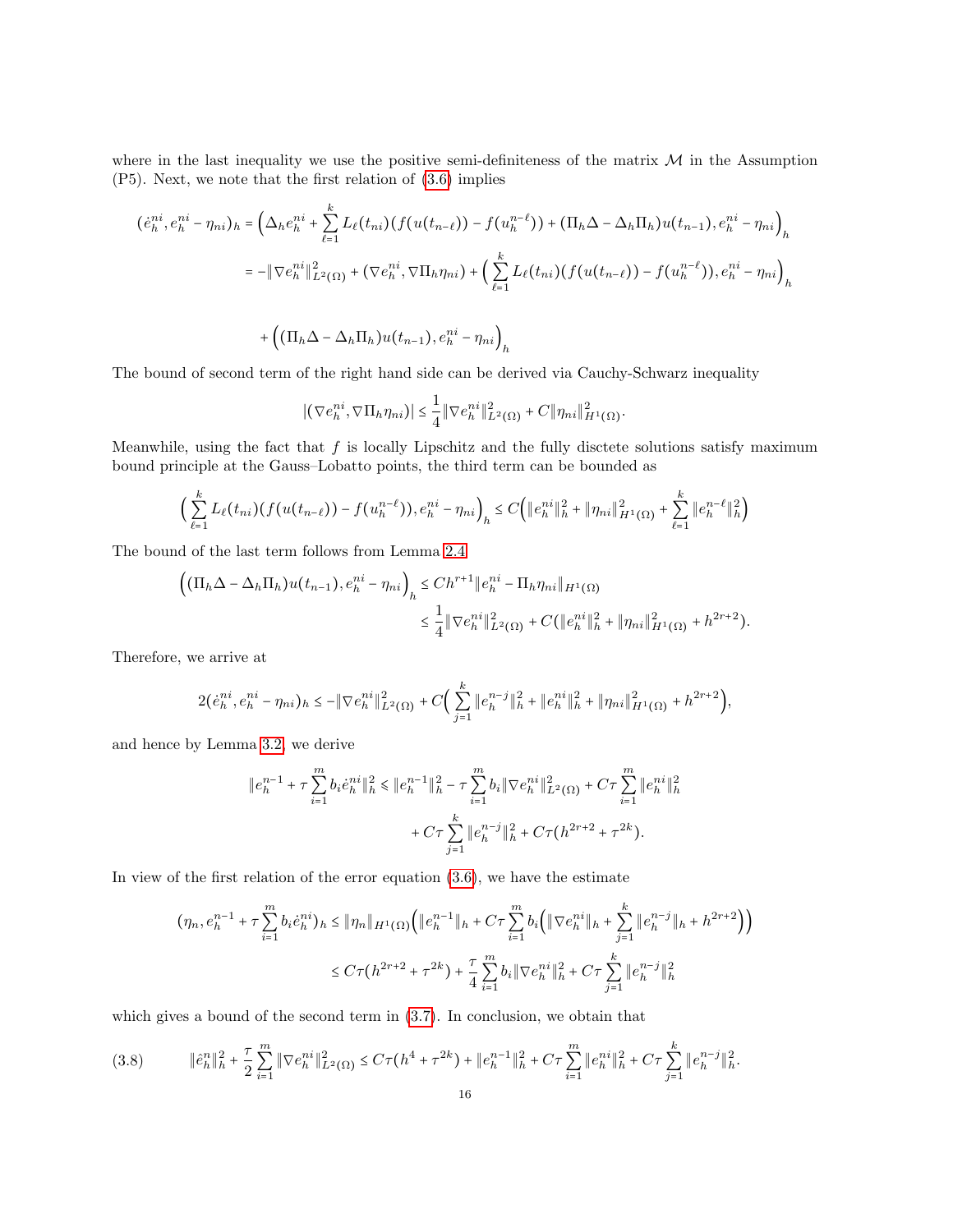Next, we shall derive a bound for  $\sum_{i=1}^{m} ||e_{h}^{ni}||_{h}^{2}$  on the right-hand side. To this end, we test the second relation of  $(3.6)$  by  $e_h^{ni}$ . This yields

$$
\sum_{i=1}^{m} \|e_h^{ni}\|_h^2 \le C \|e_h^{n-1}\|_h^2 + C\tau \sum_{i,j=1}^{m} a_{ij} (e_h^{nj}, e_h^{ni})_h + C \sum_{i=1}^{m} \|\Pi_h \eta_{ni}\|_h^2
$$
  

$$
\le C \|e_h^{n-1}\|_h^2 + C\tau \sum_{i,j=1}^{m} a_{ij} (e_h^{nj}, e_h^{ni})_h + C\tau^{2k}.
$$

Then, we apply the first relation of [\(3.6\)](#page-14-0) and Lemma [2.4](#page-8-1) to derive

$$
\sum_{i,j=1}^{m} a_{ij} (e_{h}^{nj}, e_{h}^{ni})_{h} = - \sum_{i,j=1}^{m} a_{ij} (\nabla e_{h}^{nj}, \nabla e_{h}^{ni}) + \sum_{i,j=1}^{m} a_{ij} (\sum_{\ell=1}^{k} L_{\ell}(t_{ni}) (f(u(t_{n-\ell})) - f(u_{h}^{n-\ell})), e_{h}^{ni})_{h}
$$
  
+ 
$$
\sum_{i,j=1}^{m} a_{ij} ((\Pi_{h} \Delta - \Delta_{h} \Pi_{h}) u(t_{n-1}), e_{h}^{ni})_{h}
$$
  

$$
\leq C \sum_{i=1}^{m} (\|\nabla e_{h}^{ni}\|_{L^{2}(\Omega)}^{2} + \|e_{h}^{ni}\|_{h}^{2}) + C h^{2r+2} + C \sum_{\ell=1}^{k} \|e_{h}^{n-\ell}\|_{h}^{2}.
$$

Therefore, we obtain

$$
\sum_{i=1}^m \|e_h^{ni}\|_h^2 \le C(\tau h^{2r+2} + \tau^{2k}) + C\|e_h^{n-1}\|_h^2 + C\tau \sum_{\ell=1}^k \|e_h^{n-\ell}\|_h^2 + C\tau \sum_{i=1}^m \Big(\|\nabla e_h^{ni}\|_{L^2(\Omega)}^2 + \|e_h^{ni}\|_h^2\Big).
$$

Then for sufficiently small  $\tau$ ,  $C\tau\sum_{i=1}^{m}||e_{h}^{ni}||_{h}^{2}$  on the right-hand side can be absorbed by the left-hand side. Then, we obtain

$$
\sum_{i=1}^m \|e_h^{ni}\|_h^2 \le C(\tau h^{2\tau+2} + \tau^{2k}) + C \|e_h^{n-1}\|_h^2 + C\tau \sum_{\ell=1}^k \|e_h^{n-\ell}\|_h^2 + C\tau \sum_{i=1}^m \|\nabla e_h^{ni}\|_{L^2(\Omega)}^2.
$$

Now substituting the above estimate into [\(3.8\)](#page-15-0), there holds for sufficiently small  $\tau$ 

$$
\|\hat{e}_h^n\|_h^2 \le C\tau(h^{2r+2} + \tau^{2k}) + \|e_h^{n-1}\|_h^2 + C\tau \sum_{\ell=1}^k \|e_h^{n-\ell}\|_h^2.
$$

Noting that  $||e_h^n||_h \le ||\hat{e}_h^n||_h$  and rearranging terms, we obtain

$$
\frac{\|e^n_h\|^2_h-\|e^{n-1}_h\|^2_h}{\tau}\leq C\big(h^{2r+2}+\tau^{2k}\big)+C\sum\limits_{\ell=1}^k\|e^{n-\ell}_h\|^2_h.
$$

Then the discrete Gronwall's inequality implies

$$
\max_{k \le n \le N} \|e_h^n\|_h^2 \le C\left(h^{2r+2} + \tau^{2k}\right) + C \sum_{j=0}^{k-1} \|e_h^j\|_h^2.
$$

This completes the proof of the theorem.  $\square$ 

REMARK 3.2. In Theroem [3.3,](#page-14-2) we discuss the algebraically stable collocation-type method with cut-off technique. We still prove the optiaml error estimate  $O(\tau^k + h^{r+1})$ , without the L-stability, i.e. Assumption (P4). Note that this class of methods includes Gauss–Legendre and Radau IIA methods [\[13,](#page-27-16) Theorem 12.9], while the first one is not L-stable [\[13,](#page-27-16) Table 5.13].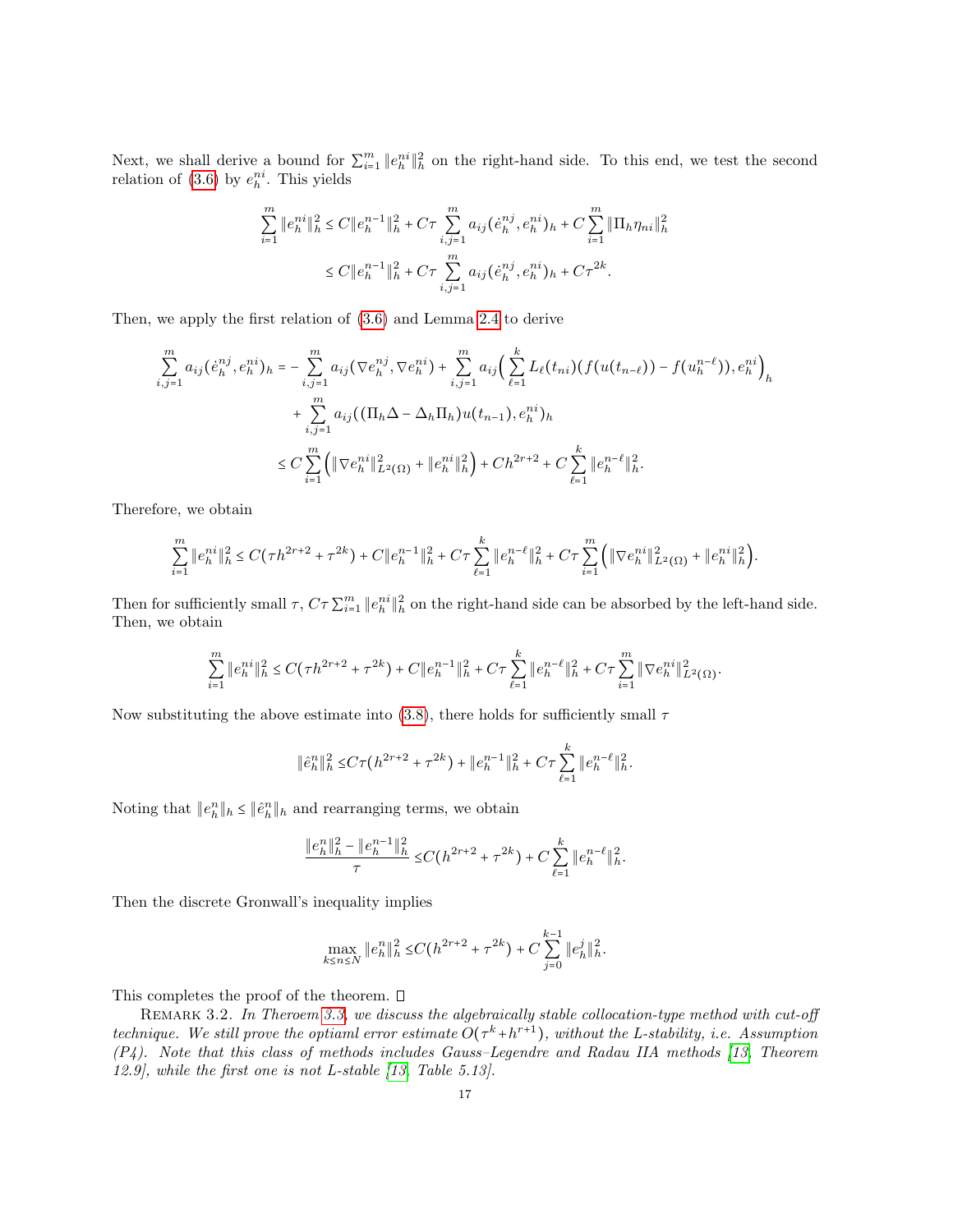<span id="page-17-0"></span>4. Fully discrete scheme based on SAV method. In the preceding section, we develop and analyze a class of maximum bound preserving schemes. Unfortunately, the proposed scheme (with relatively large time steps) might produce solutions with increasing and oscillating energy, see Figure [2.](#page-26-0) This violates another essential property of the Allen–Cahn model, say energy dissipation. The aim for this section is to develop a high-order time stepping schemes via combining the cut-off strategy and the scalar auxiliary variable (SAV) method.

SAV method is a common-used method for gradient flow models. It was firstly developed in [\[25,](#page-28-10) [26\]](#page-28-7) and have motived a sequence of interesting work on the development and analysis of high-order energydecayed time stepping scheme in recent years [\[1,](#page-27-17) [9,](#page-27-18) [24\]](#page-28-11).

In particular, assuming that  $E_1(u(t)) = \int_{\Omega} F(u(x,t)) dx$  is globally bounded from below, i.e.,  $E_1(u(t))$  $-C_0$ . we introduce the following scalar auxiliary variable [\[25\]](#page-28-10)

(4.1) 
$$
z(t) = \sqrt{E_1(u(t)) + C_0} \text{ and } W(u) = \frac{f(u)}{\sqrt{E_1(u) + C_0}}
$$

Then the Allen–Cahn equation in [\(1.1\)](#page-0-0) can be reformulated as

<span id="page-17-1"></span>(4.2) 
$$
\begin{cases} u_t = \Delta u + z(t)W(u) & \text{in } \Omega \times (0,T), \\ u(x,t=0) = u_0(x) & \text{in } \Omega \times \{0\}, \\ \partial_{\mathbf{n}} u = 0 & \text{on } \partial\Omega \times (0,T) \end{cases}
$$

and the scalar auxiliary variable  $r(t)$  satisfies

<span id="page-17-2"></span>(4.3) 
$$
\begin{cases} z'(t) = -\frac{1}{2}(W(u(t)), u_t(t)), & \text{in } (0, T), \\ z(0) = \sqrt{E_1(u^0) + C_0}. \end{cases}
$$

One can easily show that the coupled problem  $(4.2)-(4.3)$  $(4.2)-(4.3)$  $(4.2)-(4.3)$  is equivalent to the original equation  $(1.1)$ . Meanwhile, simple calculation leads to the SAV energy dissipation:

(4.4) 
$$
\frac{\mathrm{d}}{\mathrm{d}t} \Big( \frac{1}{2} \|\nabla u\|^2 + |z(t)|^2 \Big) = -\|u_t(t)\|^2 \leq 0.
$$

Inspired by [\[1\]](#page-27-17), we discretize the coupled problem  $(4.2)-(4.3)$  $(4.2)-(4.3)$  $(4.2)-(4.3)$  by using the *m*-stage Runge–Kutta method in time (described by Table [1\)](#page-13-0) and lumped mass finite element method with  $r = 1$  in space discretization. Then the cut-off operation is applied in each time level to remove the value violating the maximum bound principle (at nodal points). For simplicity, we only present the argument for onedimensional case, and it can be extended to multi-dimensional cases straightforwardly as mentioned in Remark [2.5.](#page-12-2)

Here we assume that the m-stage Runge–Kutta method (described by Table [1\)](#page-13-0) satisfies the Assump-tion (P5) and relations [\(3.1\)](#page-13-2) and [\(3.2\)](#page-13-3). Then at *n*-th time level, with known  $u_h^{n-k}, \ldots, u_h^{n-1} \in S_h^r$  and  $u_h^{n-1} \in S_h^r$  and  $u_h^{n-1} \in S_h^r$  and  $z^{n-1} \in \mathbb{R}$ , we find  $\hat{u}_h^n \in S_h^n$  and  $z^n \in \mathbb{R}$  such that

<span id="page-17-3"></span>(4.5) 
$$
\begin{cases} \dot{u}_{h}^{ni} = \Delta_{h} u_{h}^{ni} + z^{ni} W_{h}^{ni} & \text{for } i = 1, 2, ..., m, \\ u_{h}^{ni} = u_{h}^{n-1} + \tau \sum_{j=1}^{m} a_{ij} \dot{u}_{h}^{nj} & \text{for } i = 1, 2, ..., m, \\ \hat{u}_{h}^{n} = u_{h}^{n-1} + \tau \sum_{i=1}^{m} b_{i} \dot{u}_{h}^{ni}, \end{cases}
$$

and

<span id="page-17-4"></span>(4.6) 
$$
\begin{cases} \dot{z}^{ni} = -\frac{1}{2} (W_h^{ni}, \dot{u}_h^{ni})_h & \text{for } i = 1, 2, ..., m, \\ z^{ni} = z^{n-1} + \tau \sum_{j=1}^m a_{ij} \dot{z}^{nj} & \text{for } i = 1, 2, ..., m, \\ z^n = z^{n-1} + \tau \sum_{i=1}^m b_i \dot{z}^{ni}, \end{cases}
$$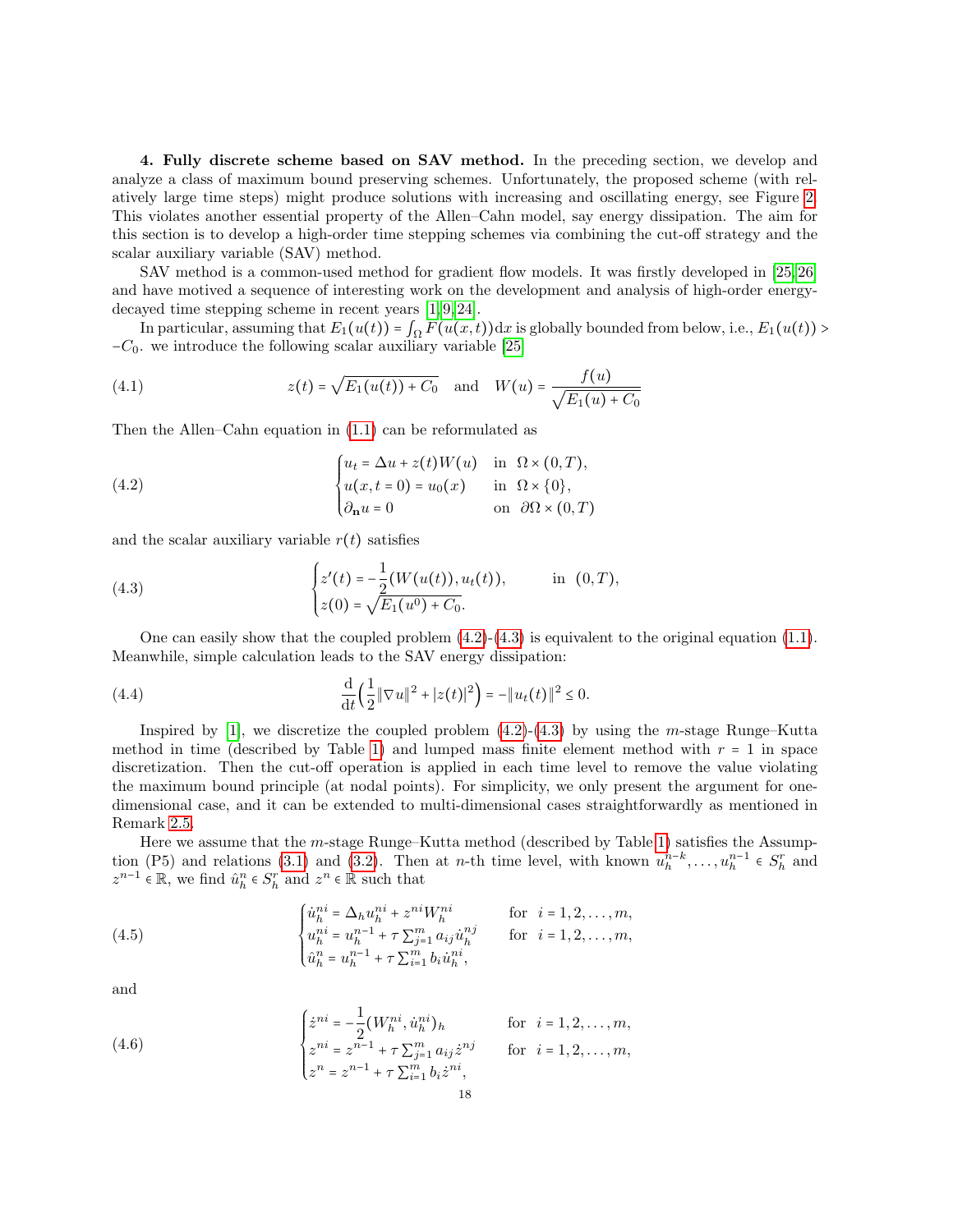where  $\Pi_h : C(\overline{\Omega}) \to S_h^r$  is the Lagrange interpolation operator, and the linearized term  $W^{ni}$  is defined by

$$
W_h^{ni} = \sum_{\ell=1}^k L_\ell(t_{n-1} + c_i \tau) \Pi_h W(u_h^{n-j}), \text{ with } k = \min(p, m+1).
$$

Then we apply the cut-off operation: find  $u_h^n \in S_h^r$  such that

<span id="page-18-0"></span>(4.7) 
$$
u_h^n(x_j) = \min\left(\max\left(\hat{u}_h^n(x_j), -\alpha\right), \alpha\right), \quad j = 0, \ldots, Mr.
$$

<span id="page-18-3"></span>LEMMA 4.1. For  $r = 1$ , the cut-off operation [\(4.7\)](#page-18-0) indicates

<span id="page-18-2"></span>(4.8) 
$$
\|\nabla u_h^n\|_{L^2(\Omega)} \le \|\nabla \hat u_h^n\|_{L^2(\Omega)}.
$$

*Proof.* Since both  $\hat{u}_h^n$  and  $u_h^n$  are piecewise linear, it is easy to see that

$$
\|\nabla u_h^n\|_{L^2(\Omega)}^2=\frac{1}{h}\sum_{j=1}^M\left|u_h^n(x_j)-u_h^n(x_{j-1})\right|^2,\quad \|\hat u_h^n\|_{L^2(\Omega)}^2=\frac{1}{h}\sum_{j=1}^M\left|\hat u_h^n(x_j)-\hat u_h^n(x_{j-1})\right|^2.
$$

Obviously, the cut-off operation [\(4.7\)](#page-18-0) derives

<span id="page-18-4"></span>
$$
|u_h^n(x_j) - u_h^n(x_{j-1})| \leq |\hat{u}_h^n(x_j) - \hat{u}_h^n(x_{j-1})|
$$
, for  $j = 1, 2, \dots, M$ ,

which completes the proof.  $\square$ 

The next theorem shows that the cut-off SAV-RK scheme [\(4.5\)](#page-17-3)-[\(4.7\)](#page-18-0) satisfies the energy decay property and discrete maximum bound principle.

THEOREM 4.2. Suppose that the Runge–Kutta method in Table [1](#page-13-0) satisfies Assumption  $(P5)$ , and we apply the lumped mass finite element method with  $r = 1$  in space discretization. Then, the time stepping scheme  $(4.5)-(4.7)$  $(4.5)-(4.7)$  $(4.5)-(4.7)$  satisfies the energy decay property:

<span id="page-18-1"></span>(4.9) 
$$
\frac{1}{2} \|\nabla u_h^n\|_{L^2(\Omega)}^2 + |z^n|^2 \leq \frac{1}{2} \|\nabla u_h^{n-1}\|_{L^2(\Omega)}^2 + |z^{n-1}|^2, \text{ for all } n \geq k.
$$

Meanwhile, the fully discrete solution  $(4.5)-(4.7)$  $(4.5)-(4.7)$  $(4.5)-(4.7)$  satisfies the maximum bound principle

(4.10) 
$$
\max_{k \leq n \leq N} |u_h^n(x)| \leq \alpha, \quad \text{for all} \ \ x \in \Omega.
$$

Proof. Due to the cut-off operation in each time level, we know that

$$
\max_{k \le n \le N} |u_h^n(x_j)| \le \alpha, \quad \text{for all} \ \ j = 0, 1, \dots, M.
$$

Since the finite element function is piecewise linear, then for any  $x \in (x_{j-1}, x_j)$ 

$$
|u_h^n(x)| \le \max\left(|u_h^n(x_{j-1})|, |u_h^n(x_j)|\right) \le \alpha.
$$

Next, we turn to the energy decay property [\(4.9\)](#page-18-1). According to the third relation of [\(4.5\)](#page-17-3), we have

$$
\nabla \hat{u}_h^n = \nabla u_h^{n-1} + \tau \sum_{i=1}^m b_i \nabla \dot{u}_h^{ni}.
$$

Squaring the discrete  $L^2$ -norms of both sides, yields

$$
\|\nabla \hat{u}_h^n\|^2 = \|\nabla u_h^{n-1}\|^2 + 2\tau \sum_{i=1}^m b_i (\nabla \dot{u}_h^{ni}, \nabla u_h^{n-1}) + \tau^2 \sum_{i,j=1}^m b_i b_j (\nabla \dot{u}_h^{ni}, \nabla \dot{u}_h^{nj}).
$$
  
19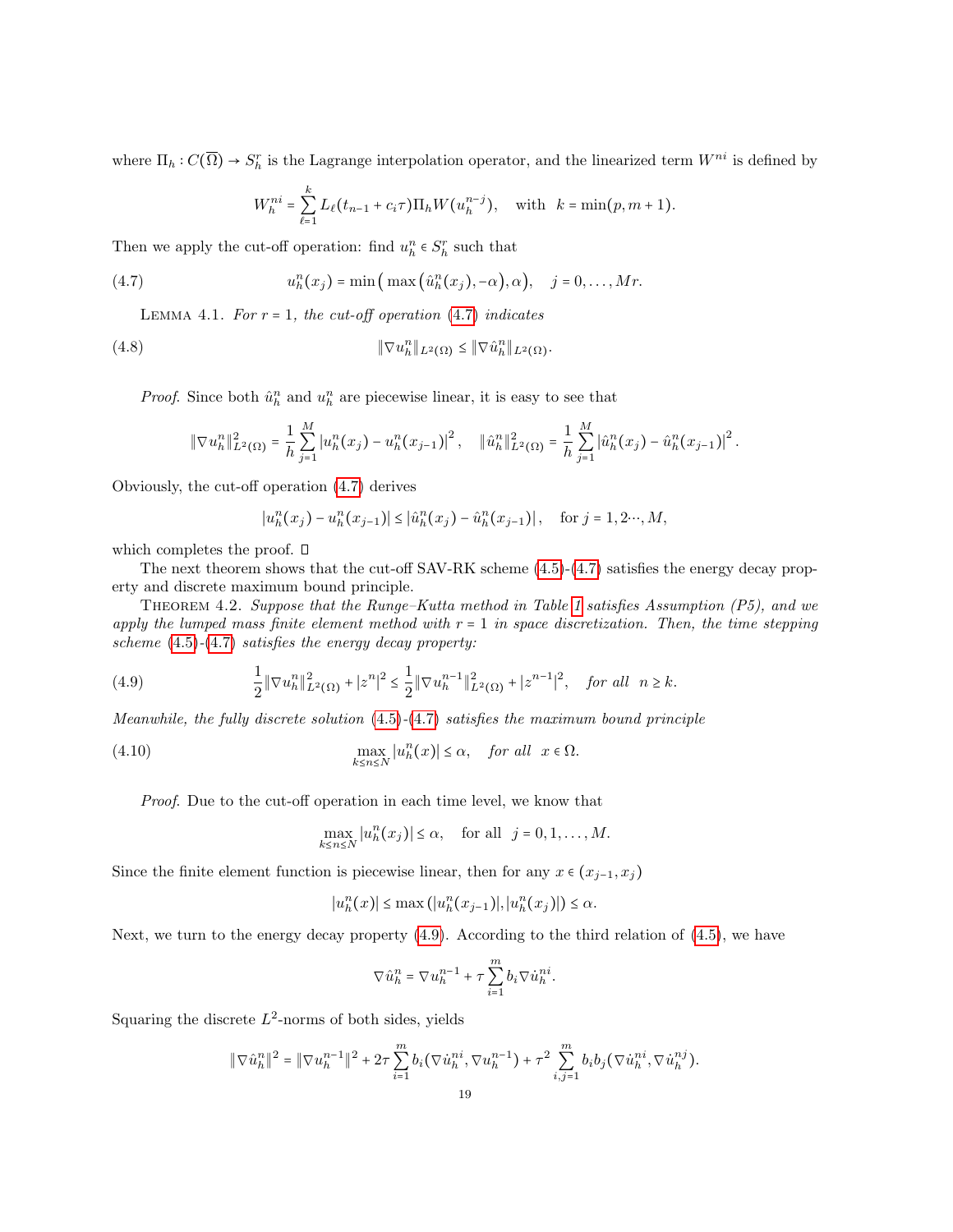By the second relation in [\(4.5\)](#page-17-3), we arrive at

$$
\begin{split} \|\nabla \hat{u}_{h}^{n}\|^{2} &= \|\nabla u_{h}^{n-1}\|^{2} + 2\tau \sum_{i=1}^{m} b_{i} \left(\nabla \dot{u}_{h}^{ni}, \nabla u_{h}^{ni} - \tau \sum_{j=1}^{m} a_{ij} \nabla \dot{u}_{h}^{ni}\right) + \tau^{2} \sum_{i,j=1}^{m} b_{i} b_{j} \left(\nabla \dot{u}_{h}^{ni}, \nabla \dot{u}_{h}^{nj}\right) \\ &= \|\nabla u_{h}^{n-1}\|^{2} + 2\tau \sum_{i=1}^{m} b_{i} \left(\nabla \dot{u}_{h}^{ni}, \nabla u_{h}^{ni}\right) - \tau^{2} \sum_{i,j=1}^{m} m_{ij} \left(\nabla \dot{u}_{h}^{ni}, \nabla \dot{u}_{h}^{nj}\right) \\ &\leq \|\nabla u_{h}^{n-1}\|^{2} + 2\tau \sum_{i=1}^{m} b_{i} \left(\nabla \dot{u}_{h}^{ni}, \nabla u_{h}^{ni}\right), \end{split}
$$

where we apply the Assumption (P4) in the last inequality. Then we apply the first relation in [\(4.5\)](#page-17-3) to derive

$$
\|\nabla \hat{u}_h^n\|^2 = \|\nabla u_h^{n-1}\|^2 - 2\tau \sum_{i=1}^m b_i \|\hat{u}_h^{ni}\|^2 + 2\tau \sum_{i=1}^m b_i z^{ni} (\hat{u}_h^{ni}, W_h^{ni})_h
$$

On the other hand, the similar argument also leads to

$$
|z^n|^2 \leq |z^{n-1}|^2 - \tau \sum_{i=1}^m b_i z^{ni} ( \dot u^{ni}_h, W^{ni}_h )_h
$$

Therefore we conclude that

$$
\frac{1}{2}\|\nabla \hat{u}^n_h\|^2_h+|z^n|^2\leq \frac{1}{2}\|\nabla u^{n-1}_h\|^2_h+|z^{n-1}|^2-\tau\sum_{i=1}^m b_i\|\dot{u}^{ni}_h\|^2_h\leq \frac{1}{2}\|\nabla u^{n-1}_h\|^2_h+|z^{n-1}|^2.
$$

which together with  $(4.8)$  implies the desired energy decay property immediately.  $\Box$ 

REMARK 4.1. Note that the energy dissipation law holds valid only if  $r = 1$ , since in this case the cut-off operation does not enlarge the  $H^1$  semi-norm, which is present as [\(4.8\)](#page-18-2) in Lemma [4.1.](#page-18-3) This property is not clear for finite element method with high degree polynomials. Hence, how to design an spatially high-order (unconditionally) energy dissipative and maximum bound preserving scheme is still unclear and warrants further investigation.

Next, we shall derive an error estimate for the fully discrete scheme [\(4.5\)](#page-17-3)-[\(4.7\)](#page-18-0). To begin with, we shall examine the local truncation error. We define the local truncation error  $\eta_{ni}$  and  $\eta_n$  as

(4.11) 
$$
\begin{cases} \dot{u}_*^{ni} = \Delta u(t_{ni}) + z(t_{ni})W_*^{ni} & \text{for } i = 1, 2, ..., m, \\ u(t_{ni}) = u(t_{n-1}) + \tau \sum_{j=1}^m a_{ij} \dot{u}_*^{nj} + \eta_{ni} & \text{for } i = 1, 2, ..., m, \\ u(t_n) = u(t_{n-1}) + \tau \sum_{i=1}^m b_i \dot{u}_*^{ni} + \eta_n \end{cases}
$$

where  $t_{ni} = t_{n-1} + c_i \tau$  and  $W^{ni}_*$  denotes the extrapolation

<span id="page-19-1"></span><span id="page-19-0"></span>
$$
W_*^{ni} = \sum_{\ell=1}^m L_{\ell}(t_{n-1} + c_i \tau) W(u(t_{n-j})).
$$

Similarly, we define  $d_{ni}$  and  $d_n$  as

(4.12) 
$$
\begin{cases} \dot{z}_*^{ni} = -\frac{1}{2} (W_*^{ni}, \dot{u}_*^{ni}) & \text{for } i = 1, 2, ..., m, \\ z(t_{ni}) = z(t_{n-1}) + \tau \sum_{j=1}^m a_{ij} \dot{z}_*^{nj} + d_{ni} & \text{for } i = 1, 2, ..., m, \\ z(t_n) = z(t_{n-1}) + \tau \sum_{i=1}^m b_i \dot{z}_*^{ni} + d_n, \end{cases}
$$

Provided the assumption (P5) and relations [\(3.1\)](#page-13-2) and [\(3.2\)](#page-13-3), the local truncation errors  $\eta_{ni}$ ,  $\eta_n$ ,  $d_{ni}$ ,  $d_n$ satisfy the estimate

<span id="page-19-2"></span>(4.13) 
$$
\|\eta_n\|_{H^1(\Omega)} + |d_n| + \tau \sum_{i=1}^m \left( \|\eta_{ni}\|_{H^1(\Omega)} + |d_{ni}| \right) \leq C\tau^{k+1}.
$$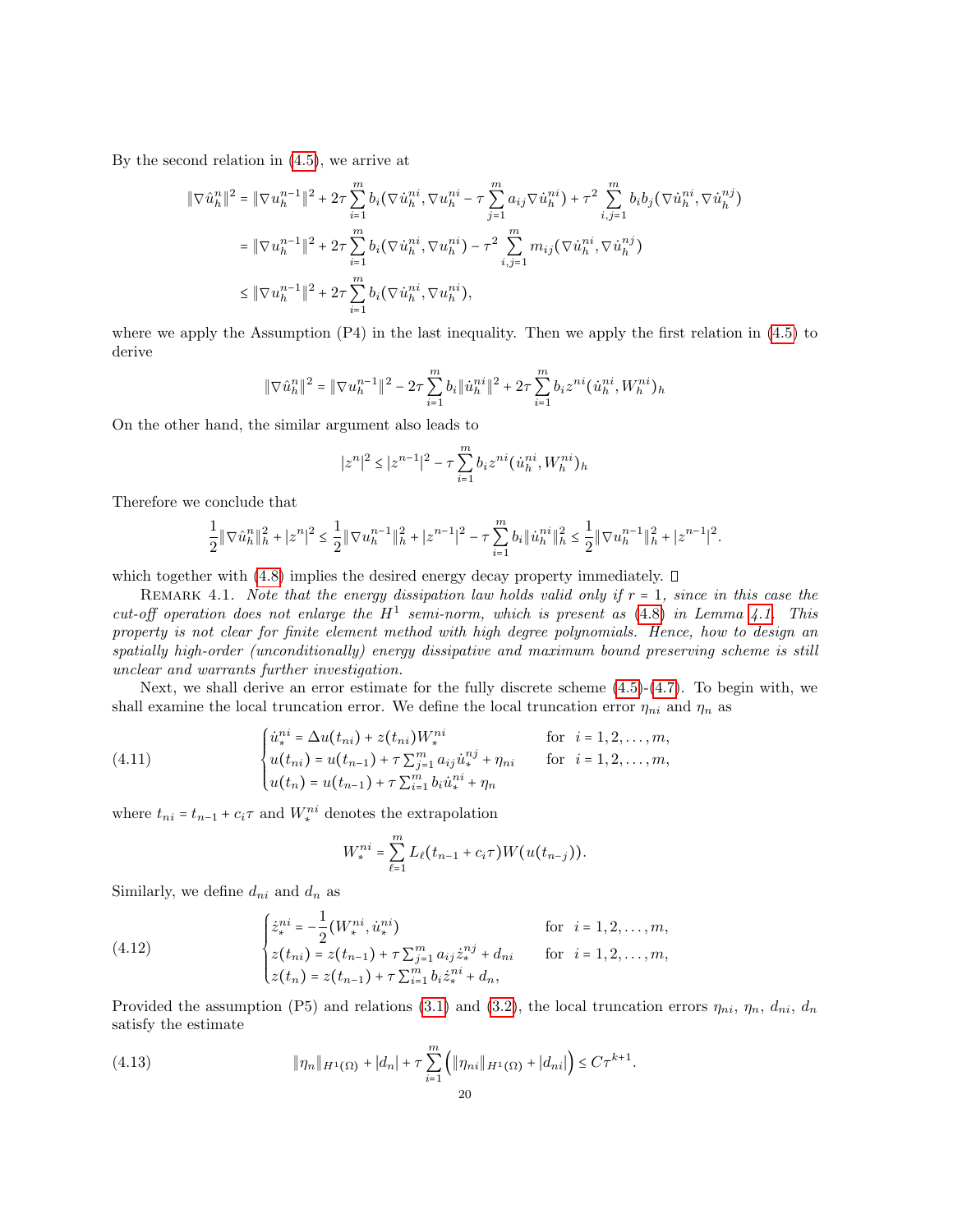We omit the proof, since it is similar to the one of Lemma [3.2,](#page-13-6) given in Appendix. See also [\[1,](#page-27-17) Lemma 3.1].

<span id="page-20-3"></span>THEOREM 4.3. Suppose that the Runge–Kutta method satisfies Assumption  $(P_4)$  and the relations [\(3.1\)](#page-13-2) and [\(3.2\)](#page-13-3). Assume that  $|u_0| \le \alpha$  and the maximum principle [\(1.2\)](#page-0-2) holds, and assume that the starting values  $u_h^l$  and  $z^l$ ,  $l = 0, \ldots, k - 1$ , are given and

$$
|u_h^l(x_j)| \leq \alpha, \quad j = 0, \ldots, M, \quad l = 0, \ldots, k-1.
$$

Then the fully discrete solution given by  $(4.5)-(4.7)$  $(4.5)-(4.7)$  $(4.5)-(4.7)$  satisfies for  $n = k, \ldots, N$ 

$$
(4.14) \t\t\t \|u(t_n) - u_h^n\|_{L^2(\Omega)} \leq C(\tau^k + h^2) + C \sum_{l=0}^{k-1} \|u(t_l) - u_h^l\|_{L^2(\Omega)} + C|z(t_{k-1}) - z^{k-1}|,
$$

provided that  $u, f$  and  $f(u)$  are sufficiently smooth in both time and space variables.

*Proof.* Subtracting  $(4.5)-(4.6)$  $(4.5)-(4.6)$  $(4.5)-(4.6)$  from  $(4.11)-(4.12)$  $(4.11)-(4.12)$  $(4.11)-(4.12)$ , and with the notation

$$
e_h^{ni} = \Pi_h u(t_{ni}) - u_h^{ni}, \qquad \dot{e}_h^{ni} = \Pi_h \dot{u}_*^{ni} - \dot{u}_h^{ni}, \qquad e_h^n = \Pi_h u(t_n) - u_h^n, \quad \dot{e}_h^n = \Pi_h u(t_n) - \hat{u}_h^n, \n\xi^{ni} = z(t_{ni}) - z^{ni}, \qquad \dot{\xi}^{ni} = \dot{z}_*^{ni} - \dot{z}^{ni}, \qquad \xi^n = z(t_n) - z^n.
$$

we have the following error equations

<span id="page-20-0"></span>(4.15) 
$$
\begin{cases} \dot{e}_h^{ni} = \Delta_h e_h^{ni} + (z(t_{ni}) \Pi_h W_i^{ni} - z^{ni} W_h^{ni}) + (\Pi_h \Delta - \Delta_h \Pi_h) u(t_{n-1}) & \text{for } i = 1, 2, ..., m, \\ e_h^{ni} = e_h^{n-1} + \tau \sum_{j=1}^m a_{ij} \dot{e}^{nj} + \Pi_h \eta_{ni} & \text{for } i = 1, 2, ..., m, \\ \hat{e}_h^n = e_h^{n-1} + \tau \sum_{i=1}^m b_i \dot{e}_h^{ni} + \Pi_h \eta_n & \end{cases}
$$

and

<span id="page-20-2"></span>(4.16) 
$$
\begin{cases} \dot{\xi}^{ni} = -\frac{1}{2} (W_i^{ni}, \dot{u}_i^{ni}) + \frac{1}{2} (W_h^{ni}, \dot{u}_h^{ni})_h & \text{for } i = 1, 2, ..., m, \\ \xi^{ni} = \xi^{n-1} + \tau \sum_{j=1}^m a_{ij} \dot{\xi}^{nj} + d_{ni} & \text{for } i = 1, 2, ..., m, \\ \xi^n = \xi^{n-1} + \tau \sum_{j=1}^m b_i \dot{\xi}^{ni} + d_n, \end{cases}
$$

Now, take the square of discrete  $L^2$  norm of both sides of the last relation of equation [\(4.15\)](#page-20-0), we can get

<span id="page-20-1"></span>
$$
(4.17) \t\t\t\t\t\|\hat{e}_h^n\|_h^2 = \|e_h^{n-1} + \tau \sum_{i=1}^m b_i \hat{e}_h^{ni}\|_h^2 + 2(\eta^n, e_h^{n-1} + \tau \sum_{i=1}^m b_i \hat{e}_h^{ni})_h + \|\Pi_h \eta^n\|_h^2.
$$

For the first term on the right hand side, we expand it and apply the second equation of [\(4.15\)](#page-20-0) to obtain

$$
\begin{aligned} \|e_h^{n-1} + \tau \sum_{i=1}^m b_i \dot{e}_h^{ni} \|_h^2 &= \|e_h^{n-1}\|_h^2 + 2\tau \sum_{i=1}^m b_i (\dot{e}_h^{ni}, e_h^{ni} - \eta_{ni})_h - \tau^2 \sum_{i,j=1}^m m_{ij} (\dot{e}_h^{ni}, \dot{e}_h^{nj})_h \\ &\le \|e_h^{n-1}\|_h^2 + 2\tau \sum_{i=1}^m b_i (\dot{e}_{ni}, e_h^{ni} - \eta_{ni})_h, \end{aligned}
$$

where in the last inequality we use the positive semi-definiteness of the matrix  $\mathcal M$  in Assumption (P4). Next, we note that the relation of [\(4.15\)](#page-20-0) implies

$$
(\dot{e}_h^{ni}, e_h^{ni} - \eta_{ni})_h = \left(\Delta_h e_h^{ni} + (z(t_{ni})\Pi_h W_i^{ni} - z^{ni} W_h^{ni}) + (\Pi_h \Delta - \Delta_h \Pi_h) u(t_{n-1}), e_h^{ni} - \eta_{ni}\right)_h
$$
  

$$
= -\|\nabla e_h^{ni}\|_{L^2(\Omega)}^2 + (\nabla e_h^{ni}, \nabla \Pi_h \eta_{ni}) + \left(z(t_{ni})\Pi_h W_i^{ni} - z^{ni} W_h^{ni}, e_h^{ni} - \eta_{ni}\right)_h
$$
  

$$
+ \left((\Pi_h \Delta - \Delta_h \Pi_h) u(t_{n-1}), e_h^{ni} - \eta_{ni}\right)_h
$$
  
21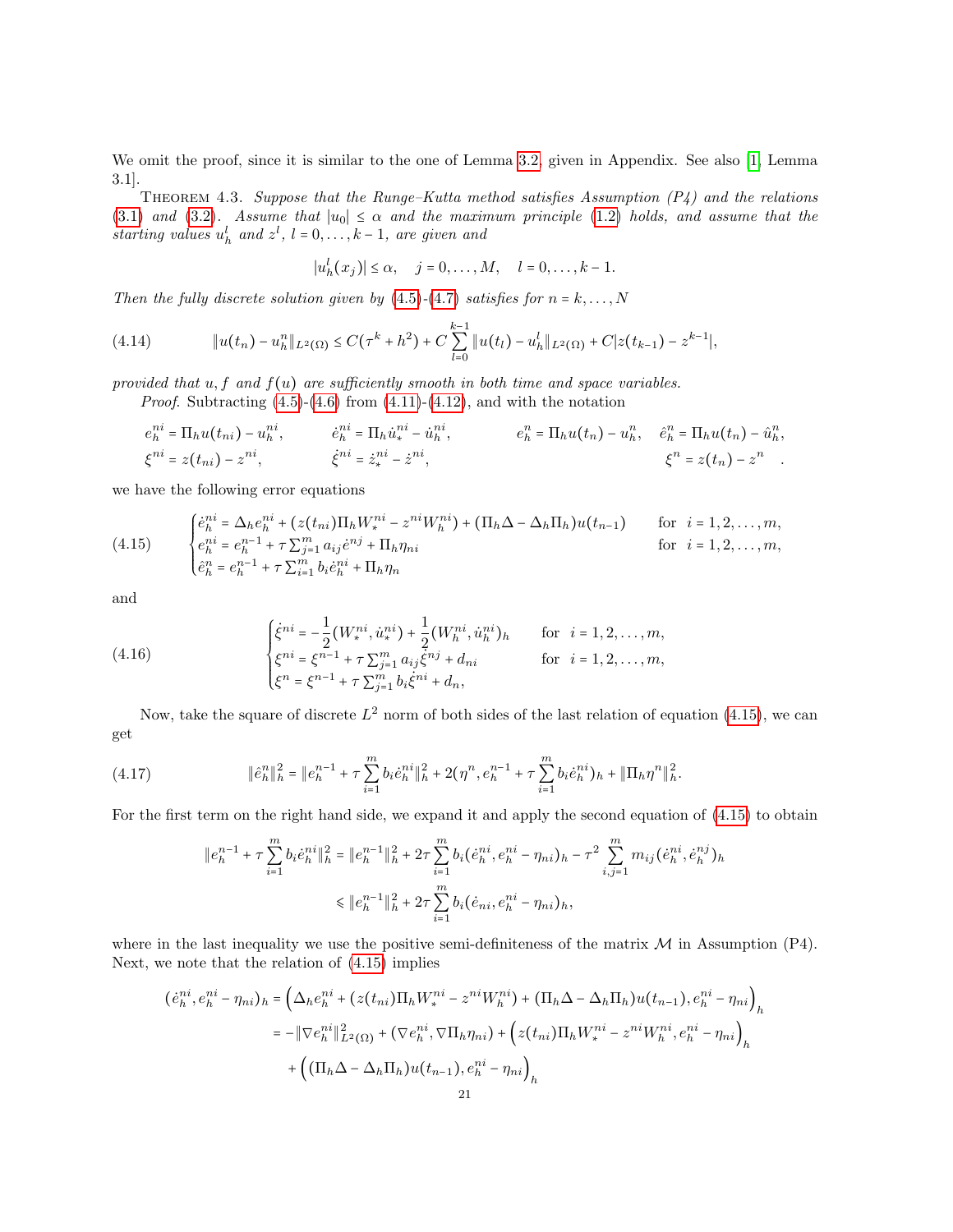The bound of second term of the right hand side can be derived via Cauchy-Schwarz inequality

$$
\left| \left( \nabla e_h^{ni}, \nabla \Pi_h \eta_{ni} \right) \right| \leq \frac{1}{4} \left\| \nabla e_h^{ni} \right\|_{L^2(\Omega)}^2 + C \|\eta_{ni}\|_{H^1(\Omega)}^2.
$$

Then the third term can be bounded as

$$
\left(z(t_{ni})\Pi_h W_i^{ni} - z^{ni} W_h^{ni}, e_h^{ni} - \eta_{ni}\right)_h \le z(t_{ni}) \Big(\Pi_h W_i^{ni} - W_h^{ni}, e_h^{ni} - \eta_{ni}\Big)_h + \xi^{ni} \Big(W_h^{ni}, e_h^{ni} - \eta_{ni}\Big)_h
$$
  

$$
\le C \Big(\sum_{j=1}^k \|e_h^{n-j}\|_h^2 + \|e_h^{ni}\|_h^2 + \|\Pi_h \eta_{ni}\|_{L^2(\Omega)}^2 + |\xi^{ni}|^2\Big).
$$

The bound of the last term follows from Lemma [2.4](#page-8-1)

$$
\left( (\Pi_h \Delta - \Delta_h \Pi_h) u(t_{n-1}), e_h^{ni} - \eta_{ni} \right)_h \le Ch^2 \|e_h^{ni} - \eta_{ni}\|_{H^1(\Omega)}
$$
  

$$
\le \frac{1}{4} \|\nabla e_h^{ni}\|_{L^2(\Omega)}^2 + C(\|e_h^{ni}\|_h^2 + \|\eta_{ni}\|_{H^1(\Omega)}^2 + h^4)
$$

Therefore, we arrive at

$$
2(\dot{e}_h^{ni}, e_h^{ni} - \eta_{ni})_h \le -\|\nabla e_h^{ni}\|_{L^2(\Omega)}^2 + C\Big(\sum_{j=1}^k \|e_h^{n-j}\|_h^2 + \|e_h^{ni}\|_h^2 + |\xi^{ni}|^2 + \|\eta_{ni}\|_{H^1(\Omega)}^2 + h^2\Big),
$$

and hence

$$
\|e_h^{n-1} + \tau \sum_{i=1}^m b_i \dot{e}_h^{ni} \|^2 \leq \|e_h^{n-1}\|^2 + \tau \sum_{i=1}^m b_i \|\nabla e_h^{ni}\|^2_{L^2(\Omega)} + C\tau \sum_{i=1}^m \left( |\xi^{ni}|^2 + \|e_h^{ni}\|^2_h \right) + C\tau \sum_{j=1}^k \|e_h^{n-j}\|^2 + C\tau (h^4 + \tau^{2k}).
$$

In view of the first relation of the error equation [\(4.15\)](#page-20-0), we have the estimate

$$
(\eta^{n}, e_{h}^{n-1} + \tau \sum_{i=1}^{m} b_{i} e_{h}^{ni})_{h} \leq \|\eta_{n}\|_{h} \|e_{h}^{n-1}\|_{h} + C\tau \|\eta_{n}\|_{H^{1}(\Omega)} \sum_{i=1}^{m} b_{i} \left( \|\nabla e_{h}^{ni}\|_{h} + \sum_{j=1}^{k} \|e_{h}^{n-j}\|_{h} + |\xi^{ni}| + h^{2} \right)
$$
  

$$
\leq C\tau (h^{4} + \tau^{2k}) + \frac{\tau}{4} \sum_{i=1}^{m} b_{i} \left( \|\nabla e_{h}^{ni}\|_{h}^{2} + |\xi^{ni}|^{2} \right) + C\tau \sum_{j=1}^{k} \|e_{h}^{n-j}\|_{h}^{2}
$$

which gives a bound of the second term in  $(4.17)$ . In conclusion, we obtain that

(4.18) 
$$
\|\hat{e}_h^n\|_h^2 + \frac{\tau}{2} \sum_{i=1}^m \|\nabla e_h^{ni}\|_{L^2(\Omega)}^2 \le C\tau (h^4 + \tau^{2k}) + \|e_h^{n-1}\|_h^2 + C\tau \sum_{i=1}^m \left( \|e_h^{ni}\|_h^2 + |\xi^{ni}|^2 \right) + C\tau \sum_{j=1}^k \|e_h^{n-j}\|_h^2.
$$

Similarly, from [\(4.16\)](#page-20-2) and [\(4.13\)](#page-19-2) we can derive

$$
|\xi^n|^2 \le C\tau (h^4 + \tau^{2k}) + (1 + c\tau)|\xi^{n-1}|^2 + \frac{\tau}{4} \sum_{i=1}^m \|\nabla e_h^{ni}\|_{L^2(\Omega)}^2
$$

$$
+ C\tau \sum_{i=1}^m \left( \|e_h^{ni}\|_h^2 + |\xi^{ni}|^2 \right) + C\tau \sum_{j=1}^k \|e_h^{n-j}\|_h^2,
$$
  
22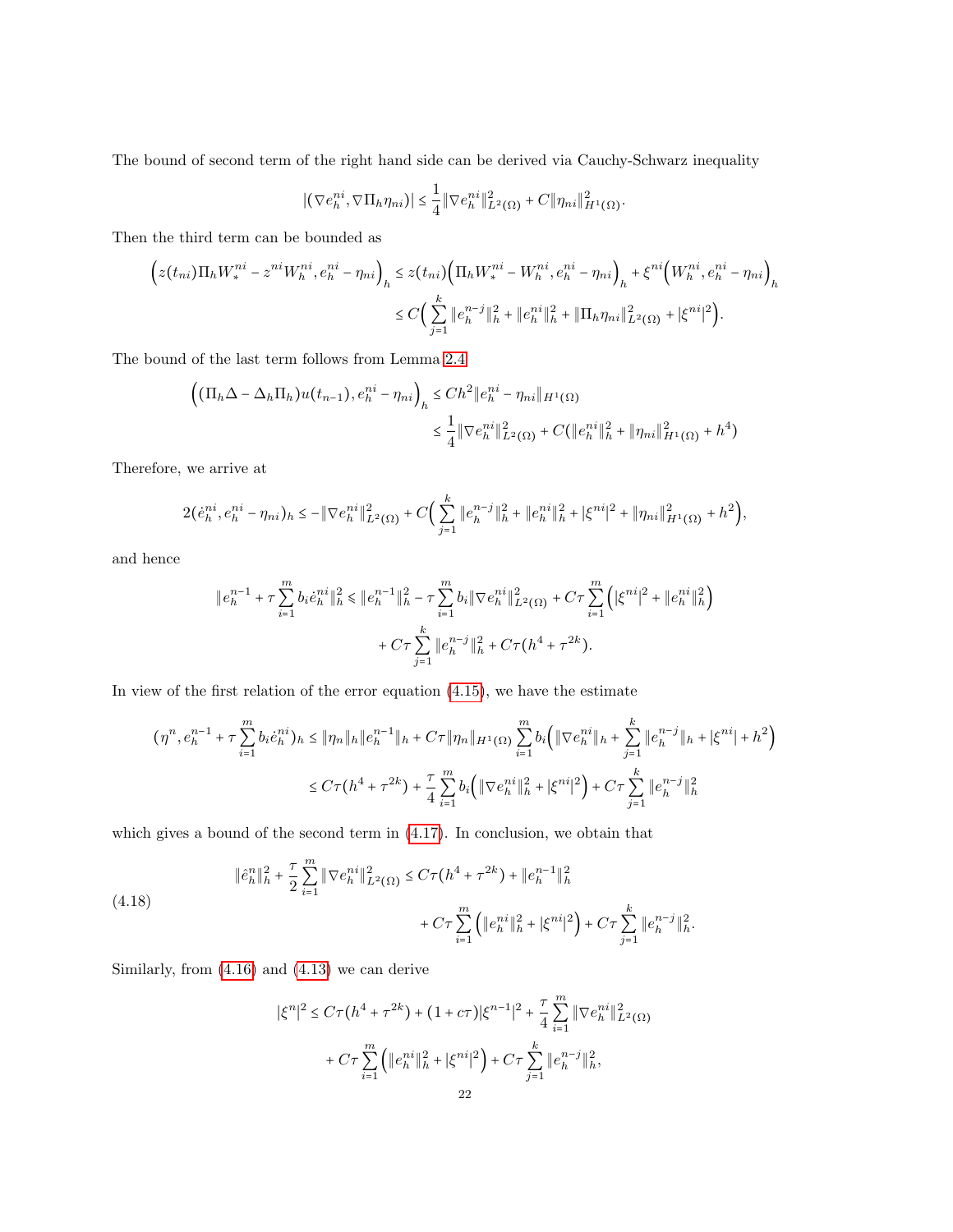where we use the estimate that

$$
(W_{*}^{ni}, \dot{u}_{*}^{ni}) - (W_{h}^{ni}, \dot{u}_{h}^{ni})_{h} = (W_{*}^{ni}, \dot{u}_{*}^{ni}) - (W_{*}^{ni}, \dot{u}_{*}^{ni})_{h} + (W_{*}^{ni} - W_{h}^{ni}, \dot{u}_{*}^{ni})_{h} + (W_{h}^{ni}, \dot{e}_{h}^{ni})_{h}
$$
  
\n
$$
\leq Ch^{2} + C \sum_{j=1}^{k} \|e_{h}^{n-j}\|_{h} \|\Pi_{h}\dot{u}_{*}^{ni}\|_{h} + (\nabla W_{h}^{ni}, \nabla e_{h}^{ni})_{h}
$$
  
\n
$$
+ (W_{h}^{ni}, z(t_{ni})\Pi_{h}W_{*}^{ni} - z^{ni}W_{h}^{ni})_{h} + (W_{h}^{ni}, (\Pi_{h}\Delta - \Delta_{h}\Pi_{h})u(t_{n-1}))_{h}
$$
  
\n
$$
\leq Ch^{2} + C \sum_{j=1}^{k} \|e_{h}^{n-j}\|_{h} + C \|\nabla e_{h}^{ni}\| + C |\xi^{ni}|,
$$

where we use the fact that  $\|\nabla u_h^n\| \leq C$  (by Theorem [4.2\)](#page-18-4) in the last inequality. To sum up, we arrive at

$$
\|\hat{e}_h^n\|_h^2 + |\xi^n|^2 + \frac{\tau}{4} \sum_{i=1}^m \|\nabla e_h^{ni}\|_{L^2(\Omega)}^2 \le C\tau (h^4 + \tau^{2k}) + \|e_h^{n-1}\|_h^2 + (1 + c\tau)|\xi^{n-1}|^2
$$
  
+  $C\tau \sum_{i=1}^m \left( \|e_h^{ni}\|_h^2 + |\xi^{ni}|^2 \right) + C\tau \sum_{j=1}^k \|e_h^{n-j}\|_h^2.$ 

Note that  $|e_h^n(x_j)| \leq |\hat{e}_h^n(x_j)|$  for all  $j = 0, 1, ..., M$ , which implies

<span id="page-22-0"></span>
$$
\|e_h^n\|_h^2 + |\xi^n|^2 + \frac{\tau}{4} \sum_{i=1}^m \|\nabla e_h^{ni}\|_{L^2(\Omega)}^2 \le C\tau (h^4 + \tau^{2k}) + \|e_h^{n-1}\|_h^2 + (1 + c\tau)|\xi^{n-1}|^2
$$
  

$$
+ C\tau \sum_{i=1}^m \left( \|e_h^{ni}\|_h^2 + |\xi^{ni}|^2 \right) + C\tau \sum_{j=1}^k \|e_h^{n-j}\|_h^2.
$$

Next, we shall derive a bound for  $\sum_{i=1}^{m} (||e_{h}^{ni}||_{h}^{2} + |\xi^{ni}|^{2})$  on the right-hand side. To this end, we test the second relation of  $(4.15)$  by  $e_h^{ni}$ . This yields

$$
\sum_{i=1}^{m} \|e_{h}^{ni}\|_{h}^{2} \le C \|e_{h}^{n-1}\|_{h}^{2} + C\tau \sum_{i,j=1}^{m} a_{ij}(\dot{e}_{h}^{nj}, e_{h}^{ni}) + C \sum_{i=1}^{m} \|\Pi_{h}\eta_{ni}\|_{h}^{2}
$$

$$
\le C \|e_{h}^{n-1}\|_{h}^{2} + C\tau \sum_{i,j=1}^{m} a_{ij}(\dot{e}_{h}^{nj}, e_{h}^{ni})_{h} + C\tau^{2k}.
$$

Then, we apply the first relation of [\(4.15\)](#page-20-0) and Lemma [2.4](#page-8-1) to derive

$$
\sum_{i,j=1}^{m} a_{ij} (\dot{e}_{h}^{nj}, e_{h}^{ni})_{h} = - \sum_{i,j=1}^{m} a_{ij} (\nabla e_{h}^{nj}, \nabla e_{h}^{ni}) + \sum_{i,j=1}^{m} a_{ij} (z(t_{ni}) \Pi_{h} W_{*}^{ni} - z^{ni} W_{h}^{ni}, e_{h}^{ni})_{h}
$$
  
+ 
$$
\sum_{i,j=1}^{m} a_{ij} ((\Pi_{h} \Delta - \Delta_{h} \Pi_{h}) u(t_{n-1}), e_{h}^{ni})_{h}
$$
  

$$
\leq C \sum_{i=1}^{m} ( \| \nabla e_{h}^{ni} \|_{L^{2}(\Omega)}^{2} + \| e_{h}^{ni} \|_{h}^{2} + | \xi^{ni} |^{2}) + C h^{4} + C \sum_{j=1}^{k} \| e_{h}^{n-j} \|_{h}^{2}.
$$

Therefore, we obtain

$$
\sum_{i=1}^{m} \|e_h^{ni}\|_h^2 \le C(\tau h^4 + \tau^{2k}) + C\|e_h^{n-1}\|_h^2 + C\tau \sum_{j=1}^k \|e_h^{n-j}\|_h^2 + C\tau \sum_{i=1}^m \left(\|\nabla e_h^{ni}\|_{L^2(\Omega)}^2 + \|e_h^{ni}\|_h^2 + |\xi^{ni}|^2\right).
$$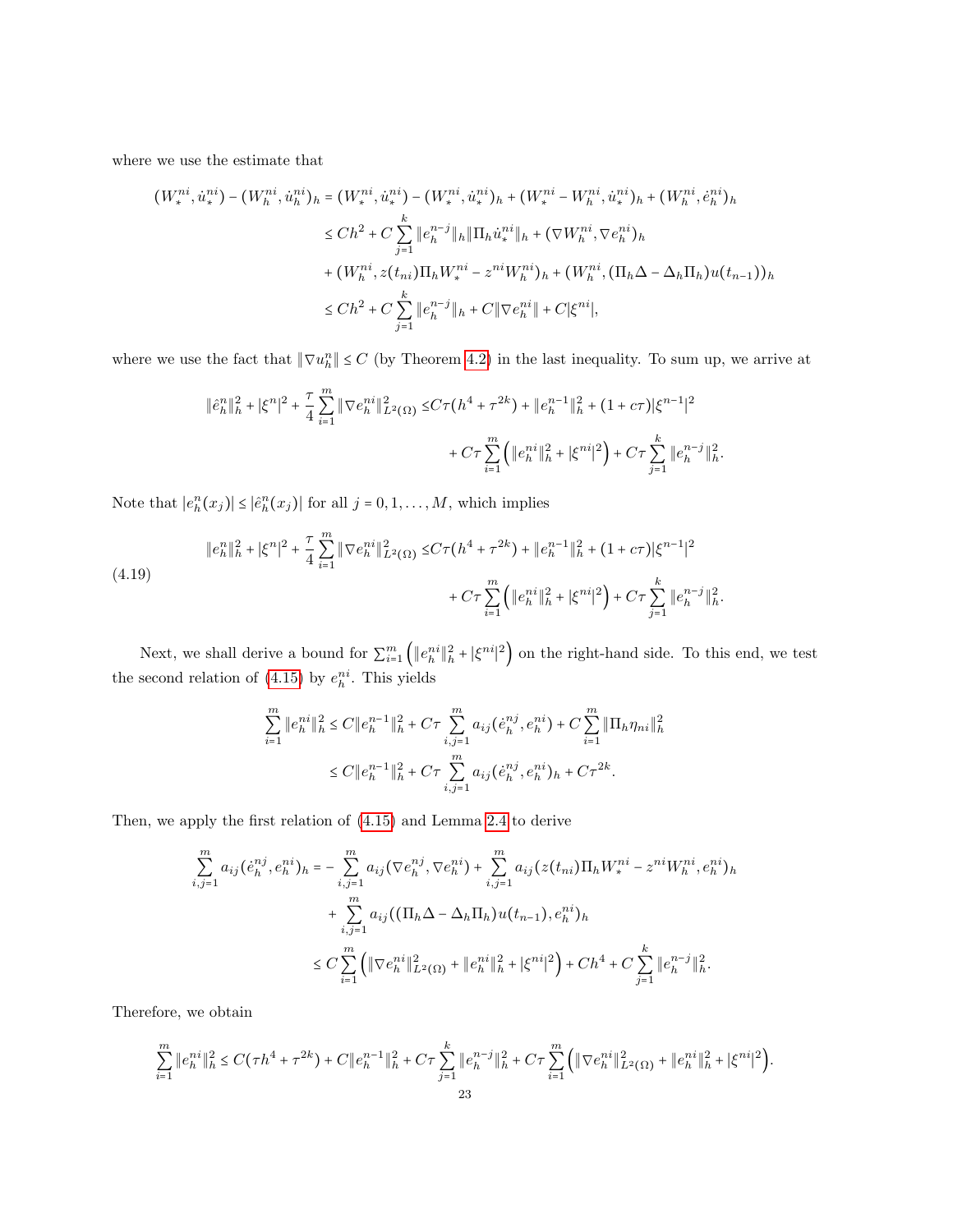Similarly, from [\(4.16\)](#page-20-2) we can derive

$$
\sum_{i=1}^{m} |\xi^{ni}|^2 \le C|\xi^{n-1}|^2 + C\tau \sum_{i,j=1}^{m} a_{ij}\dot{\xi}^{nj}\xi^{ni} + C\sum_{i=1}^{m} |d_{ni}|^2
$$
  

$$
\le C(\tau h^4 + \tau^{2k}) + C|\xi^{n-1}|^2 + C\tau \sum_{j=1}^{k} ||e_h^{n-j}||_h^2 + C\tau \sum_{i=1}^{m} (||\nabla e_h^{ni}||_{L^2(\Omega)}^2 + ||e_h^{ni}||_h^2 + |\xi^{ni}|^2)
$$

Sum up these two estimates and note that, for sufficiently small  $\tau$ ,

$$
\sum_{i=1}^m \left( \|e_h^{ni}\|_h^2 + |\xi^{ni}|^2 \right) \le C\left(\tau h^4 + \tau^{2k}\right) + C|\xi^{n-1}|^2 + C\tau \sum_{j=1}^k \|e_h^{n-j}\|_h^2 + C\tau \sum_{i=1}^m \|\nabla e_h^{ni}\|_{L^2(\Omega)}^2.
$$

Now substituting the above estimate into [\(4.19\)](#page-22-0), we have

$$
\begin{aligned} \|e_h^n\|_h^2 + |\xi^n|^2 + \frac{\tau}{4} \sum_{i=1}^m \|\nabla e_h^{ni}\|_{L^2(\Omega)}^2 \leq & C\tau \big(h^4 + \tau^{2k}\big) + \|e_h^{n-1}\|_h^2 + (1+C\tau) |\xi^{n-1}|^2 \\ &\quad + C\tau^2 \sum_{i=1}^m \|\nabla e_h^{ni}\|_{L^2(\Omega)}^2 + C\tau \sum_{j=1}^k \|e_h^{n-j}\|_h^2. \end{aligned}
$$

Then for sufficiently small  $\tau$ , there holds

$$
\|e_h^n\|_h^2 + |\xi^n|^2 \le C\tau (h^4 + \tau^{2k}) + \|e_h^{n-1}\|_h^2 + (1+C\tau)|\xi^{n-1}|^2 + C\tau \sum_{j=1}^k \|e_h^{n-j}\|_h^2.
$$

Rearranging terms, we obtain

$$
\frac{(\|e_h^n\|_h^2 + |\xi^n|^2) - (\|e_h^{n-1}\|_h^2 + |\xi^{n-1}|^2)}{\tau} \le C(h^4 + \tau^{2k}) + C|\xi^{n-1}|^2 + C\sum_{j=1}^k \|e_h^{n-j}\|_h^2.
$$

Then the discrete Gronwall's inequality implies

<span id="page-23-1"></span>
$$
\max_{k \le n \le N} \left( \|e_h^n\|_h^2 + |\xi^n|^2 \right) \le C\left(h^4 + \tau^{2k}\right) + C|\xi^{k-1}|^2 + C\sum_{j=0}^{k-1} \|e_h^j\|_h^2.
$$

This completes the proof of the theorem.  $\square$ 

<span id="page-23-0"></span>5. Numerical Results. In this section, we present numerical results to illustrate the the theoretical results with a one-dimensional example:

(5.1) 
$$
\begin{cases} \partial_t u = \partial_{xx} u + f(u), & \text{in } \Omega \times (0, T], \\ \partial_x u = 0, & \text{on } \partial \Omega \times (0, T] \\ u(x, t = 0) = u_0(x) & \text{in } \Omega, \end{cases}
$$

where  $\Omega = (0, 2)$  and  $f(u) = \varepsilon^{-2}(u - u^3)$  with  $\varepsilon = 0.1$  is the Ginzburg-Landau double-well potential. The initial value satisfies the maximum principle given by

(5.2) 
$$
u_0(x) = \begin{cases} 1, & \text{if } 0 < x < 1/2, \\ \cos\left(\frac{2}{3}\pi\left(x + \frac{1}{2}\right)\right), & \text{if } 1/2 \leq x < 2. \end{cases}
$$

The smooth initial value is chosen to satisfy the Neumann boundary condition.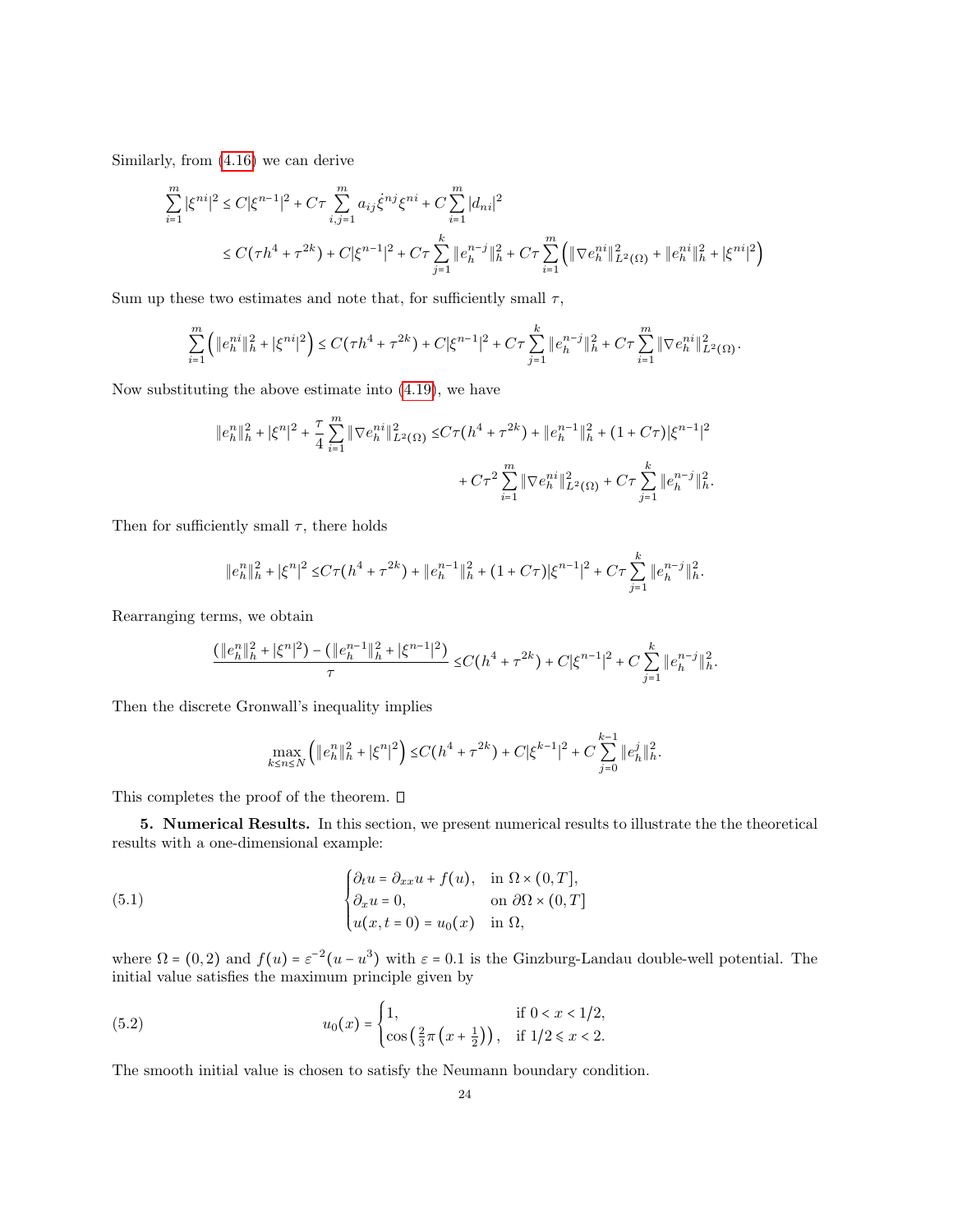We solve the problem [\(5.1\)](#page-23-1) with spatial mesh size  $h = 2/N_x$  and temporal mesh size  $\tau = T/N_t$ , with  $T = \varepsilon^2$  and  $5\varepsilon^2$ . Throughout the section, we shall apply the Gauss–Legendre methods with  $m = 1, 2, 3$  and hence  $k = 2, 3, 4$ . We compute the numerical solution at the first  $k - 1$  time levels by using the three-stage Gauss–Legendre Runge–Kutta method [\[13,](#page-27-16) Table 5.2], which has sixth-order accuracy in time. Cutting off the numerical solutions at the first  $k - 1$  time levels does not affect the global accuracy.

Since the closed form of exact solution is unavailable, we compare our numerical solution with a reference solution computed by a high-order method (i.e. cut-off RK method with  $r = 3$ ,  $m = 3$ ) with small mesh sizes. In particular, the temporal error  $e_{\tau}$  is computed by fixing the spatial mesh size  $h = 2/400$ and comparing the numerical solution with a reference solution (with  $\tau = T/1000$ ). Similarly, the spatial error  $e_h$  is computed to by fixing the temporal step size  $\tau = T/1000$  and comparing the numerical solutions with a reference solution (with  $h = 2/400$ ).

In Table [2,](#page-24-0) we present the spatial errors of both cut-off RK schemes  $(3.3)-(3.4)$  $(3.3)-(3.4)$  $(3.3)-(3.4)$  with  $r = 1, 2, 3$  and the cut-off SAV-RK scheme  $(4.5)-(4.7)$  $(4.5)-(4.7)$  $(4.5)-(4.7)$  with  $r = 1$ . Numerical results show the optimal rate  $O(h^{r+1})$ , which fully supports our theoretical results in Theorems [3.3](#page-14-2) and [4.3.](#page-20-3) Temporal errors are presented in [3](#page-24-1) and [4,](#page-25-0) both of which show the empirical convergence rate  $O(\tau^{m+1})$  and hence coincidence to Theorems [3.3](#page-14-2) and [4.3.](#page-20-3)

| $r\backslash N_x$ | T    | 10        | 20        | 40        | 80        | 160       | rate                     |
|-------------------|------|-----------|-----------|-----------|-----------|-----------|--------------------------|
| RK                | 0.01 | $3.03e-2$ | $7.42e-3$ | 1.84e-3   | $4.60e-4$ | $1.14e-4$ | $\approx 2.00$ (2.00)    |
| $(r=1)$           | 0.05 | $1.49e-1$ | $1.03e-2$ | $2.32e-3$ | 5.71e-4   | $1.43e-4$ | $\approx 2.01$ (2.00)    |
| RK                | 0.01 | 4.37e-3   | $4.99e-4$ | $5.90e-5$ | 7.27e-6   | $9.05e-7$ | $\approx 3.01$ (3.00)    |
| $(r=2)$           | 0.05 | $6.15e-2$ | $1.64e-3$ | $1.73e-4$ | $2.09e-5$ | $2.60e-6$ | $\approx 3.03$ (3.00)    |
| RK                | 0.01 | $5.10e-4$ | $3.19e-5$ | $1.99e-6$ | $1.23e-7$ | 7.74e-9   | $\approx 4.00$ (4.00)    |
| $(r=3)$           | 0.05 | 5.89e-3   | $1.21e-4$ | $8.12e-6$ | $5.03e-7$ | $3.14e-8$ | $\approx 4.01$ (4.00)    |
| SAV-RK            | 0.01 | $3.03e-2$ | $7.42e-3$ | 1.84e-2   | $4.62e-4$ | $1.17e-4$ | $\approx 2.00$ (2.00)    |
| $(r=1)$           | 0.05 | $1.49e-1$ | $1.03e-2$ | $2.34e-3$ | 5.85e-4   | $1.56e-4$ | (2.00)<br>$\approx 2.01$ |
|                   |      |           |           |           |           |           |                          |

<span id="page-24-0"></span>TABLE 2  $e_h$  of cut-off RK [\(3.3\)](#page-13-1)-[\(3.4\)](#page-13-4) and cut-off SAV-RK [\(4.5\)](#page-17-3)-[\(4.7\)](#page-18-0).

<span id="page-24-1"></span>TABLE 3  $e_{\tau}$  of cut-off RK scheme [\(3.3\)](#page-13-1)-[\(3.4\)](#page-13-4), with  $\tau = T/N_t$ .

| $m\backslash N_t$ | T    | 10        | - 20      | 40        | 80         | 160        | 320        | rate                  |
|-------------------|------|-----------|-----------|-----------|------------|------------|------------|-----------------------|
|                   | 0.01 | $3.76e-4$ | $9.61e-5$ | $2.43e-5$ | $6.10e-5$  | $1.53e-6$  | $3.82e-7$  | $\approx 1.99$ (2.00) |
|                   | 0.05 | $8.01e-4$ | $5.36e-5$ | $1.16e-5$ | $2.71e-6$  | $6.56e-7$  | 1.61e-7    | $\approx 2.06(2.00)$  |
| $2^{\circ}$       | 0.01 | $4.92e-5$ | $6.20e-6$ | 7.74e-7   | $9.65e-8$  | $1.21e-8$  | $1.51e-9$  | $\approx 3.00$ (3.00) |
|                   | 0.05 | 1.73e-2   | $3.60e-5$ | 1.78e-6   | $2.08e$ -7 | $2.51e-8$  | $3.08e-9$  | $\approx 3.06$ (3.00) |
| 3                 | 0.01 | $1.05e-5$ | 6.83e-7   | $4.31e-8$ | $2.71e-9$  | $1.69e-10$ | $1.05e-11$ | $\approx 4.00$ (4.00) |
|                   | 0.05 | 2.88e-2   | $3.66e-3$ | $3.82e-7$ | 1.56e-8    | $9.61e-10$ | $6.06e-11$ | $\approx 4.21$ (4.00) |
|                   |      |           |           |           |            |            |            |                       |

In Figure 4.1, we plot the maximal cut-off value at each step

$$
\rho^n = \max_{0 \le j \le Mr+1} |u_h^n(x_j) - \hat{u}_h^n(x_j)|
$$

and the error of the numerical solution  $e(x) = u_h^N(x) - u(x, T)$ . Our numerical results show that the cut-off operation is active in the computation. Meanwhile, we observe that a coarse step mesh will result in a larger cut-off value, without affecting the convergence rate.

Finally, we test the numerical results in case of relatively large time steps, and compare the numerical solutions of extrapolated RK, cut-off RK  $(3.3)-(3.4)$  $(3.3)-(3.4)$  $(3.3)-(3.4)$ , and cut-off SAV-RK schemes  $(4.5)-(4.7)$  $(4.5)-(4.7)$  $(4.5)-(4.7)$ , with  $r = 1$ ,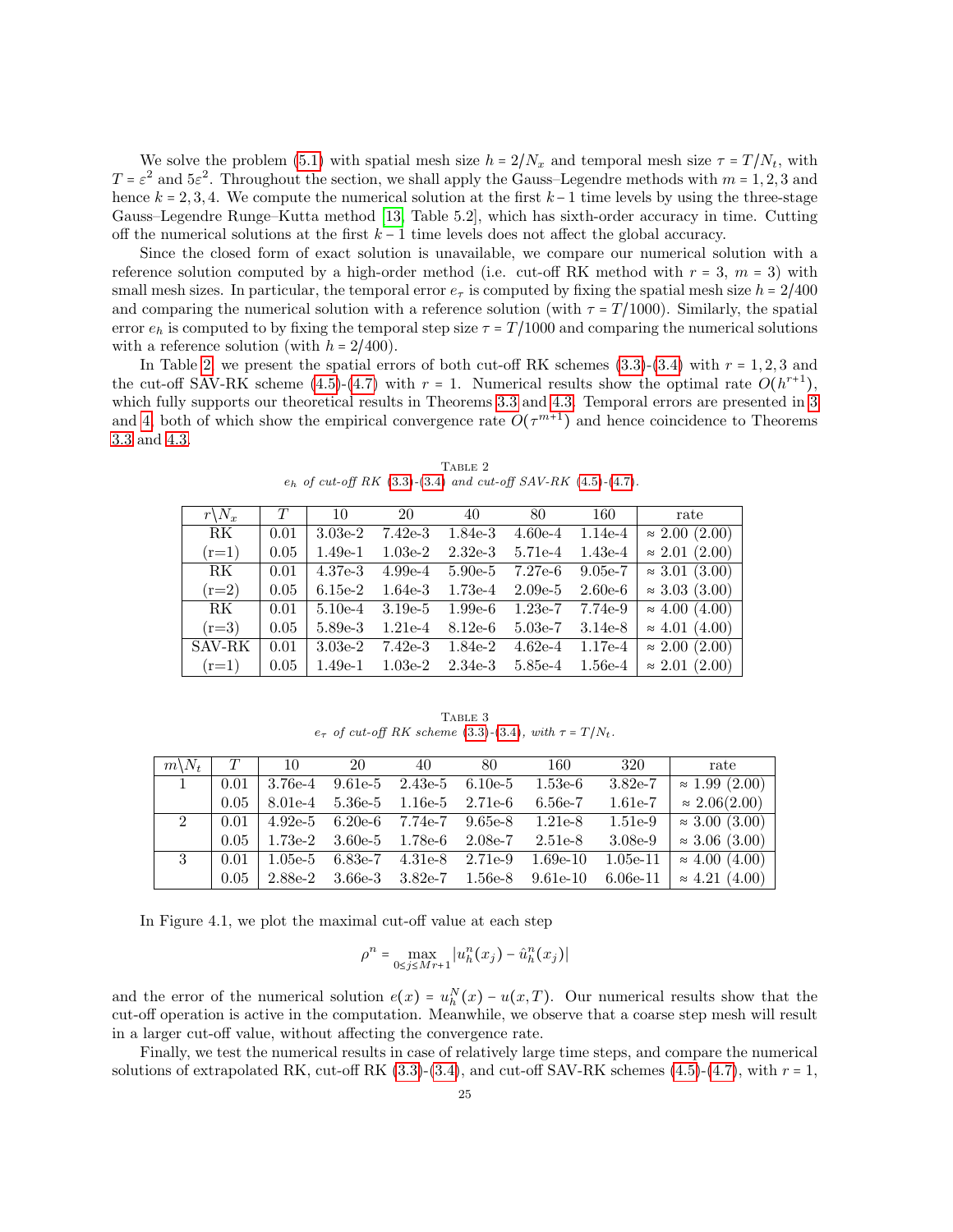| $m\backslash N_t$ | T    | 10         | - 20      | 40        | 80                                      | 160       | 320        | rate                  |
|-------------------|------|------------|-----------|-----------|-----------------------------------------|-----------|------------|-----------------------|
| $\mathbf{1}$      | 0.01 | $8.08e-3$  | $2.23e-3$ | $5.96e-4$ | $1.53\mathrm{e}\text{-}4$               | $3.79e-5$ | 8.78e-6    | $\approx 2.03$ (2.00) |
|                   | 0.05 | 7.94e-4    | $1.79e-4$ |           | $4.80e-5$ $1.24e-5$ $3.09e-6$           |           | 7.17e-7    | $\approx 2.00$ (2.00) |
| $2^{\circ}$       | 0.01 | 5.56e-9    |           |           | $5.95e-4$ $8.82e-5$ $1.11e-5$ $1.37e-6$ |           | $1.65e-7$  | $\approx 3.02$ (3.00) |
|                   | 0.05 | 1.47e-2    |           |           | $5.17e-5$ $7.17e-6$ $1.00e-6$ $1.31e-7$ |           | $1.63e-8$  | $\approx 2.97$ (3.00) |
| 3 <sup>1</sup>    | 0.01 | 6.97e-11   |           |           | $2.56e-4$ $2.47e-5$ $1.66e-6$ $1.06e-7$ |           | $6.60e-9$  | $\approx 3.95$ (4.00) |
|                   | 0.05 | $2.45e$ -2 |           |           | 2.86e-3 7.73e-7 6.16e-8                 | $4.38e-9$ | $2.93e-10$ | $\approx 3.79$ (4.00) |

<span id="page-25-0"></span>TABLE  $\sqrt{4}$  $e_{\tau}$  of cut-off SAV-RK scheme [\(4.5\)](#page-17-3)-[\(4.7\)](#page-18-0), with  $\tau = T/N_t$ .



FIG. 1. Error at  $T = 0.01$  and maximal cut-off value at each time level.

see Figure [2.](#page-26-0) Without the cut-off postprocessing, the numerical solutions of RK scheme significantly exceed the maximum bound, and present oscillating solution profiles. With the cut-off operation at each time step, the numerical solutions satisfy the maximum bound, and present reasonable solution profiles. However, numerical results show that the cut-off RK scheme might produce a solution with a obviously increasing and oscillating energy curve. This issue could be significantly improved by applying the cut-off SAV-RK method, whose solution satisfy the maximum bound and the numerical energy is more stable. Moreover, the numerical results show that the cut-off SAV-RK scheme will produce a more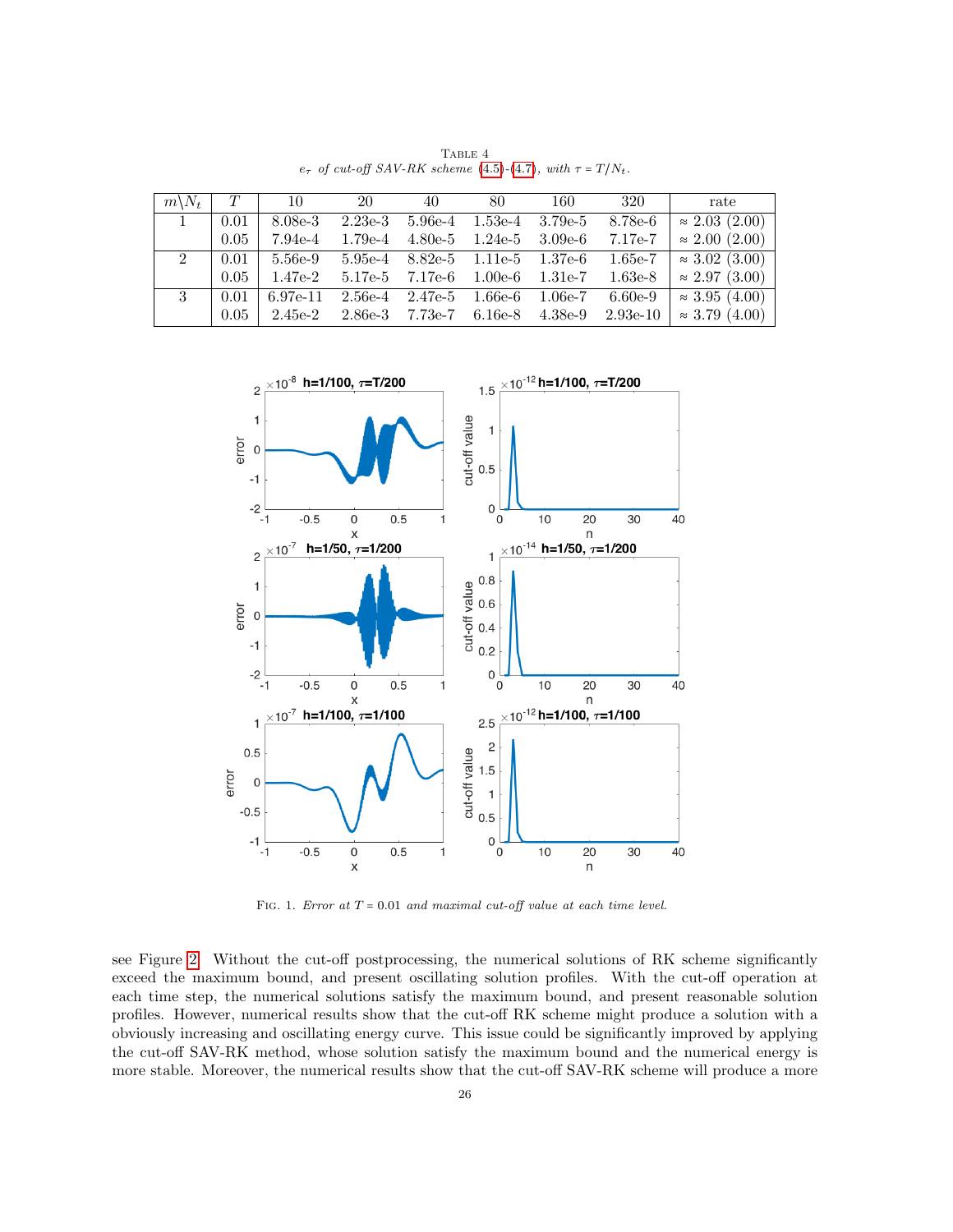

<span id="page-26-0"></span>Fig. 2. Left: solution profiles of numerical solutions of RK, cut-off RK and cut-off SAV-RK scheme. Middle: solution energy of cut-off RK and cut-off SAV-RK scheme. Right: cut-off values of cut-off RK and cut-off SAV-RK scheme.

regular numerical solution and smaller cut-off values, compared with the cut-off RK scheme.

Appendix A. In this part, we sketch a proof for Lemma [3.2.](#page-13-6)

Proof. We note that the second relation in equation [\(3.5\)](#page-13-5) implies

$$
u(t_{ni}) - u(t_{n-1}) - \tau \sum_{j=1}^{m} a_{ij} u_t^{nj} = \tau \sum_{j=1}^{m} a_{ij} (u_{\star}^{nj} - u_t(t_{nj})) + \eta_{ni} \quad \text{for} \quad i = 1, 2, \ldots, m.
$$

Then we substitute the first relation of  $(3.5)$  and derive that for  $i = 1, 2, \ldots, m$ 

$$
u(t_{ni}) - u(t_{n-1}) - \tau \sum_{j=1}^{m} a_{ij} u_i^{nj} = \tau \sum_{j=1}^{m} a_{ij} \left( \sum_{\ell=1}^{k} L_{\ell}(t_{n-1} + c_j \tau) f(u(t_{n-\ell})) - f(t_{nj}) \right) + \eta_{ni}.
$$

Define  $\tilde{\eta}_{ni}$  as the left hand side of the above relation. Now we apply Taylor's expansion at  $t_{n-1}$  and use [\(3.2\)](#page-13-3) to derive

$$
\tilde{\eta}_{ni} = \sum_{l=1}^{m} \frac{\tau^{l}}{(l-1)!} \left( \frac{c_i^{l}}{l} - \sum_{j=1}^{m} a_{ij} c_j^{l-1} \right) u^{(\ell)}(t_n) + \frac{1}{m!} \int_{t_{n-1}}^{t_{ni}} (t_{ni} - s)^m u^{(m+1)}(s) ds \n+ \frac{\tau}{(m-1)!} \sum_{j=1}^{m} a_{ij} \int_{t_{n-1}}^{t_{nj}} (t_{nj} - s)^{m-1} u^{(m+1)}(s) ds \n= \frac{1}{m!} \int_{t_{n-1}}^{t_{ni}} (t_n - s)^m u^{(m+1)}(s) ds + \frac{\tau}{(m-1)!} \sum_{j=1}^{m} a_{ij} \int_{t_{n-1}}^{t_{nj}} (t_{nj} - s)^{m-1} u^{(m+1)}(s) ds
$$

Then we obtain the estimate for  $\tilde{\eta}_{ni}$ , with  $i = 1, 2, \ldots, m$ , that

$$
\|\tilde{\eta}_{ni}\|_{H^1(\Omega)} \leq C\tau^{m+1} \|u^{(m+1)}\|_{C([t_{n-1},t_n];H^1(\Omega))}.
$$

This together with the approximation property of Lagrange interpolation lead to

$$
\|\eta_{ni}\|_{H^1(\Omega)} \leq C \Big( \tau^{k+1} \|f(u)\|_{C^k([t_{n-k},t_n];H^1(\Omega))} + \tau^{m+1} \|u\|_{C^{(m+1)}([t_{n-1},t_n];H^1(\Omega))} \Big).
$$
  
27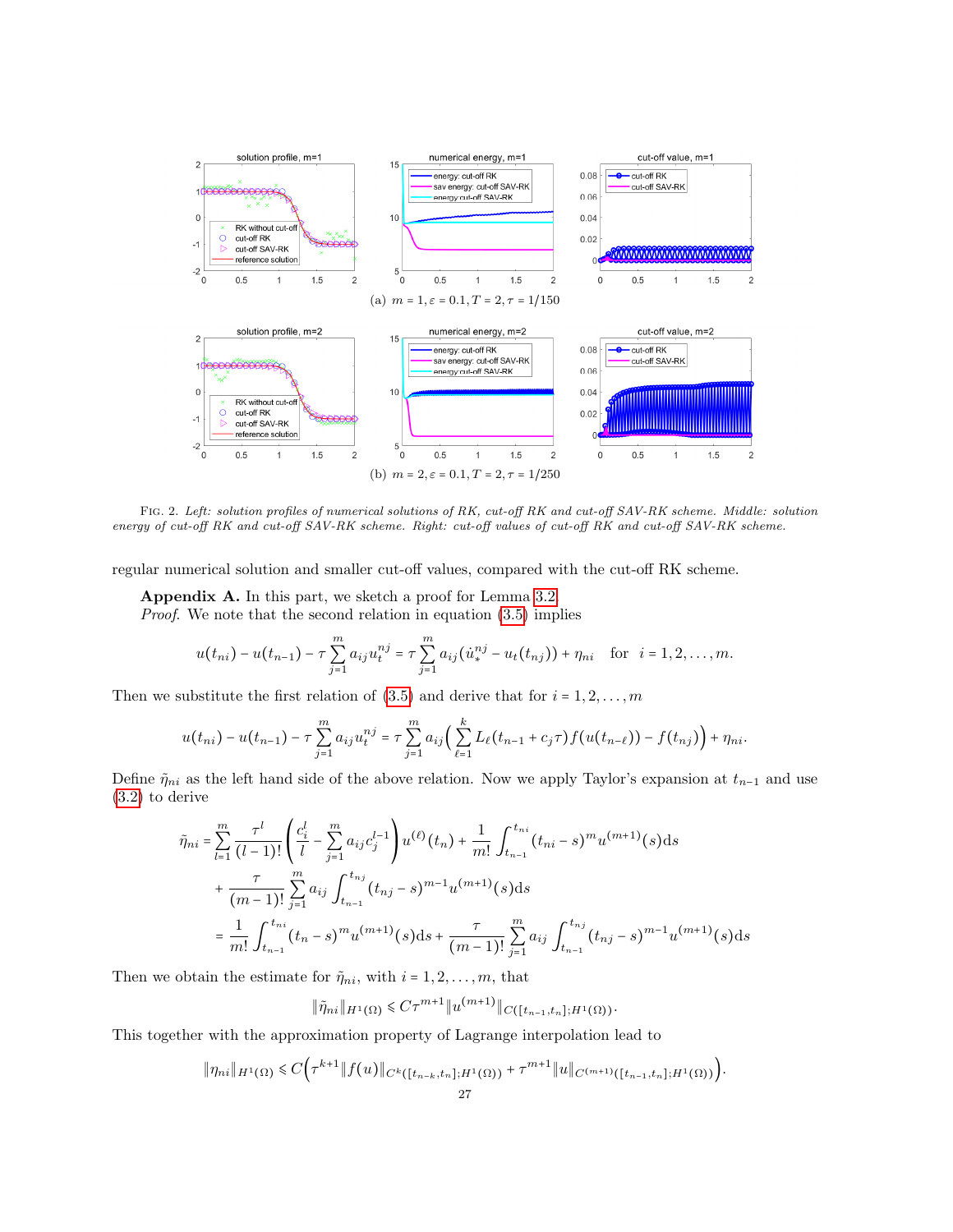for  $i = 1, 2, \ldots, m$ . Similarly, we have

$$
u(t_n) - u(t_{n-1}) - \tau \sum_{i=1}^m b_i u_t^{ni} = \tau \sum_{i=1}^m b_i \Big( \sum_{\ell=1}^k L_\ell(t_{n-1} + c_i \tau) f(u(t_{n-\ell})) - f(t_{ni}) \Big) + \eta_n.
$$

Take the left hand side as  $\tilde{\eta}_n$ . Then Taylor expansion and [\(3.1\)](#page-13-2) imply

$$
\tilde{\eta}_n = \frac{1}{p!} \int_{t_{n-1}}^{t_n} (t_n - s)^p u^{(p+1)}(s) \, ds + \frac{\tau}{(p-1)!} \sum_{i=1}^m b_i \int_{t_{n-1}}^{t_{ni}} (t_{ni} - s)^{p-1} u^{(p+1)}(s) \, ds.
$$

This together with the approximation property of Lagrange interpolation leads to

$$
\|\eta_{ni}\|_{H^1(\Omega)} \leq C \Big( \tau^{k+1} \|f(u)\|_{C^k([t_{n-k},t_n];H^1(\Omega))} + \tau^{p+1} \|u\|_{C^{p+1}([t_{n-1},t_n];H^1(\Omega))} \Big).
$$

Using the choice that  $k = \min(p, m + 1)$ , we derive the desired result.  $\Box$ 

## REFERENCES

- <span id="page-27-17"></span>[1] G. Akrivis, B. Li, and D. Li, Energy-decaying extrapolated RK-SAV methods for the Allen-Cahn and Cahn-Hilliard equations, SIAM J. Sci. Comput., 41 (2019), pp. A3703–A3727.
- <span id="page-27-1"></span>[2] S. M. Allen and J. W. Cahn, A microscopic theory for anti-phase boundary motion and its application to anti-phase domain coarsening, Acta Metall, 27 (1979), pp. 1085–1095.
- <span id="page-27-2"></span>[3] D. M. ANDERSON, G. B. MCFADDEN, AND A. A. WHEELER, *Diffuse-interface methods in fluid mechanics*, Annual review of fluid mechanics, 30 (1998), pp. 139–165.
- <span id="page-27-14"></span>[4] P. BRENNER, M. CROUZEIX, AND V. THOMÉE, Single-step methods for inhomogeneous linear differential equations in Banach space, RAIRO Anal. Numér., 16 (1982), pp. 5-26.
- <span id="page-27-3"></span>[5] L.-Q. Chen, Phase-field models for microstructure evolution, Annual review of materials research, 32 (2002), pp. 113– 140.
- <span id="page-27-4"></span>[6] Q. Du, L. Ju, X. Li, and Z. Qiao, Maximum principle preserving exponential time differencing schemes for the nonlocal Allen-Cahn equation, SIAM J. Numer. Anal., 57 (2019), pp. 875–898.
- <span id="page-27-0"></span>[7] , Maximum bound principles for a class of semilinear parabolic equations and exponential time differencing schemes, arXiv preprint: 2005.11465, to appear in SIAM Review, (2020).
- <span id="page-27-13"></span>[8] B. L. EHLE, On Padé approximations to the exponential function and A-stable methods for the numerical solution of initial value problems, ProQuest LLC, Ann Arbor, MI, 1969. Thesis (Ph.D.)–University of Waterloo (Canada).
- <span id="page-27-18"></span>[9] Y. GONG, J. ZHAO, AND Q. WANG, Arbitrarily high-order unconditionally energy stable schemes for thermodynamically consistent gradient flow models, SIAM J. Sci. Comput., 42 (2020), pp. B135–B156.
- <span id="page-27-6"></span>[10] S. GOTTLIEB, D. I. KETCHESON, AND C.-W. SHU, Strong stability preserving Runge-Kutta and multistep time discretizations, World Scientific Press, 2011.
- [11] S. GOTTLIEB AND C.-W. SHU, Total variation diminishing runge-kutta schemes, Mathematics of computation, 67 (1998), pp. 73–85.
- <span id="page-27-7"></span>[12] S. GOTTLIEB, C.-W. SHU, AND E. TADMOR, Strong stability-preserving high-order time discretization methods, SIAM Rev., 43 (2001), pp. 89–112.
- <span id="page-27-16"></span>[13] E. HAIRER AND G. WANNER, Solving ordinary differential equations. II, vol. 14 of Springer Series in Computational Mathematics, Springer-Verlag, Berlin, 2010. Stiff and differential-algebraic problems, Second revised edition, paperback.
- <span id="page-27-10"></span>[14] L. ISHERWOOD, Z. J. GRANT, AND S. GOTTLIEB, Strong stability preserving integrating factor Runge-Kutta methods, SIAM J. Numer. Anal., 56 (2018), pp. 3276–3307.
- <span id="page-27-11"></span>[15] L. Ju, X. Li, Z. QIAO, AND J. YANG, Maximum bound principle preserving integrating factor runge-kutta methods for semilinear parabolic equations, arXiv preprint [arXiv:2010.12165,](http://arxiv.org/abs/2010.12165) (2020).
- <span id="page-27-12"></span>[16] B. Li, J. Yang, and Z. Zhou, Arbitrarily high-order exponential cut-off methods for preserving maximum principle of parabolic equations, SIAM J. Sci. Comput., 42 (2020), pp. A3957–A3978.
- <span id="page-27-5"></span>[17] H. L. Liao, T. Tang, and T. Zhou, On energy stable, maximum-principle preserving, second order bdf scheme with variable steps for the allen-cahn equation, SIAM J. Numer. Math, 58 (2020), pp. 2294–2314.
- <span id="page-27-8"></span>[18] H. Liu and H. Yu, Maximum-principle-satisfying third order discontinuous Galerkin schemes for Fokker-Planck equations, SIAM J. Sci. Comput., 36 (2014), pp. A2296–A2325.
- <span id="page-27-9"></span>[19] X.-D. Liu AND S. OSHER, Nonoscillatory high order accurate self-similar maximum principle satisfying shock capturing schemes i, SIAM J. Numer. Anal., 33 (1996), pp. 760–779.
- <span id="page-27-15"></span>[20] A. Ostermann and M. Roche, Runge-Kutta methods for partial differential equations and fractional orders of convergence, Math. Comp., 59 (1992), pp. 403–420.